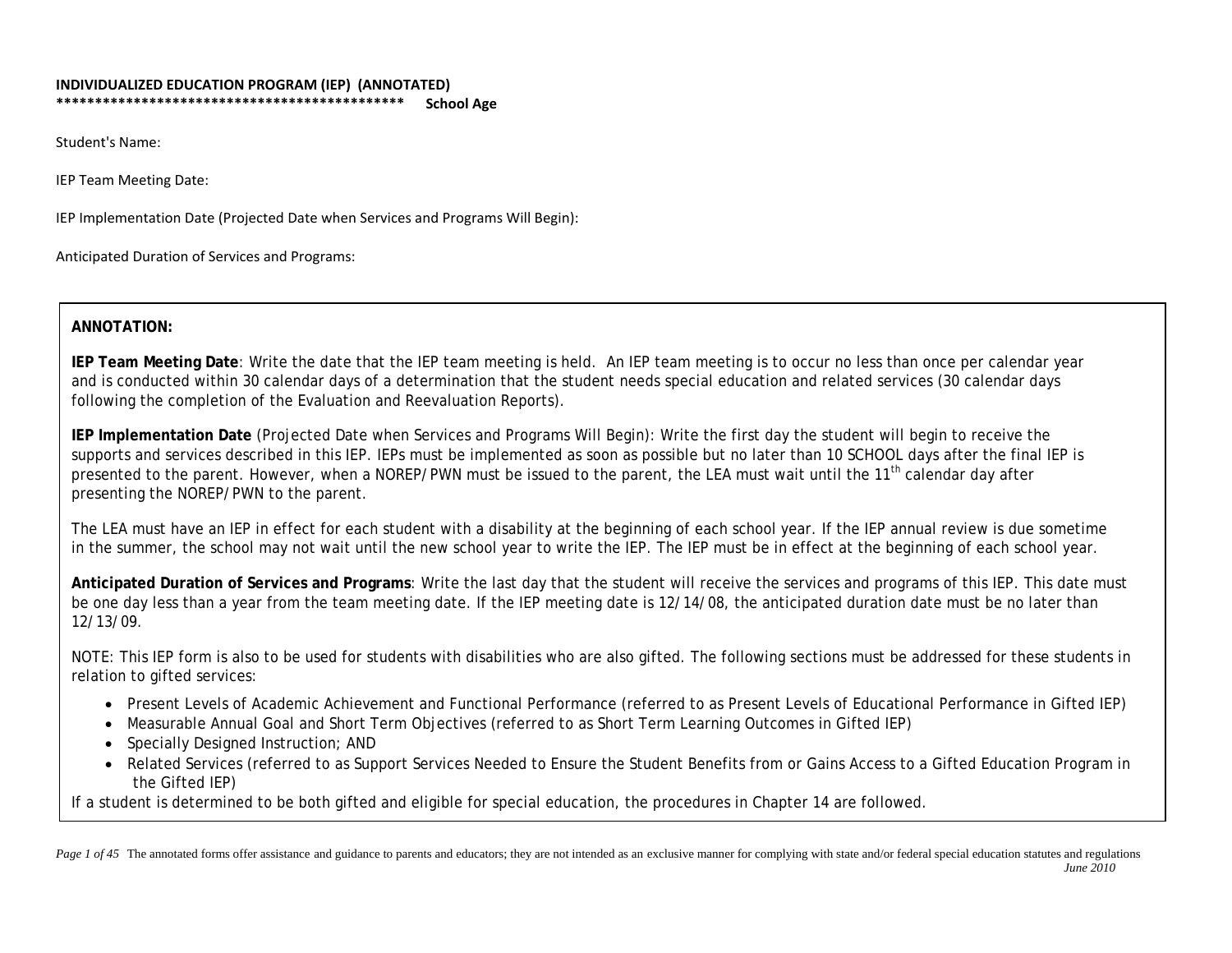| <b>IEP (ANNOTATED)</b><br><b>Student's Name:</b><br>Date of Birth: |                |         |
|--------------------------------------------------------------------|----------------|---------|
| Age:                                                               |                |         |
| Grade:                                                             |                |         |
| Anticipated Year of Graduation:                                    |                |         |
| Local Education Agency (LEA):                                      |                |         |
| Parent/Guardian/Surrogate Name:                                    |                |         |
| County of Residence:                                               |                |         |
| Address:                                                           | Phone: (Home): | (Work): |
| Other Information:                                                 |                |         |

## **ANNOTATION:**

Complete the demographic items included above. Additional information that the Local Education Agency (LEA) has found to be useful may also be included. For example, if a language other than English is spoken in the home that could be included under *Other Information.* The LEA may also wish to list the attempts to contact the parent to attend the IEP meeting under *Other Information*. If there is nothing to include in this space write *Not Applicable or N/A.*

The LEA must ensure that EACH of the following people who work with the student has access to the student's IEP:

- Regular education teacher(s)
- Special education teacher(s)
- Related service provider(s)
- Any other service provider(s), including paraprofessionals, who are responsible for implementation of the IEP

The LEA must also be sure that each of the people listed above know his/her responsibilities related to implementing the student's IEP including the specific accommodations, modifications, and supports that must be provided. For a student who is transition age (14 or younger, if determined appropriate by the IEP team) to ensure a coordinated set of activities leading to successful post-school goals, the Anticipated Year of Graduation should be considered when developing IEP section III Transition Services.

**IEPs for children who transfer within Pennsylvania***:* If a student with a disability (who had an IEP that was in effect in a previous LEA within PA) transfers to a new LEA and enrolls in a new school within the same school year, the new LEA (in consultation with the parents) must provide a free and appropriate public education (FAPE) to the student (including services comparable to those described in the student's IEP from the previous public agency) until the new LEA:

- Adopts the student's IEP from the previous LEA; OR
- Develops, adopts, and implements a new IEP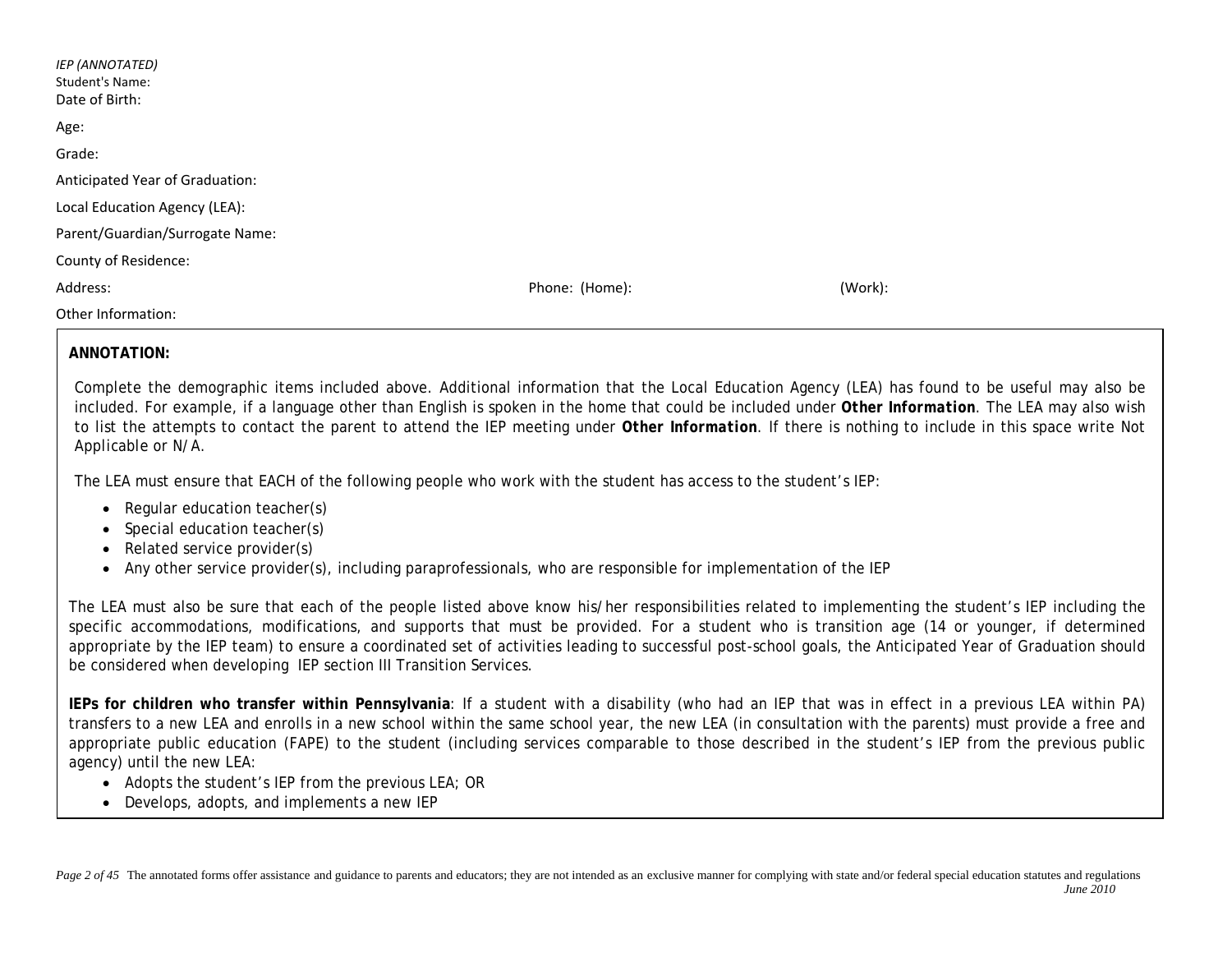**IEPs for children who transfer from another State:** If a student with a disability (who had an IEP that was in effect in a previous LEA in another State) transfers to a LEA in PA and enrolls in a new school within the same school year, the new LEA (in consultation with the parents) must provide the student with FAPE (including services comparable to those described in the student's IEP from the previous LEA) until the new LEA:

- Conducts an evaluation and completes an Evaluation Report (if determined necessary by the new LEA); AND
- Develops, adopts, and implements a new IEP, if appropriate

This evaluation would be treated as an initial evaluation (and require parental consent) because its purpose is to determine if the student has a disability and educational needs.

To ensure a smooth transition, the new LEA (where the student enrolls) must make reasonable attempts to promptly obtain the student's educational records, including the IEP and supporting documents and any other records relating to the provision FAPE to the student, from the previous LEA where the student was enrolled; and the previous LEA where the student was enrolled must take reasonable steps to promptly respond to the new LEA's request for educational records.

The LEA and parent have agreed to make the following changes to the IEP without convening an IEP meeting, as documented by:

## **ANNOTATION:**

The IEP may be revised after the initial and/or annual meeting without an IEP team meeting. It is the responsibility of the LEA to authorize all changes/revisions to the IEP and to be involved in this revision process. This section documents HOW the agreed upon revisions occurred (e.g., dates and times of phone conversation, discussion of strategies at a prior meeting).

| Date of Revision(s) | <b>Participants / Roles</b> | <b>IEP Section(s) Amended</b> |
|---------------------|-----------------------------|-------------------------------|
|                     |                             |                               |
|                     |                             |                               |
|                     |                             |                               |

## **ANNOTATION:**

When the parent and LEA have made revisions to the IEP without reconvening the team, the date the revision was made is listed in the first column. This may or may not be the same as the date that the revisions were agreed upon. The names of team members involved in the revision are listed (signature not required).

Indicate the section(s) of the IEP that was revised by referencing section number(s) and/or page(s) of the IEP. LEAs can choose any number of ways to document revised sections on the IEP. For example, changes can be highlighted, underlined, italicized, hand written, etc.

The LEA must ensure that the student's IEP team and anyone who provides services to the student are informed of the revisions. Each teacher and/or related service provider must be informed of his/her specific responsibilities related to implementing the student's IEP including the specific accommodations, modifications, and supports that must be provided for the student as specified in the IEP.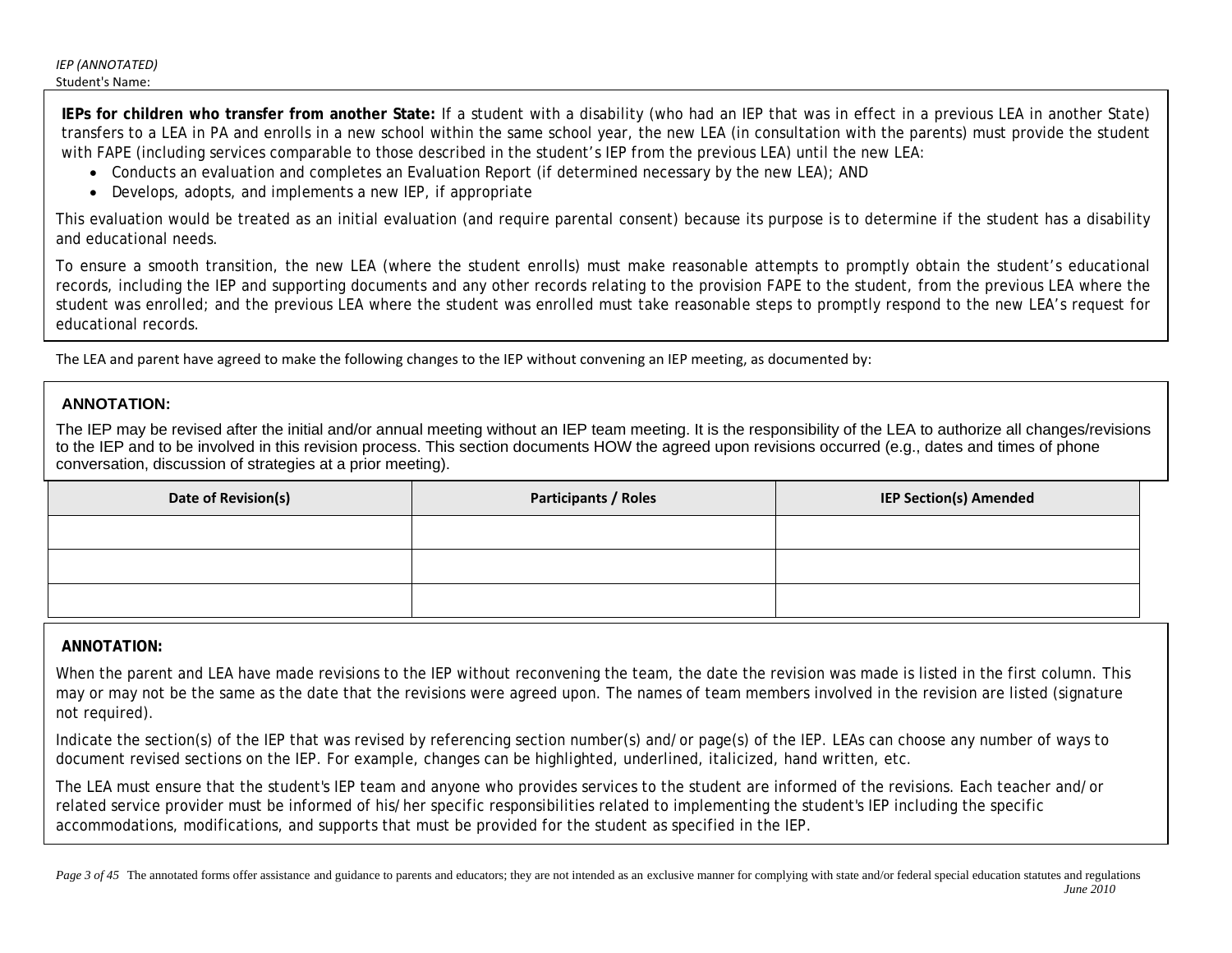#### **IEP TEAM/SIGNATURES**

The Individualized Education Program Team makes the decisions about the student's program and placement. The student's parent(s), the student's special education teacher, and a representative from the local education agency are required members of this team. Signature on this IEP documents attendance, not agreement.

| Role                               | <b>Printed Name</b> | Signature |
|------------------------------------|---------------------|-----------|
| Parent/Guardian/Surrogate          |                     |           |
| Parent/Guardian/Surrogate          |                     |           |
| Student*                           |                     |           |
| <b>Regular Education Teacher**</b> |                     |           |
| <b>Special Education Teacher</b>   |                     |           |
| Local Ed Agency Rep                |                     |           |
| Career/Tech Ed Rep***              |                     |           |
| Community Agency Rep***            |                     |           |
| Teacher of the Gifted****          |                     |           |
|                                    |                     |           |

\* The IEP team must invite the student if transition services are being planned or if the parents choose to have the student participate.

- \*\* If the student is, or may be, participating in the regular education environment
- **\*\*\*** As determined by the LEA as needed for transition services
- **\*\*\*\*** A teacher of the gifted is required when writing an *IEP* for a student with a disability who also is gifted.

One individual listed above must be able to interpret the instructional implications of any evaluation results.

Written input received from the following members:

## **ANNOTATION:**

**IEP Team/Signatures**: This section documents the attendance of the IEP team members who are present at the meeting. Attendance may include participation via telephone or videoconference. The IEP team may list the names of individuals who participate via telephone or videoconference (in the printed name column) and note how they participated.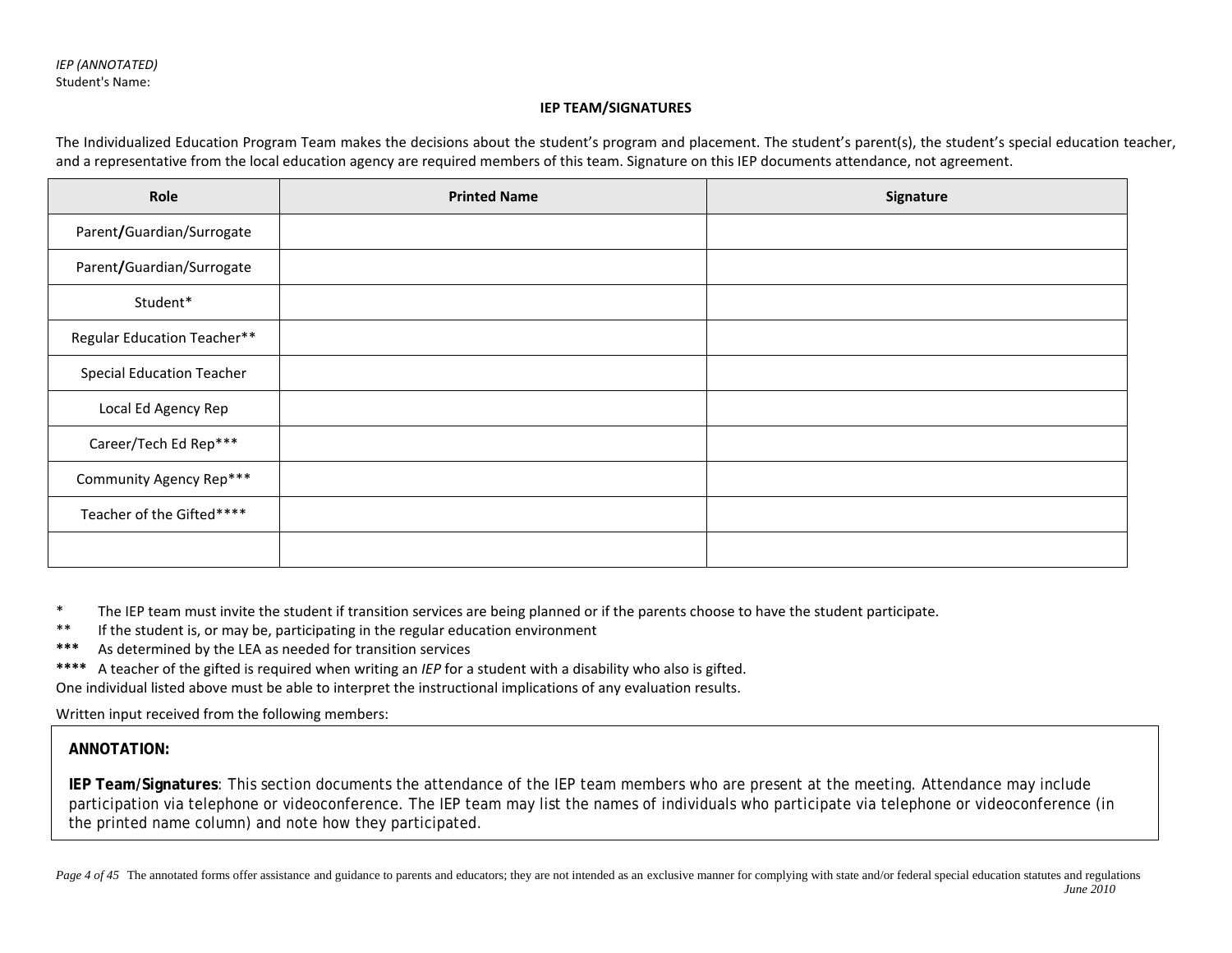*Required IEP Team members*:

- Parents
- Not less than one regular education teacher when the student is or may be participating in the regular education environment
- Not less than one special education teacher
- LEA representative
- Someone who can interpret the instructional implications of evaluation results (role may be filled by another IEP team member)
- Others (e.g., community agencies)
- Student, when appropriate
- A teacher of the gifted is required when an IEP is being developed for a student with a disability who is also gifted.

*An explanation of some of these members is listed below:*

**Student:** The student must be invited to participate in the IEP meeting if a purpose of the meeting will be the discussion of the student's postsecondary goals and related transition services. If the student does not attend, the LEA must take other steps to ensure that the student's preferences and interests are considered.

**Career and Tech Ed Rep**: With regard to the placement of students with IEPs in vocational programming, faculty from the vocational programs in which students are recommended for placement will participate as members of the IEP team. IEP team meetings, when scheduled by the school district, must give timely notice to the vocational and technical education representative assigned and must be attended by the vocational and technical education representative.

**Community Agency Rep:** To the extent appropriate and with parental consent, the LEA must invite, after receipt of parental consent, a representative of any participating agency that is likely to be responsible for providing or paying for transition services if the purpose of the IEP meeting is the discussion of the student's postsecondary goals and related transition services. If the Community Agency Rep is unable to attend the IEP team meeting, that person may still submit information to the IEP team that is relevant to the planning of transition services so that appropriate and meaningful planning may be completed.

**Regular Education Teacher:** A regular education teacher of the student must participate in the development of the IEP of the student, including the determination of appropriate positive behavioral interventions and supports and other strategies for the student and supplementary aids and services, program modifications, and support for school personnel. A regular education teacher is a required member of the IEP team when the student is or may be participating in the regular education classroom. In such cases, the regular education teacher would be expected to attend each IEP team meeting, unless he/she has been excused from attending through the use of the *Parent Consent to Excuse Members from Attending the IEP Team Meeting*. If the student is participating in several regular education classes, every regular education teacher is not required to attend.

*Written input received from the following members*: This section is used to document the names of the IEP team members who were excused from the IEP Team meeting and submitted information to the IEP team in writing before the meeting as well as information received in writing from other school personnel. Excusal from attendance applies only to the following team members: Regular education teacher, special education teacher, LEA representative, and other individual who can interpret implications of evaluation results. Excusal is agreed upon via the *Parent Consent to Excuse Members from Attending the IEP Team Meeting* form. If an IEP team member has been excused he/she is not to sign that they have attended.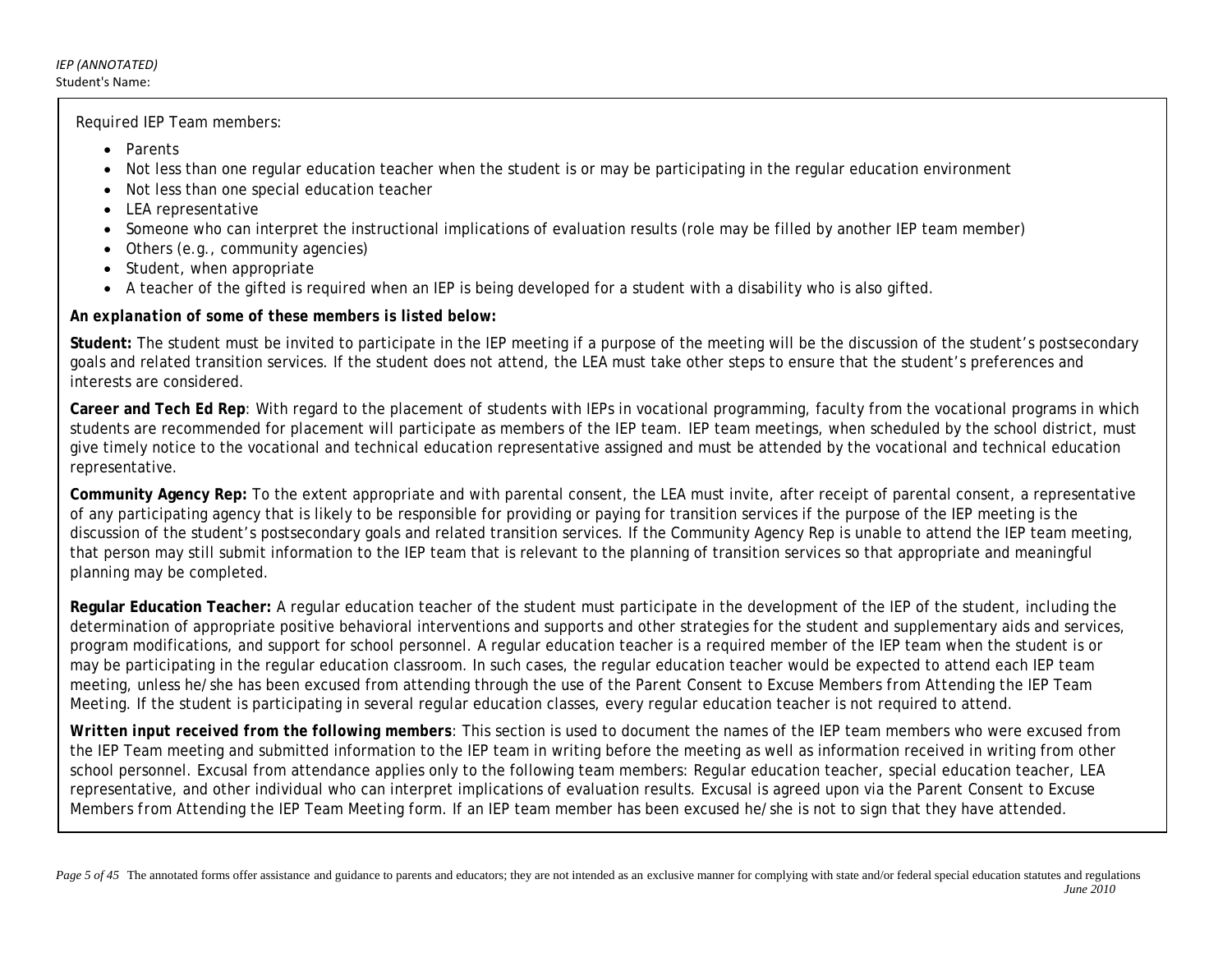The LEA determines the specific personnel to fill the roles for the public agency's required participants at the IEP team meeting. If a student has more than one regular education teacher responsible for carrying out a portion of the IEP, the LEA may designate which teacher or teachers will serve as the regular education teacher as part of the IEP team.

IDEA 2004 requires not less than one special education teacher of the child, or where appropriate, not less than one special education provider of the child. Therefore, if a speech pathologist, occupational therapist, or other special education provider, other than the student's special education teacher, is on the IEP team, written consent from the parent would be required for the speech pathologist, occupational therapist, or other special education provider to be excused from attending the IEP team meeting when the IEP team meeting involves a modification to, or discussion of, the IEP team member's related services or area of the curriculum.

## **Transfer of Rights at Age of Majority**

For purposes of education, the age of majority is reached in Pennsylvania when the individual reaches 21 years of age. Likewise, for purposes of the Individuals with Disabilities Education Act, the age of majority is reached for students with disabilities when they reach 21 years of age.

**ANNOTATION:**

The *Transfer of Rights at Age of Majority* is here for INFORMATIONAL PURPOSES only, to inform parents that they are the responsible entity for educational decisions until the child meets exit criteria (ages out/exceeds the age of eligibility for FAPE OR graduates with a regular high school diploma). Pennsylvania does not transfer rights at the age of majority to any student, including a student with a disability.

## **PROCEDURAL SAFEGUARDS NOTICE**

I have received a copy of the *Procedural Safeguards Notice* during this school year**.** The school has informed me whom I may contact if I need more information. The *Procedural Safeguards Notice* provides information about your rights, including the process for disagreeing with the IEP.

Signature: \_\_\_\_\_\_\_\_\_\_\_\_\_\_\_\_\_\_\_\_\_\_\_\_\_\_\_\_\_\_\_\_\_\_\_\_\_\_\_\_\_\_\_\_\_\_\_\_\_\_\_\_\_\_\_\_\_\_\_\_\_\_\_\_\_\_\_\_\_

## **ANNOTATION:**

This section provides documentation that the parent has received a copy of the Procedural Safeguards Notice. The parent(s)/guardian/surrogate must sign acknowledging receipt and awareness of whom to contact if more information is needed. The Procedural Safeguards Notice (PSN) must be presented to the parents once per year. The PSN also must be given:

- Upon notice of a disciplinary change of placement
- Initial referral or parent request for evaluation
- Parent request for the PSN, AND
- The first occurrence of a due process complaint or State complaint in a school year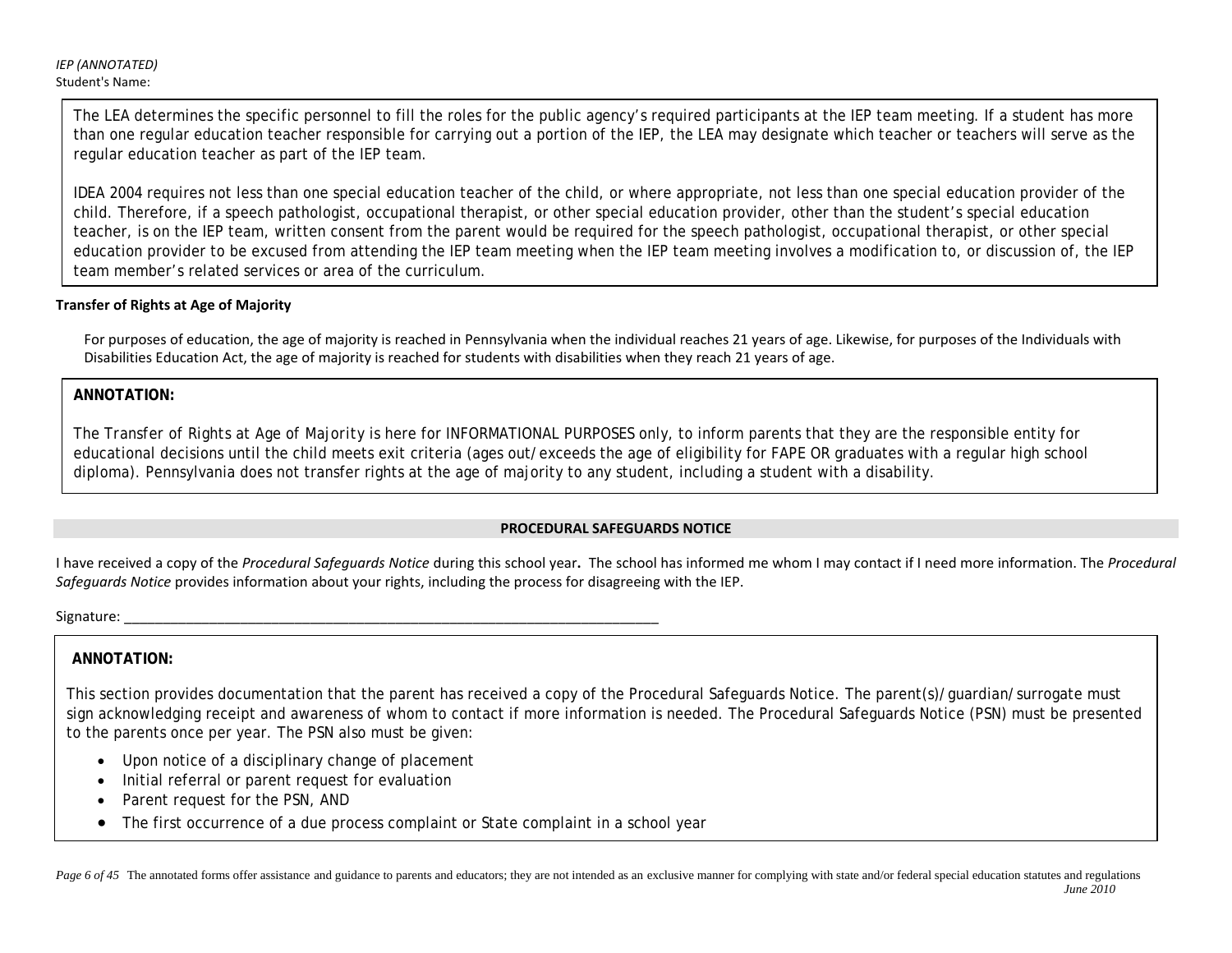*IEP (ANNOTATED)*

Student's Name:

### **I. SPECIAL CONSIDERATIONS THE IEP TEAM MUST CONSIDER BEFORE DEVELOPING THE IEP. ANY FACTORS CHECKED AS "YES" MUST BE ADDRESSED IN THE IEP.**

### **Is the student blind or visually impaired?**

 $\Box$  Yes – The IEP must include a description of the instruction in Braille and the use of Braille unless the IEP team determines, after an evaluation of the student's reading and writing skills, needs, and appropriate reading and writing media (including an evaluation of the student's future needs for instruction in Braille or the use of Braille), that instruction in Braille or the use of Braille is not appropriate for the student.

 $\square$ No

## **ANNOTATION:**

Braille instruction and materials must be provided to any student who is identified as having visual impairment unless the IEP team determines that instruction in braille or the use of braille is not appropriate for the student. This is determined after conducting an evaluation of and analyzing the student's reading, writing and computing skills, needs and appropriate literacy media including the student's future needs.

A learning media assessment is one way to make this decision. The IEP team could then incorporate the results of the learning media assessment into the IEP, documenting the student's present need for braille and likelihood of future need. The learning media assessment includes a variety of indicators such as:

- Clinical information documenting medical information about the student's medical condition and visual prognosis
- A functional vision assessment, which assesses the student's use of vision
- Documentation of the student's use of sensory channels to acquire information, and:
- The student's ability to read, write and compute (for both short and sustained duration).

The IEP team should adopt a systematic method of documenting this information for all children with visual impairments, including children with multiple disabilities.

QUESTIONS FOR THE IEP TEAM TO CONSIDER:

- Is there a pattern of reliance on vision, touch or other senses to gather information?
- Is the student able to read own handwriting?
- Does the student have a portable method of reading, writing and computing?
- Is the student's academic progress impeded by the current method of reading, writing and computing (e.g. sustained time on task)?
- Is the student's academic and functional progress commensurate with same-age peers?
- Is there a prognosis for continued vision loss or is the vision stable?
- Does the student require assistive devices for getting and giving information?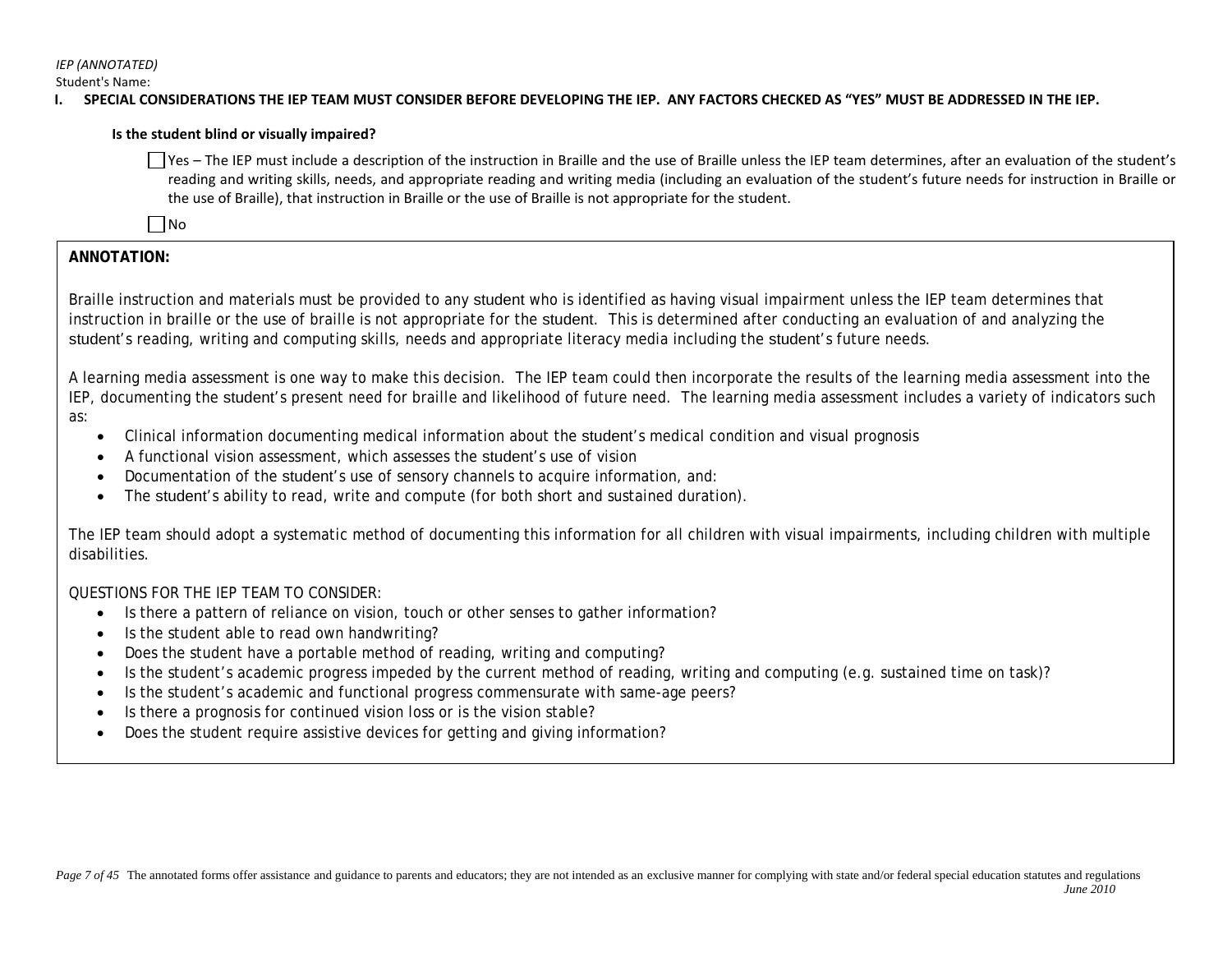#### **Is the student deaf or hard of hearing?**

Yes – The IEP must include a communication plan to address the following: language and communication needs; opportunities for direct communications with peers and professional personnel in the student's language and communication mode; academic level; full range of needs, including opportunities for direct instruction in the student's language and communication mode; and assistive technology devices and services. Indicate in which section of the IEP these considerations are addressed. A Communication Plan is available at: **www.pattan.net**

 $\n **No**\n$ 

## **ANNOTATION:**

The IEP must include a communication plan for students who are deaf or hard of hearing to address the appropriate language and communication needs, opportunities for direct communications with peers and professional personnel in the child's language and communication mode, academic level, and full range of needs, including opportunities for direct instruction in the child's language and communication mode; and assistive technology devices and services. All students who use manual communication (i.e., American Sign Language, Manually Coded English, or Pidgin Sign English) as their primary method of communication should be given consideration for placement into a classroom or program in which the teacher, other children, and the ancillary support services providers understand and use the appropriate communication mode.

### QUESTIONS FOR THE IEP TEAM TO CONSIDER:

- What is the student's typical mode of communication?
- Is an educational interpreter or transliterator needed for the child to participate in and benefit from classroom instruction and/or social interaction?
- What opportunities exist to foster communication with the general population?
- What opportunities exist for direct instruction (without interpreter support) in the child's language and communication mode?
- Does the child require assistive devices to assist in the development and use of meaningful language used in direct instruction?
- What other considerations (e.g., mode of communication used at home) should be addressed?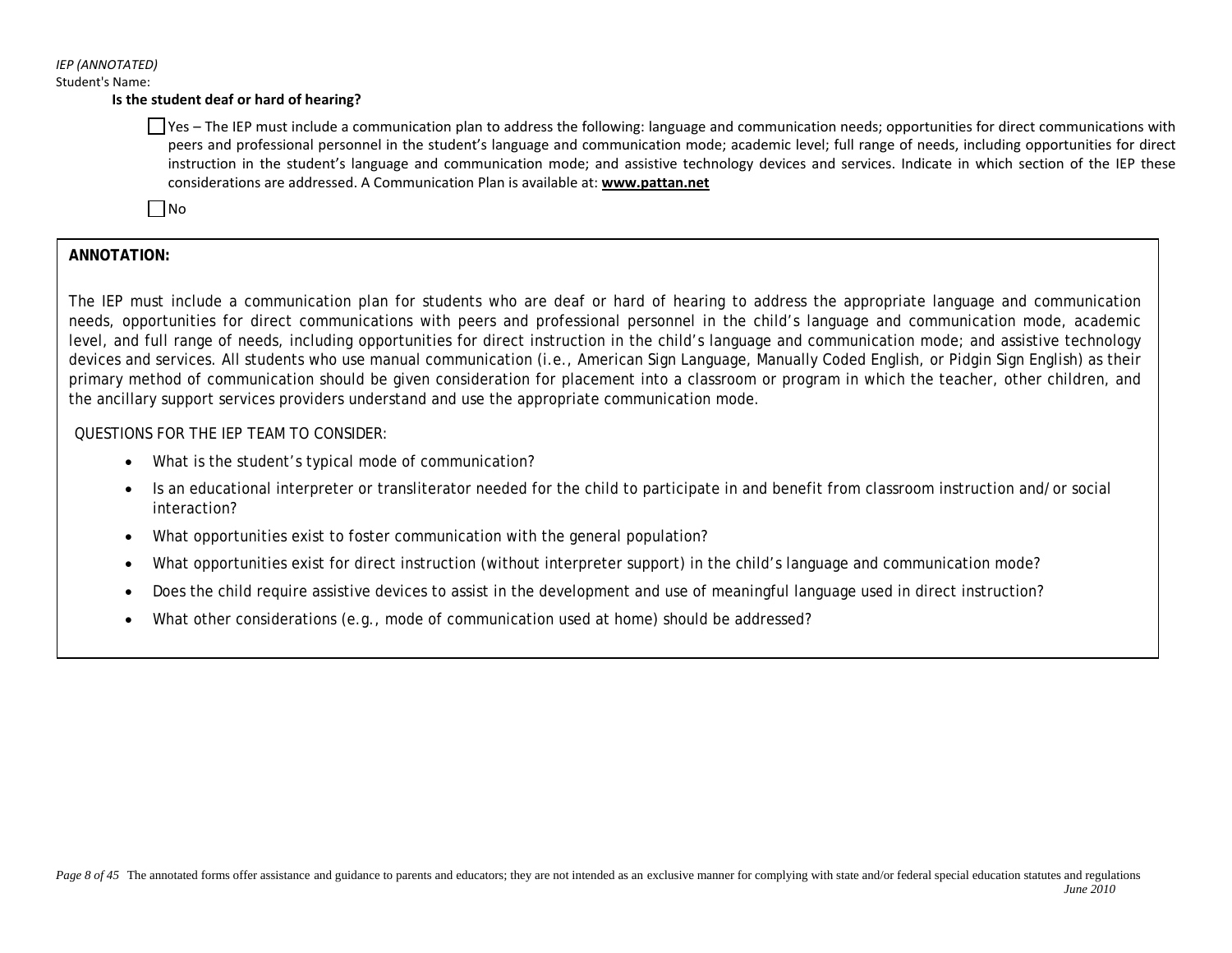## *IEP (ANNOTATED)* Student's Name: **Does the student have** c**ommunication needs?**

 $\Box$  Yes – Student needs must be addressed in the IEP (i.e., present levels, specially designed instruction (SDI), annuals goals, etc.)

 $\Box$  No

## **ANNOTATION:**

I

The team must give special consideration to the communication and language needs of the student. This is determined by observations of daily interactions with a variety of communication partners (e.g., professionals and peers) in a variety of settings. Consideration should also be given to the mode(s) of communication used by the student to receive information and/or provide information (communicate) to others as well as the effectiveness of that mode of communication. Family input is critical to comprehensive communication considerations.

## QUESTIONS FOR THE IEP TEAM TO CONSIDER:

- What is the student's typical mode of communication?
- Is the student understood by others, especially with unfamiliar communication partners?
- What opportunities exist to foster communication with others?
- Do the student's communication skills impact upon learning?
- Does the student require assistive devices to assist in the development and use of meaningful language used in direct instruction?
- What other considerations (e.g., mode of communication used at home) should be addressed?

## **Does the student need assistive technology devices and/or services?**

 $\vert \ \vert$  Yes – Student needs must be addressed in the IEP (i.e., present levels, specially designed instruction, annual goals, etc)

 $\Box$  No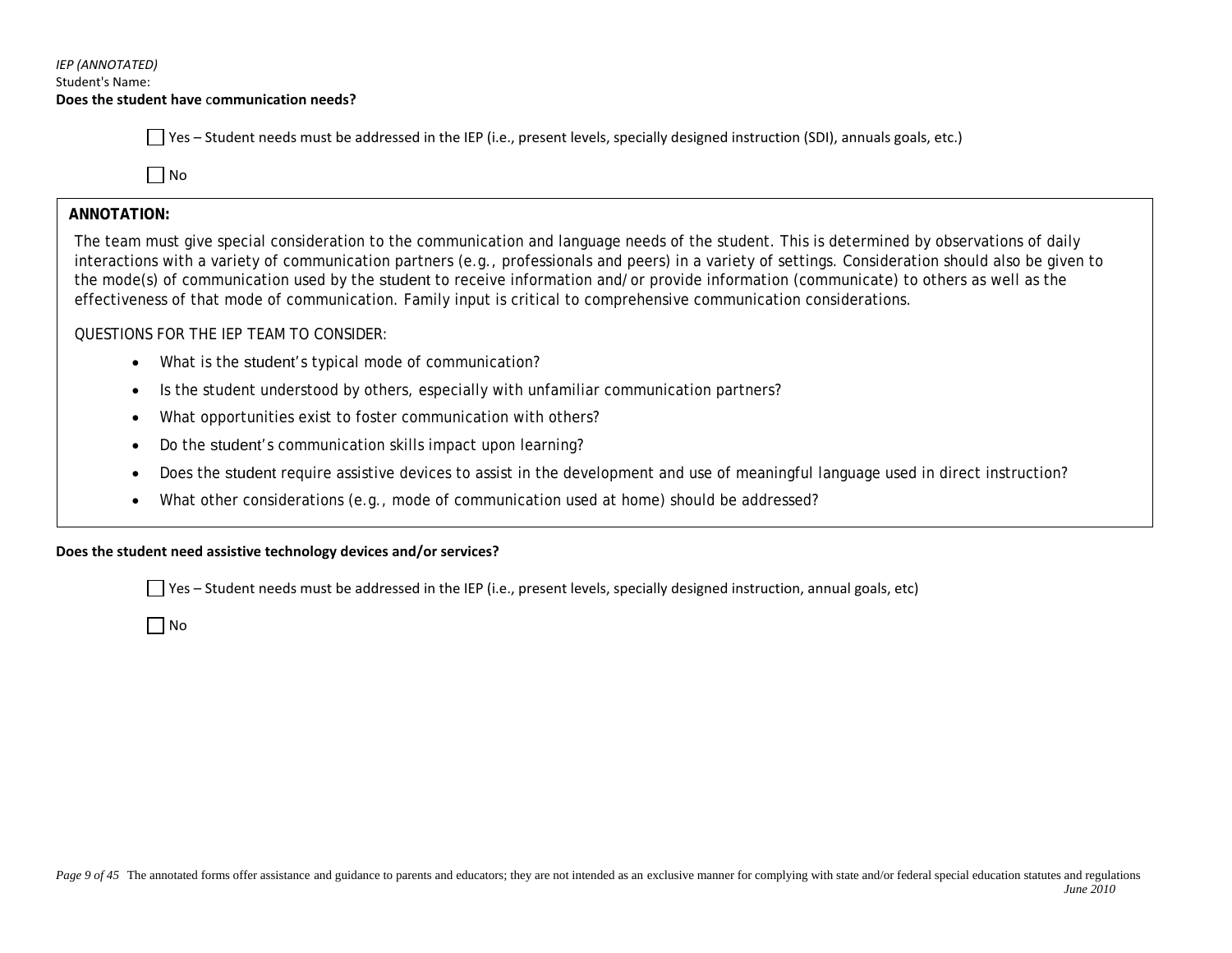## **ANNOTATION:**

The IEP team must give special consideration to the assistive technology devices and/or services that are needed by the student.

**Assistive technology** *device* means any item, piece of equipment, or product system whether acquired commercially off the shelf, modified, or customized, that is used to increase, maintain or improve the functional capabilities of a child with a disability. An assistive technology device does not include a medical device surgically implanted or the replacement of such a device.

**Assistive technology** *service* means any service that directly assists a student with a disability in the selection, acquisition or use of an assistive technology device.

**Assistive technology** includes any special equipment or technology that students may need to help them participate in school, including state and local assessments, and the services required for assessment and implementation of these devices.

### QUESTIONS FOR THE IEP TEAM TO CONSIDER:

#### **Does the student need assistive technology:**

- to meaningfully participate in the general curriculum?
- to participate in academic or functional activities?
- to access print materials?
- to access auditory information?
- for written communication and/or computer access?
- for augmentative**/**alternative communication (AAC)?
- to participate in state and local assessments (is it addressed in Section VI of the IEP (SDI))?

### **Does the student require AT services for:**

- evaluation of needs?
- purchasing, leasing, or providing for acquisition?
- selecting, designing, fitting, customizing, adapting, etc. AT devices?
- coordinating and using other therapies, interventions, or services with AT devices; i.e. who will charge/maintain device and provide updates?
- training or technical assistance for student, family, professional (if YES, then document these training/technical assistance needs in section VI C (Supports for School Personnel)?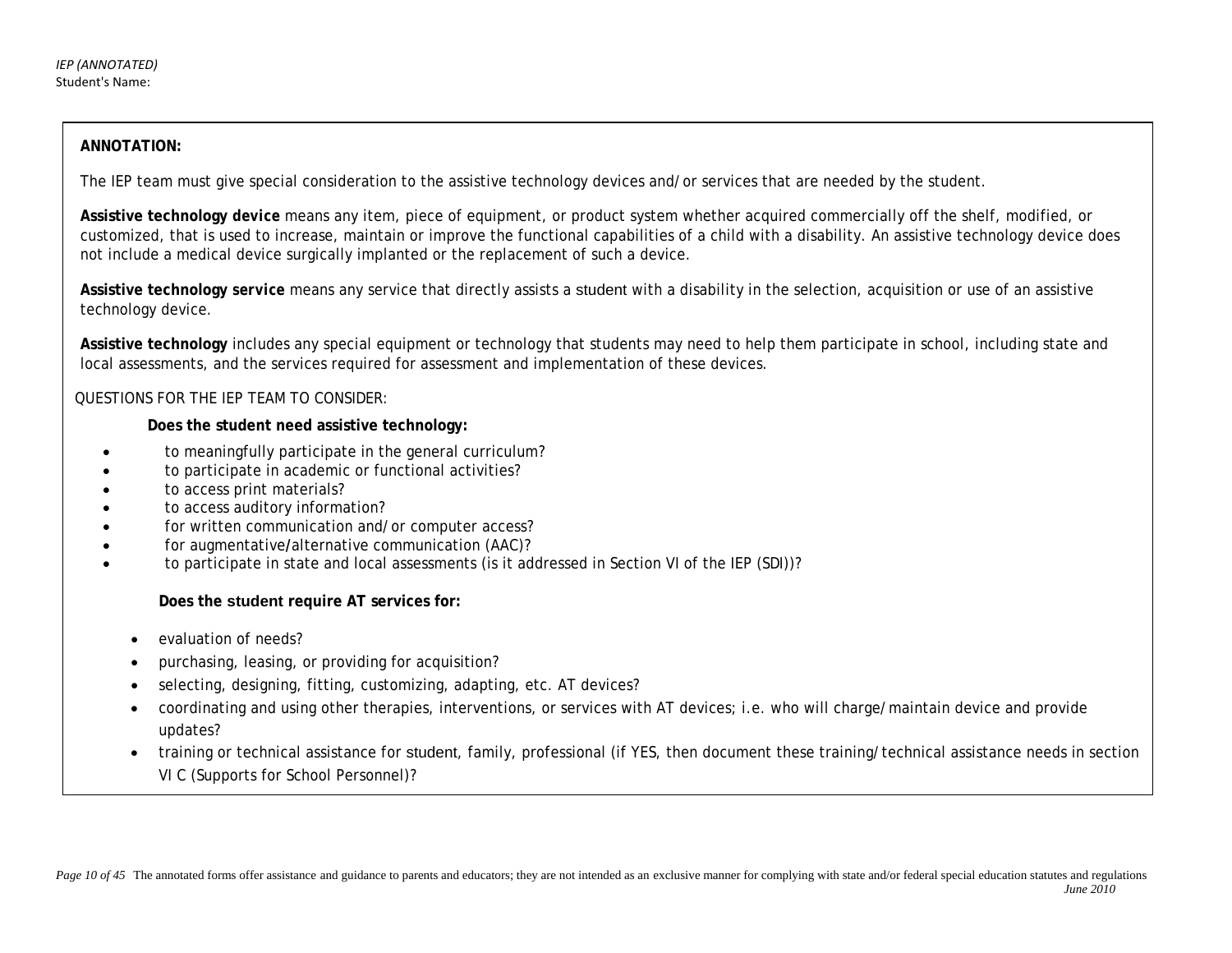*IEP (ANNOTATED)* Student's Name:

#### **Does the student have limited English proficiency?**

 $\Box$  Yes – The IEP team must address the student's language needs and how those needs relate to the IEP.

 $\Box$  No

## **ANNOTATION:**

Consideration of the language needs of all students with limited English proficiency (LEP) receiving special education services must be given "as such needs relate to the student's IEP." IEP teams must determine if the issues/problems the student is experiencing are due to the fact that the student is acquiring a second language or due to a possible disability. When assessing students who are LEP is it essential to compare the results to other LEP students with similar background, years of second language acquisition, and English as a Second Language (ESL) programs.

## QUESTIONS FOR THE IEP TEAM TO CONSIDER:

- Is the student's difficulty due to a disability or second language acquisition?
- Is the disability present in the native language?
- What was the first language the student learned to speak?
- What language does the student speak most often at home? With friends? With neighbors?
- What language(s) is spoken most often in the home?
- Was the ESL/Bilingual/Migrant teacher a member of the IEP team?
- How will the team assess the student's progress in the general education curriculum?
- How will services be coordinated (i.e., special education and ESL)?
- What accommodations for LEP are necessary for instruction and participation in the PSSA/PASA?
- What language or mode of communication will be used to address parents or family members?

### **Does the student exhibit behaviors that impede his/her learning or that of others?**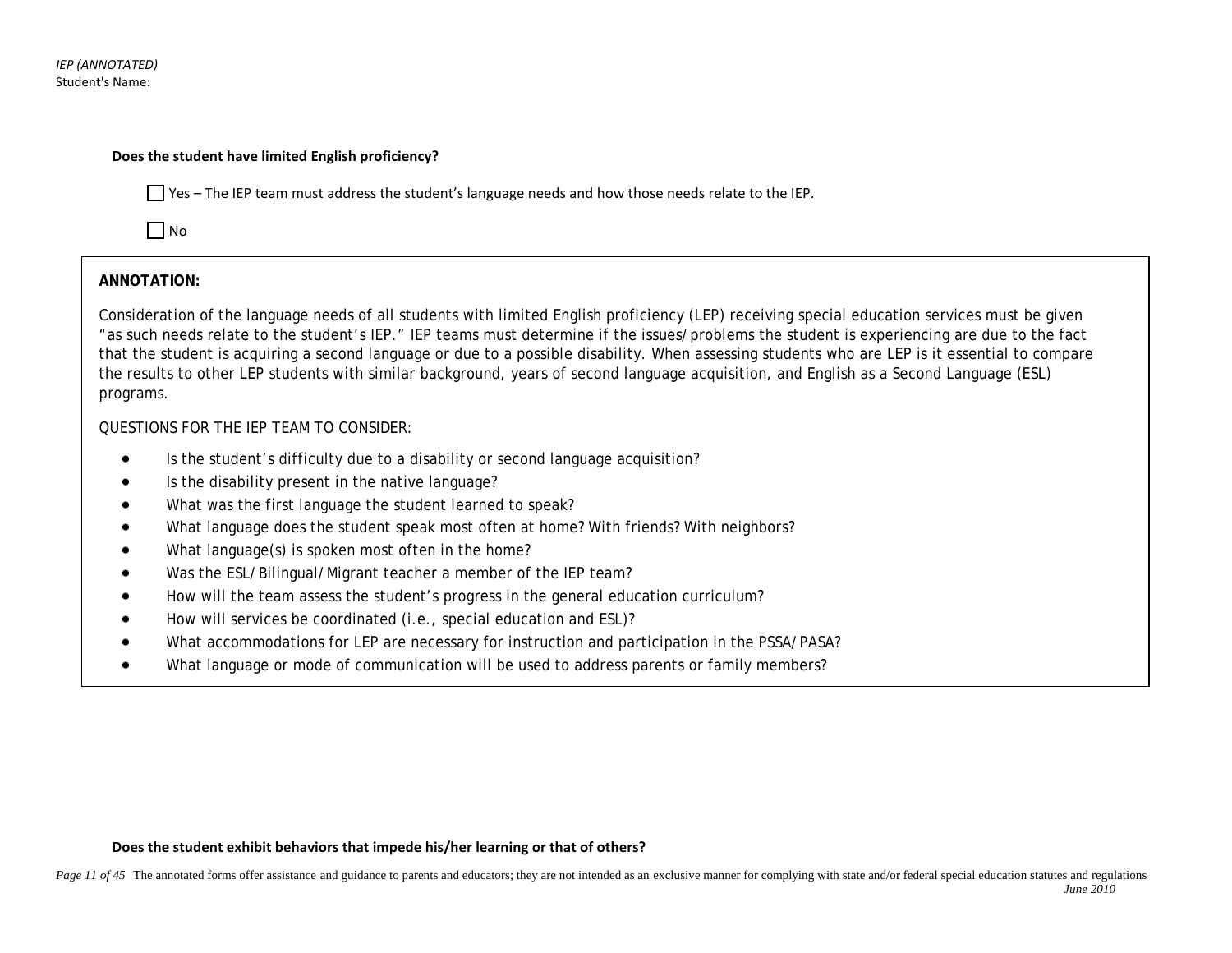$\Box$  Yes – The IEP team must develop a Positive Behavior Support Plan that is based on a functional assessment of behavior and that utilizes positive behavior techniques. Results of the functional assessment of behavior may be listed in the Present Levels section of the IEP with a clear measurable plan to address the behavior in the Goals and Specially Designed Instruction sections of the IEP or in the Positive Behavior Support Plan if this is a separate document that is attached to the IEP. A Positive Behavior Support Plan and a Functional Behavioral Assessment form are available a[t www.pattan.net](http://www.pattan.net/)

 $\Box$  No

## **ANNOTATION:**

For a student whose behavior impedes his/her own learning or the learning of others, the IEP team must consider strategies and supports, including positive behavioral interventions, to address that behavior. If checked "yes," then a positive behavior support plan must be developed by the IEP team, be based on a functional behavior assessment, and this plan will become part of the student's IEP.

QUESTIONS FOR THE IEP TEAM TO CONSIDER:

- Does the student's challenging behavior persist despite implementation of informal behavior change strategies?
- Do functional assessment results indicate that deficits in communication and/or academic skills contribute to challenging behaviors?
- Has the student lost access to instructional time due to in-school disciplinary referrals and/or suspension from school?
- Does the current educational placement utilize positive reinforcement and other positive techniques to shape a student's behavior?
- Has the student's behavior contributed to consideration of a more restrictive placement?

**Other** (specify):

### **ANNOTATION:**

The IEP team should address whether there are any other considerations to take into account when developing an IEP for a student with a disability. For example, the IEP team must address voter registration as required as part of the IEP process for students who turn 18 during the term of this IEP.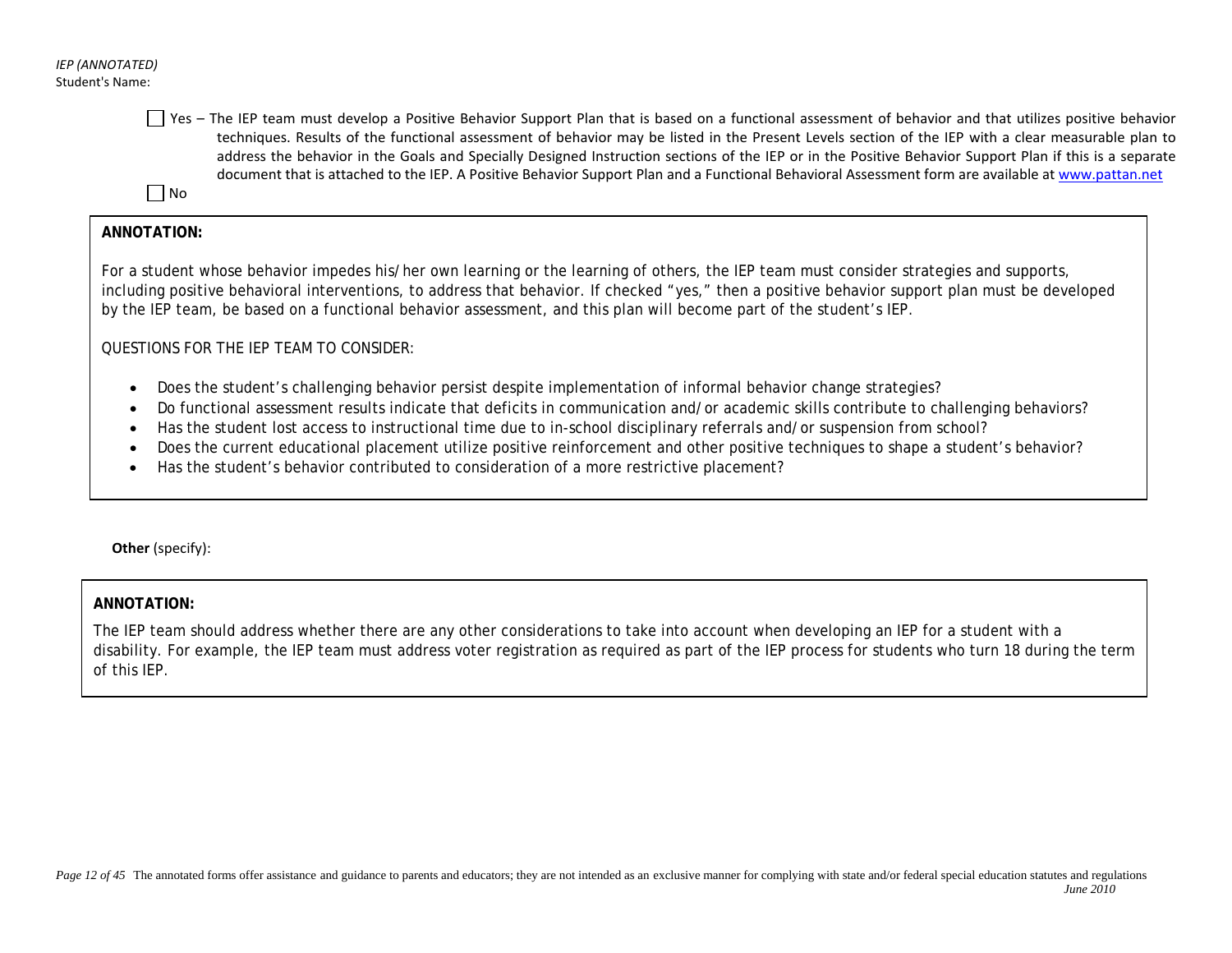Student's Name:

#### **II. PRESENT LEVELS OF ACADEMIC ACHIEVEMENT AND FUNCTIONAL PERFORMANCE**

#### **Include the following information related to the student:**

- Present levels of academic achievement (e.g., most recent evaluation of the student, results of formative assessments, curriculum-based assessments, transition assessments, progress toward current goals)
- Present levels of functional performance (e.g., behavior results from a functional behavior assessment, results of ecological assessments, progress toward current goals)
- Present levels related to current post secondary transition goals if the student's age is 14 or younger if determined appropriate by the IEP team. (e.g., results of formative assessments, curriculum-based assessments, progress toward current goals)
- Parental concerns for enhancing the education of the student
- How the student's disability affects involvement and progress in the general education curriculum
- Strengths
- Academic, developmental, and functional needs related to student's disability

## **ANNOTATION:**

This section provides a summary of the student's performance in his/her current educational program and indicates the student's instructional and functional levels. It includes information regarding classroom performance and the results of any academic achievement or functional performance assessments that have been administered. Information contained in this section provides baseline data for developing the IEP and writing measurable annual goals. The information in this section should consider the most recent results of the initial *Evaluation Report* or *Reevaluation Report*, results of curriculum based assessments, concerns of the parents for enhancing the education of their child, and results of ongoing progress monitoring. The information should be stated in clear and concrete terminology. Any special considerations identified in Section I of the IEP must be addressed in this section.

General information on completing this section follows:

- The method for determining the instructional level should relate to day-to-day instruction and include a description of the student's performance in all relevant areas and subjects.
- If the student is currently receiving special education services, information about the student's progress toward his/her annual goals must be included.
- If the student has limited English proficiency, a statement of native language performance and of English proficiency level should be included here.

For a student who is transition age (14 or younger, if appropriate, during this IEP), based upon age appropriate transition assessments, the IEP must include information about the student's needs, strengths, interests and preferences as they relate to the student's post school goals. All needs identified by the IEP team in this section must be addressed in subsequent sections of the IEP.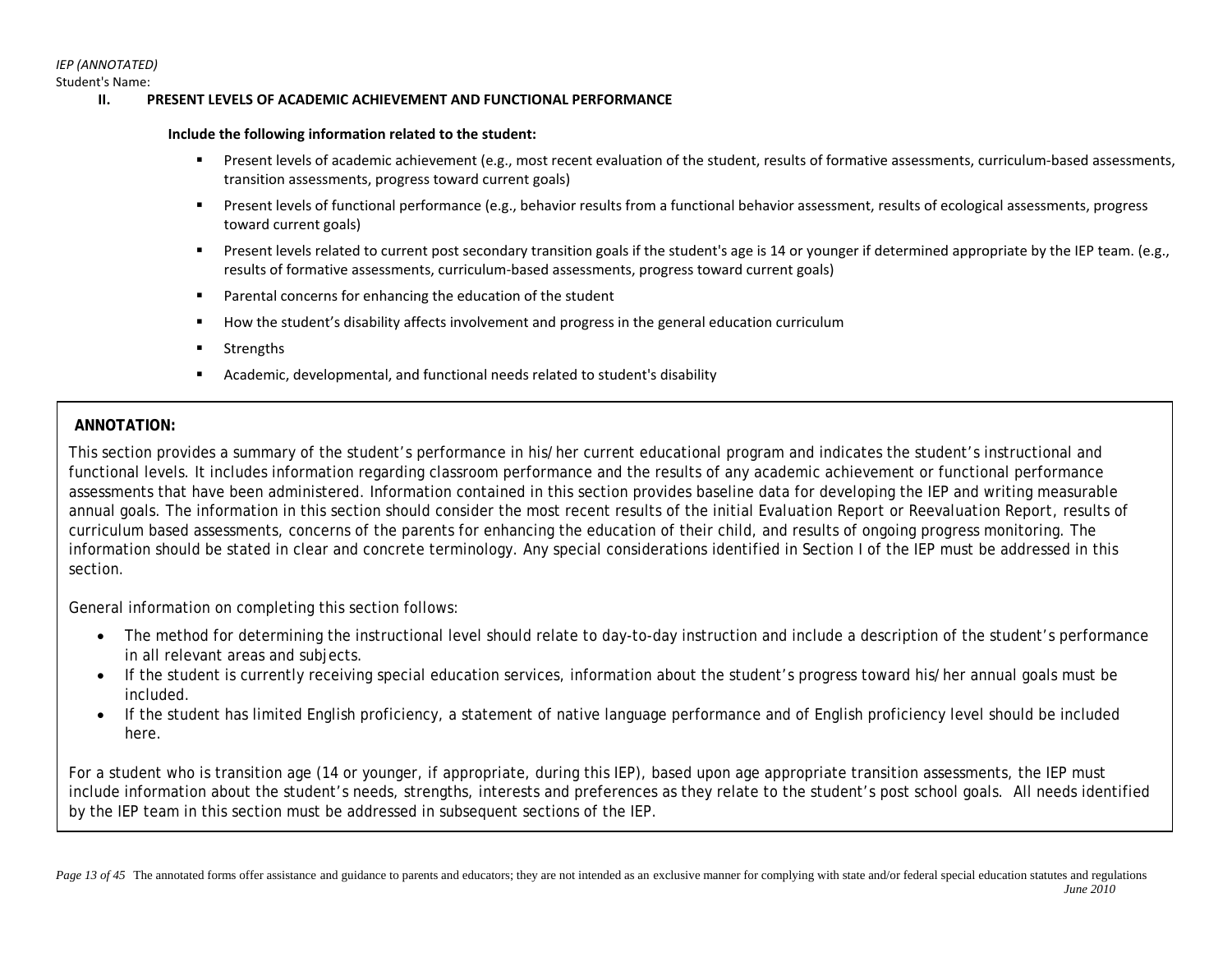*IEP (ANNOTATED)* Student's Name:

> **Present levels of academic achievement***:* Present levels of ACADEMIC achievement refer to how the student is performing within the general education curriculum, including reading, writing, and mathematics. Describe how the student is progressing within the general education curriculum in relation to his/her peers and state-approved grade level standards. Include current instructional levels, description of permanent products, and work completion. Describe classroom strategies or interventions applied and their results. Describe any additional or alternative instructional materials, instructional time or personnel.

**Present levels of functional performance:** This section includes information regarding classroom performance and the results of any functional assessments that have been administered. Include current functional levels and strengths and needs that may be developmental. Functional performance is related to activities of daily living, such as hygiene, dressing, basic consumer skills, community-based instruction, etc. Functional performance may also be defined as the ability to access public transportation, social**/**emotional learning skills or behavioral difficulties, and the consideration of personal safety and socially appropriate behavior.

If applicable, the information from a functional behavioral assessment should be included in this section. Information included in this section should include performance data and current skill levels, not just a description of academic and behavioral deficits. Information included here does not have to be indicative of a deficit. For example, the IEP team could write, "the student's functional performance in all areas is age appropriate".

**Present levels related to current postsecondary transition goals**: This section should provide a concise description of the student's current Academic Achievement and Functional Performance based on age appropriate assessments related to the student's targeted postsecondary goals if the IEP team determines that transition services are needed. Examples of formal or informal assessments that may be listed and explained in this section include: SATs, interest inventories, vocational evaluations, career surveys, as well as academic and functional assessments.

**Parental concerns for enhancing the education of the student:** A discussion about the parents' concerns for enhancing their child's education is to take place during the IEP Team meeting. The results of that discussion are documented in this section of the IEP.

**How the student's disability affects involvement and progress in the general education curriculum:** This section should include statements about the student's progress in the general education curriculum (regardless of where the student currently receives services, he or she should be involved in the general education curriculum (state standards, Assessment Anchors, and/or Eligible Content)), and how he/she is accessing the general education curriculum with or without modifications, adaptations, and support services. The information should be clear enough to demonstrate the need for the continuation, elimination, or additional support and services in the student's IEP.

The IEP team must determine how the student will access, be involved in, and make progress in the general education curriculum. This determination should be based on assessments that relate directly to the general education curriculum and grade level content standards, and then be reflected in the IEP statement of the student's present levels. Information in this section will drive the development of the supports and services in the IEP. Reference to the PA Academic Standards, Assessment Anchors, and/or eligible content may be written in this section.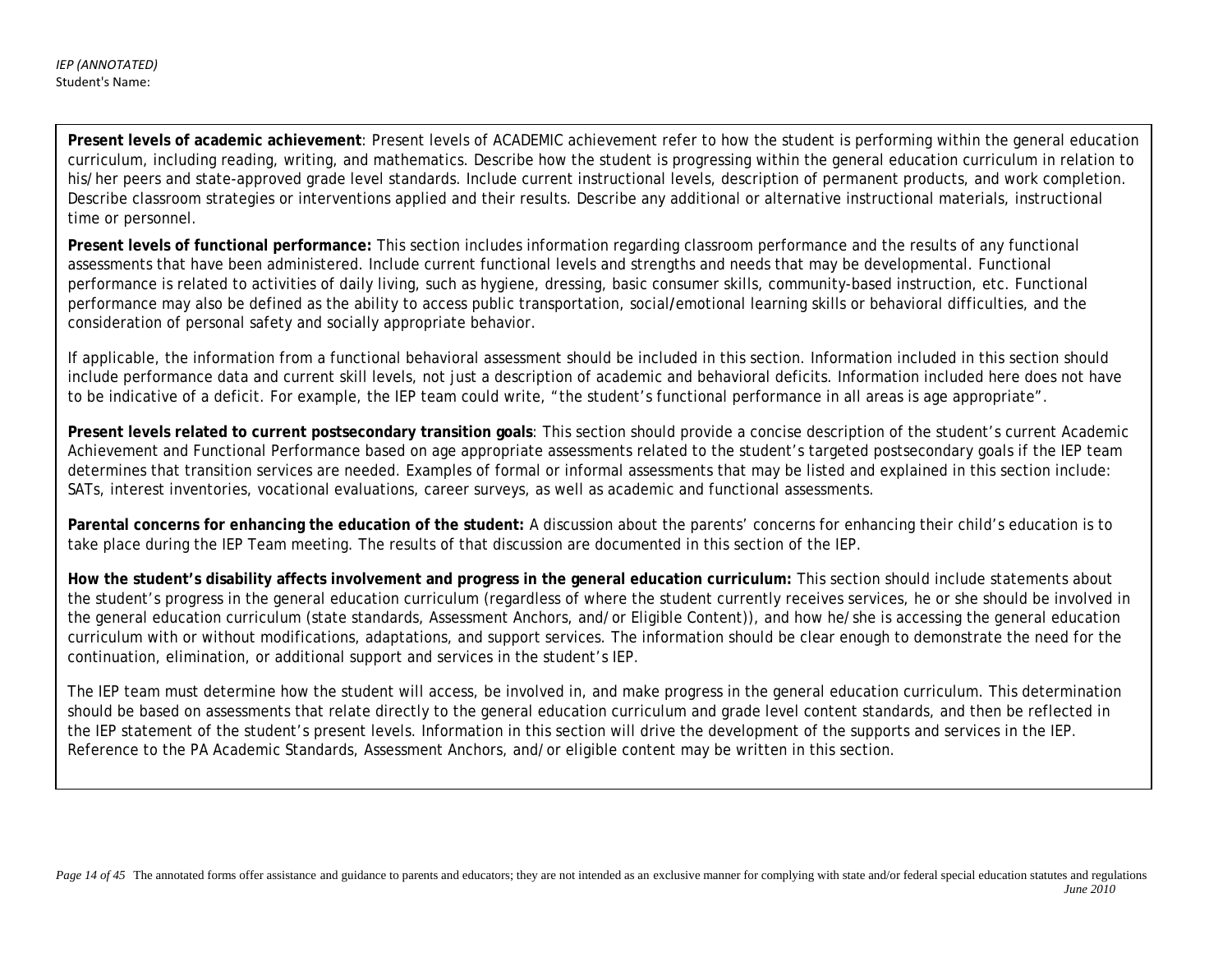**Strengths/Academic, developmental, and functional needs related to student's disability:** In this section, the IEP team will describe or list what the student does well (i.e., strengths). In addition, the IEP team needs to describe the specific needs of the student related to the student's disability and how the disability may make involvement and progress in the general education curriculum and in all grade level standards challenging. This section will also describe kinds of specialized support and service that are necessary for the student to access and make progress in the general education curriculum in the regular education class.

For a student who is transition age (14 or younger, if appropriate, during this IEP), the IEP must also include information about the student's needs, taking into account the student's strengths, interests and preferences and includes the development of post school goals. All needs identified by the IEP team must be addressed in subsequent sections of the IEP. Information in this section will provide for any services included in the IEP.

**Gifted:** For a student with a disability who is also gifted, present levels of educational performance must be listed. This is to include a summary of the information contained in sections I, II, and III of the student's Gifted Written Report. Examples of information that may be included are:

- Summary of performance in current educational program
- Instructional levels
- Specific aptitudes and abilities
- Rates of acquisition and retention
- Interests-strengths-needs
- Creativity assessment
- Problem solving and higher level thinking skills
- Social/emotional needs

## **Behaviors that impede learning:**

When behavior is determined to be a special consideration, Functional Behavior Assessment (FBA) data should be included here. FBA identifies the problem behavior(s), the likely recurring consequence, and conditions that reliably precede the occurrence of the problem behavior.

It is critical that a hypothesis statement be provided. A complete FBA clearly defines (a)the problem behavior, (b) the antecedent conditions that exist both when the behavior occurs and does not occur, (c)the consequences that maintain the behavior, (d) a clear definition of the behavior we want the student to exhibit in place of the problem behavior, and (e) a statement of the behavioral function.

Below is a list of examples for data sources considered when developing a FBA:

Archival Data: Review of office discipline referrals; Academic performance levels in reading, writing, and math performance Indirect Assessment: Student interview; teacher interviews; parent interviews Direct Assessment: Observation during academic and nonacademic activities; Observation when behavior problem occurs and does not occur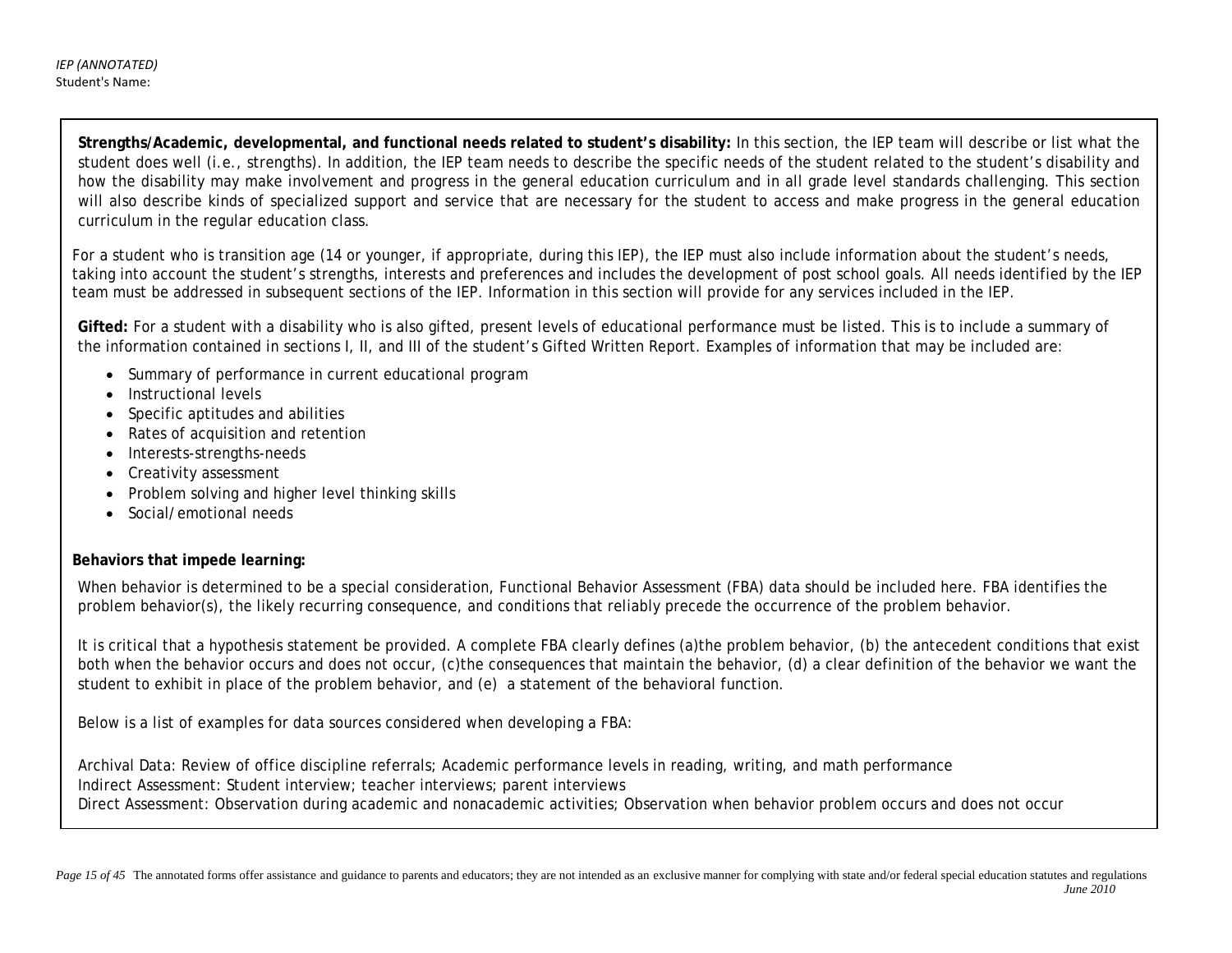III. TRANSITION SERVICES – This is required for students age 14 or younger if determined appropriate by the IEP team. If the student does not attend the IEP meeting, the school must take other steps to ensure that the student's preferences and interests are considered. Transition services are a coordinated set of activities for a student with a disability that is designed to be within a results oriented process, that is focused on improving the academic and functional achievement of the student with a disability to facilitate the student's movement from school to post school activities, including postsecondary education, vocational education, integrated employment (including supported employment), continuing and adult education, adult services, independent living, or community participation that is based on the individual student's needs taking into account the student's strengths, preferences, and interests.

POST SCHOOL GOALS: Based on age appropriate assessment, define and project the appropriate measurable postsecondary goals that address education and training, employment, and as needed, independent living. Under each area, list the services/activities and courses of study that support that goal. Include for each service/activity the location, frequency, projected beginning date, anticipated duration, and person/agency responsible.

## **ANNOTATION:**

Transition services must begin not later than the first IEP to be in effect when the student turns 14 or younger, if determined appropriate by the IEP team, and updated annually.

The student's IEP must contain appropriate measurable postsecondary goals based upon age appropriate transition assessments related to training, education, employment, and, where appropriate, independent living skills. Postsecondary goals are a vital part of the IEP. The transition section of the IEP must contain courses of study needed to assist the student in reaching postsecondary goals.

Courses of study is a list of the content areas in which the student receives instruction during the school day (e.g., English 11, Spanish 2, Geometry, PE, Earth Science), and are intended to assist the student in reaching postsecondary goals. The use of general terms such as "college prep," "business," and "general," do not sufficiently describe how courses will assist the student to reach the postsecondary goal.

Include, if appropriate, a statement of the interagency responsibilities or any needed linkages that must be developed for each student beginning at age 14, or younger if determined appropriate by the IEP team. Transition services and courses of study must be updated annually and included in the Student's Transition Services section of the IEP.

The IEP team must consider post school goals for the student in the areas of postsecondary education and training, postsecondary employment, and independent living (when appropriate). It is possible to include the postsecondary goals of education/training, employment and, if applicable, independent living into one postsecondary goal statement.

For information about postsecondary transition planning and for more examples of measurable post school goals, visit the National Secondary Transition Technical Assistance Center website at [http://www.nsttac.org <http://www.nsttac.org/>](http://www.nsttac.org/)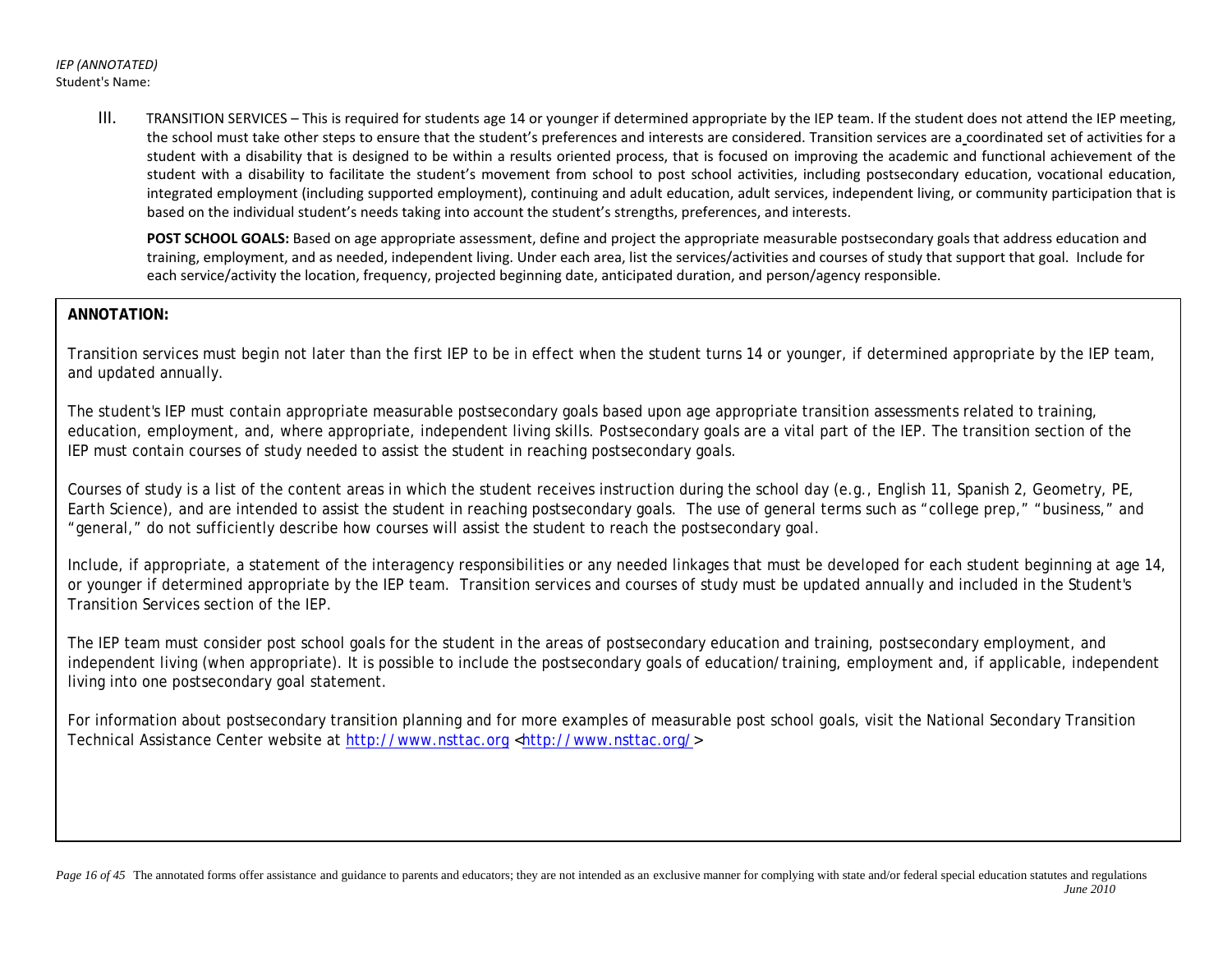The IEP team should document that at least one measurable annual goal has been developed for the postsecondary goal areas by circling YES in the box next to the goal. The measurable annual goal would be further developed in section V of the IEP to include short-term objectives, if appropriate, how student progress will be measured and when reports on student progress will be provided to the parent.

In addition, if the student's needs will be met through the general education curriculum (as specified in the Chapter 4 Standards), then a measurable annual goal would not need to be written. This means that if the general education curriculum already contains the supports and services necessary to assist the student in reaching the postsecondary goals, then the team would not indicate that a measurable annual goal is necessary and that there is not a need for specially designed instruction outside the general education curriculum.

Services and activities to assist the student in meeting the postsecondary goals must be listed in the grid under each postsecondary goal. If the IEP team develops a goal that combines the goals areas, the team should make note of that in the other areas in which a goal is not written.

Please note that rows may be added to the grid or columns enlarged to include all needed information.

## QUESTIONS IEP TEAM MIGHT ASK:

- How will the IEP reflect appropriate transition assessment/data?
- Is there documentation that the student has been invited to attend the IEP meeting?
- Does the course(s) of study reflect the student's postschool goals?
- Who has been designated as being responsible to coordinate transition activities?
- Does the student require assistance regarding personal safety, protection from abuse, self-advocacy, and/or self-awareness?

## **For students in Career and Technology Centers, CIP Code:**

## **ANNOTATION:**

For students attending a career and technology center (CTC), indicate the program name and the Classification of Instructional Program (CIP) code related to the approved vocational program in which the student is enrolled.

NOTE: CIP codes change frequently. Make sure to check annually with the CTC to ensure the correct code is recorded on the IEP. Example: Carpentry/Carpenter – 46.0201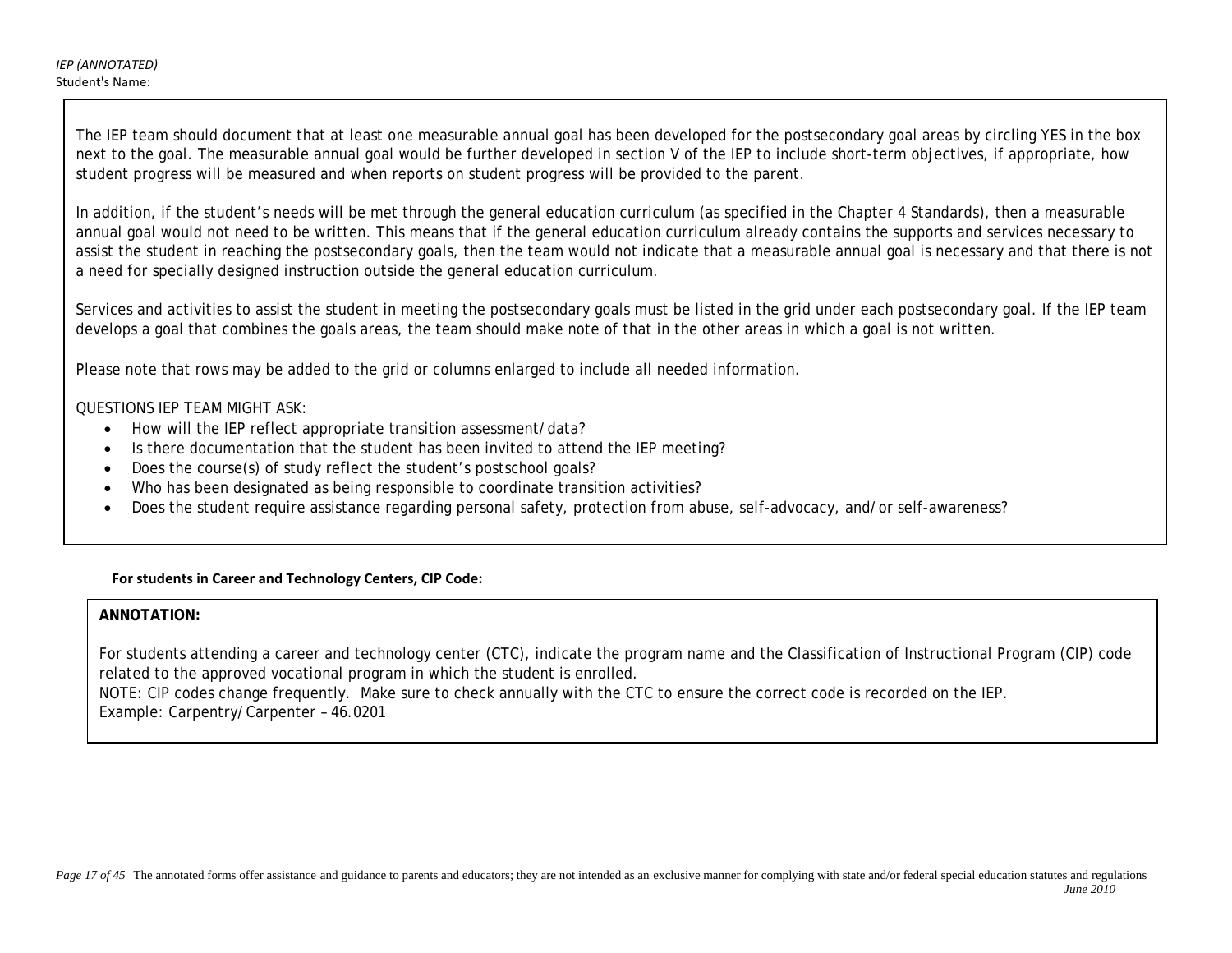# *IEP (ANNOTATED)*

Student's Name:

| <b>Postsecondary Education and Training Goal(s):</b><br>Courses of Study: |                                  |  |  |  | Measurable Annual Goal<br>Yes/No<br>(Document in Section V) |
|---------------------------------------------------------------------------|----------------------------------|--|--|--|-------------------------------------------------------------|
| Service/Activity                                                          | Person(s)/ Agency<br>Responsible |  |  |  |                                                             |
|                                                                           |                                  |  |  |  |                                                             |

| <b>Employment Goal(s):</b> |          |           |                                |                         | Measurable Annual Goal<br>Yes/No<br>(Document in Section V) |
|----------------------------|----------|-----------|--------------------------------|-------------------------|-------------------------------------------------------------|
| Courses of Study:          |          |           |                                |                         |                                                             |
| Service/Activity           | Location | Frequency | Projected<br>Beginning<br>Date | Anticipated<br>Duration | Person(s)/<br>Agency<br>Responsible                         |
|                            |          |           |                                |                         |                                                             |
|                            |          |           |                                |                         |                                                             |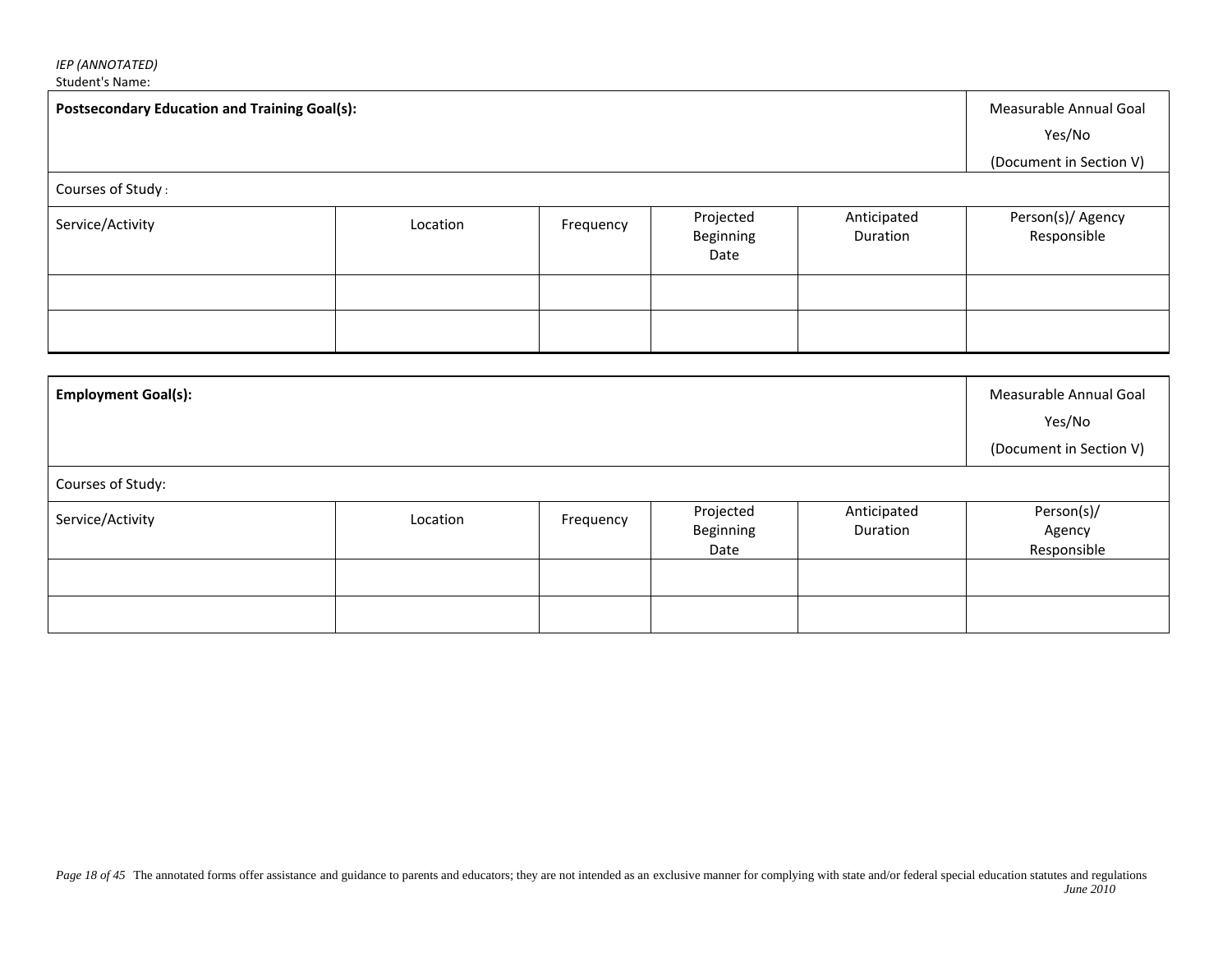| Independent Living Goal(s), if appropriate: |          |           |                                |                         | Measurable Annual Goal<br>Yes/No<br>(Document in Section V) |
|---------------------------------------------|----------|-----------|--------------------------------|-------------------------|-------------------------------------------------------------|
| Courses of Study:                           |          |           |                                |                         |                                                             |
| Service/Activity                            | Location | Frequency | Projected<br>Beginning<br>Date | Anticipated<br>Duration | Person(s)/<br>Agency<br>Responsible                         |
|                                             |          |           |                                |                         |                                                             |
|                                             |          |           |                                |                         |                                                             |

## **ANNOTATION:**

### **Completing the Grid:**

In the COURSES OF STUDY row list the content areas in which the student receives instruction during the school day that will assist the student in reaching the postsecondary goals listed at the top of each table in the grid (e.g., English 11, Geometry, Co-Op placement, Home Economics I, Community Based Instruction, Apartment Program, etc.). Do not use general terms such as college prep, CTE program, functional skills, life skills, general, etc.

In the SERVICE/ACTIVITY column, identify specific actions that will be taken within the duration of this IEP. Examples for Education and Training might include developing self-advocacy skills, register for the SAT, or attend a college fair. Examples for Employment might include in-school work experience, community service, or job shadowing. Examples for Independent Living might include participating in an apartment training program, using public transportation, managing a budget, planning menus and preparing meals, registering with Selective Service or to vote, or practicing pedestrian safety.

Location refers to where the student will be receiving the service/activity. Frequency refers to how often the student will be receiving the service/activity. Documentation of frequency using vague terms such as "As needed" is not appropriate. The projected beginning date and the anticipated duration of the service/activity must be listed. Duration refers to the anticipated ending date for service.

In the PERSON(S)/AGENCY RESPONSIBLE column, indicate the person's title or agency that will ensure each activity/service is completed. Examples might be: OVR, MH/MR, LEA, guidance counselor, school nurse, supports coordinator, special education teacher, etc. The section entitled "Person(s)/Agency Responsible" should not list the parent and/or the student. An individual employed or agency responsible for providing or assuring the provision of this transition service or activity must be listed. If the parent and/or student must participate in the service/activity, this section of the IEP would describe what the responsible agency or employee of the agency will do to facilitate parent and/or student participation and to ascertain the extent to which the service or activity has been effective in achieving the desired transition-related purpose. If the parent and/or student do not participate as necessary in the service/activity, the IEP team should reconvene and investigate options to achieve the participation or consider alternatives for achieving the transitionrelated purpose of the activity.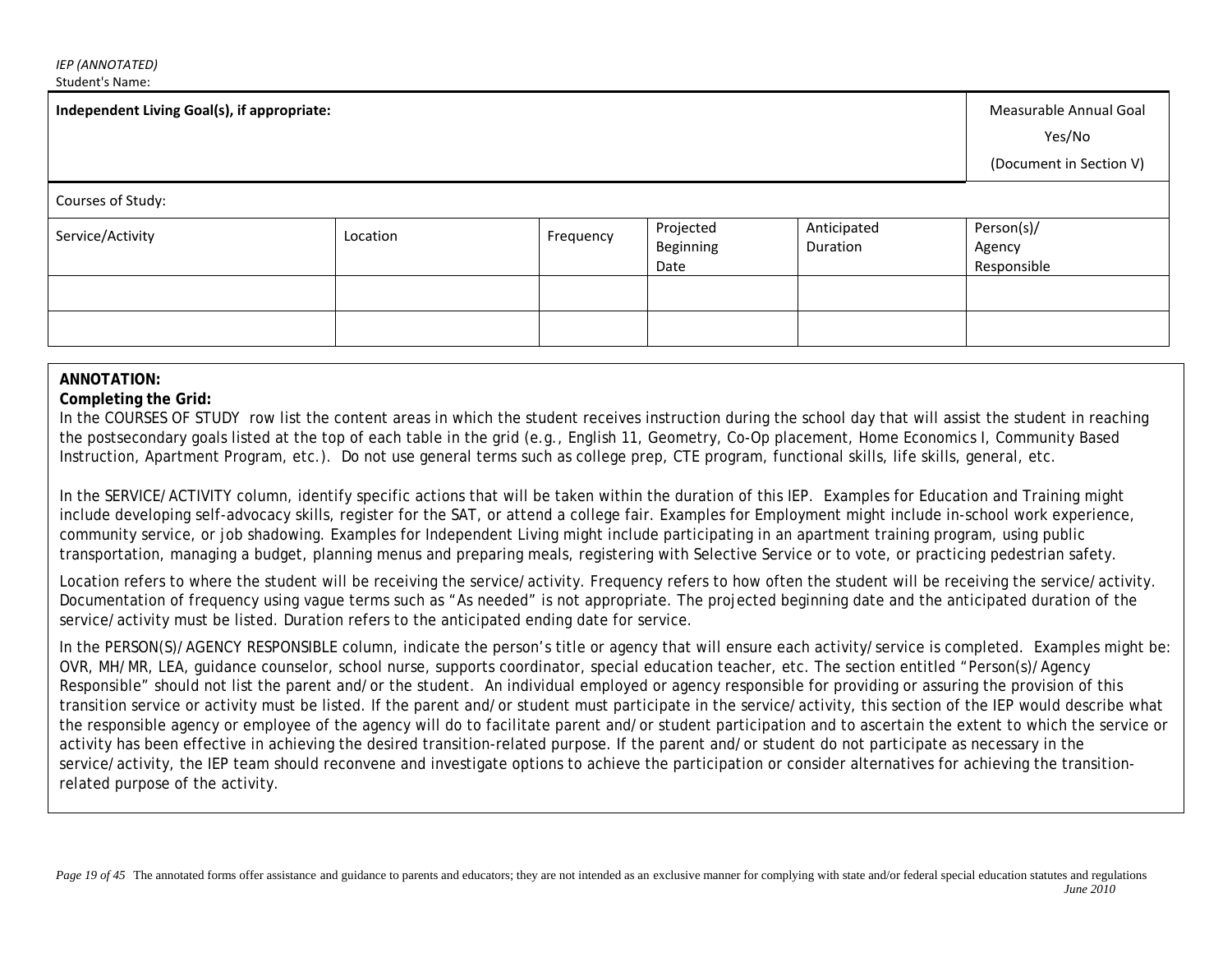#### *IEP (ANNOTATED)* Student's Name:

## **IV. PARTICIPATION IN STATE AND LOCAL ASSESSMENTS**

## **Instructions for IEP Teams:**

Please check the appropriate assessments. If the student will be assessed using the PSSA or the PSSA-Modified, the IEP Team must choose which assessment will be administered for each content area (Reading, Mathematics, and Science). For example, a student may take the PSSA-Modified for Reading and the PSSA for Mathematics and Science. If the student will be assessed using the PASA, the IEP Team need not select content areas because ALL content areas will be assessed using the PASA.

- **PSSA** (Please choose the appropriate option and content areas for the student. A student may be eligible to be assessed using the PSSA-Modified assessment for one or more content areas and be assessed using the PSSA for other content areas.)
- **PSSA-Modified** (Please choose the appropriate option and content areas for the student. A student may be eligible to be assessed using the PSSA-Modified assessment for one or more content areas and be assessed using the PSSA for other content areas.)

Allowable accommodations may be found in the PSSA Accommodations Guidelines at:

www.portal.state.pa.us/portal/server.pt/community/testing\_accommodations\_security/7448 Criteria regarding PSSA-Modified eligibility may be found in Guidelines for IEP Teams: Assigning Students with IEPs to State Tests (ASIST) at: [www.education.state.pa.us/portal/server.pt/community/special\\_education/7465/assessment/607491](http://www.education.state.pa.us/portal/server.pt/community/special_education/7465/assessment/607491) Criteria regarding PASA eligibility may be found in Guidelines for IEP Teams: Assigning Students with IEPs to State Tests (ASIST) at: [www.education.state.pa.us/portal/server.pt/community/special\\_education/7465/assessment/607491](http://www.education.state.pa.us/portal/server.pt/community/special_education/7465/assessment/607491)

## **Not Assessed** (Please select if student is not being assessed by a state assessment this year)

Assessment is not administered at this student's grade level

## **Reading** (PSSA grades 3-8, 11; PSSA-M grades 4-8, 11)

| Student will participate in the PSSA without accommodations                                  |
|----------------------------------------------------------------------------------------------|
| Student will participate in the PSSA with the following appropriate accommodations:          |
| Student will participate in the PSSA-Modified without accommodations                         |
| Student will participate in the PSSA-Modified with the following appropriate accommodations: |

## **Math** (PSSA grades 3-8, 11; PSSA-M grades 4-8, 11)

| Student will participate in the PSSA without accommodations                                  |
|----------------------------------------------------------------------------------------------|
| Student will participate in the PSSA with the following appropriate accommodations:          |
| Student will participate in the PSSA-Modified without accommodations                         |
| Student will participate in the PSSA-Modified with the following appropriate accommodations: |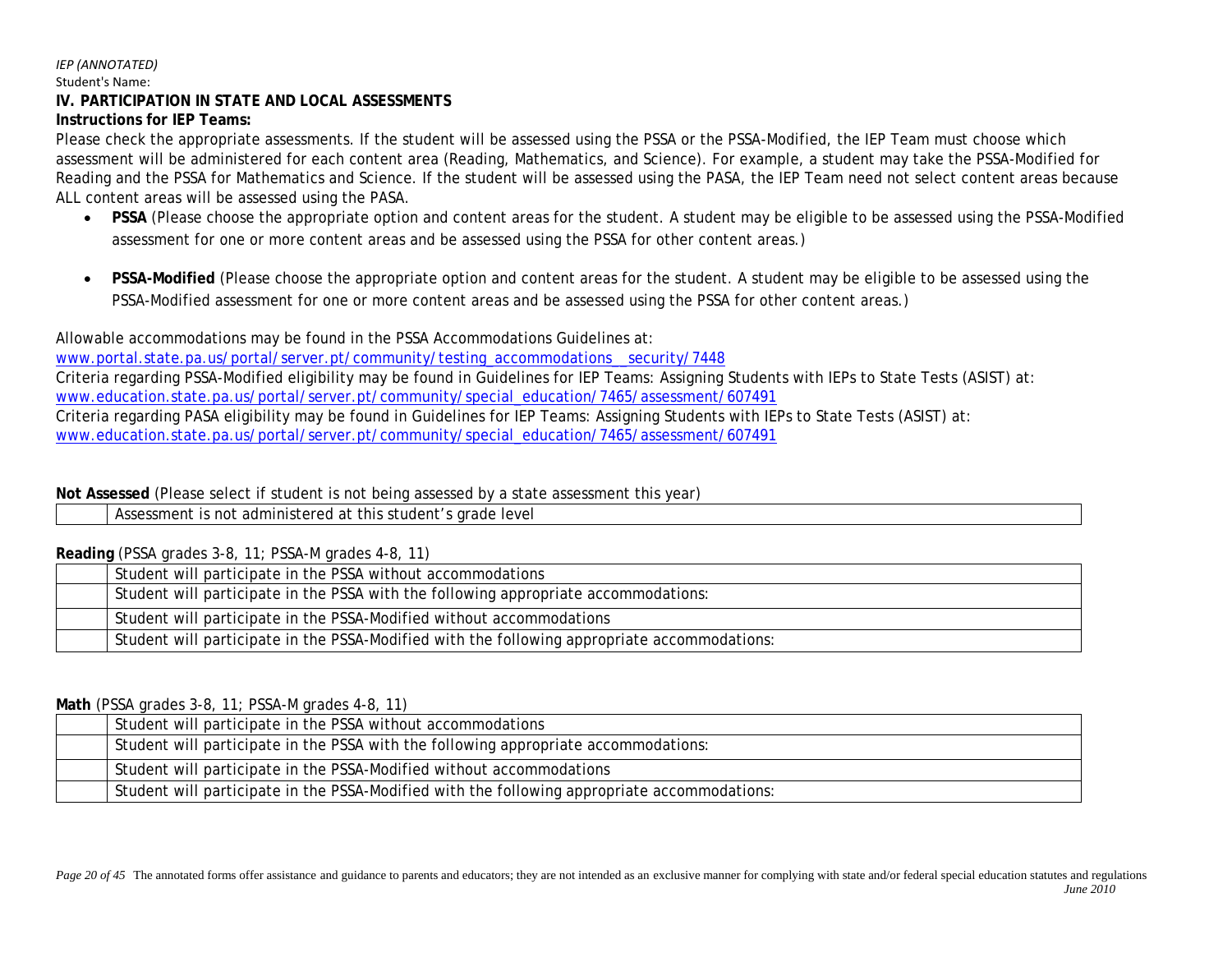**Science** (PSSA grades 4, 8, 11; PSSA-M grades 8, 11)

|  | Student will participate in the PSSA without accommodations                                  |
|--|----------------------------------------------------------------------------------------------|
|  | Student will participate in the PSSA with the following appropriate accommodations:          |
|  | Student will participate in the PSSA-Modified without accommodations                         |
|  | Student will participate in the PSSA-Modified with the following appropriate accommodations: |

## **Writing** (PSSA grades 5, 8, 11)

| <b>PSSA</b><br>$\sim$<br>St<br>A without accommodations.<br>the<br>participate<br>. IP<br>าt will<br>udent                                                          |
|---------------------------------------------------------------------------------------------------------------------------------------------------------------------|
| <b>PSSA</b><br>$\sim$<br>with the<br>N.<br>accomm<br>the<br>ın<br>tollowing<br>ations.<br>participate<br><sup>→+</sup> Will ⊾<br>udent<br>' appropriate<br>commodat |

**PASA** (PASA grades 3-8, 11 for Reading and Math; Grades 4, 8, 11 for Science)

Student will participate in the PASA

Explain why the student cannot participate in the PSSA or the PSSA-M for Reading, Math, or Science:

Explain why the PASA is appropriate:

Choose how the student's performance on the PASA will be documented.

Videotape (will be kept confidential as all other school records)

Written narrative (will be kept confidential as all other school records)

**Local Assessments**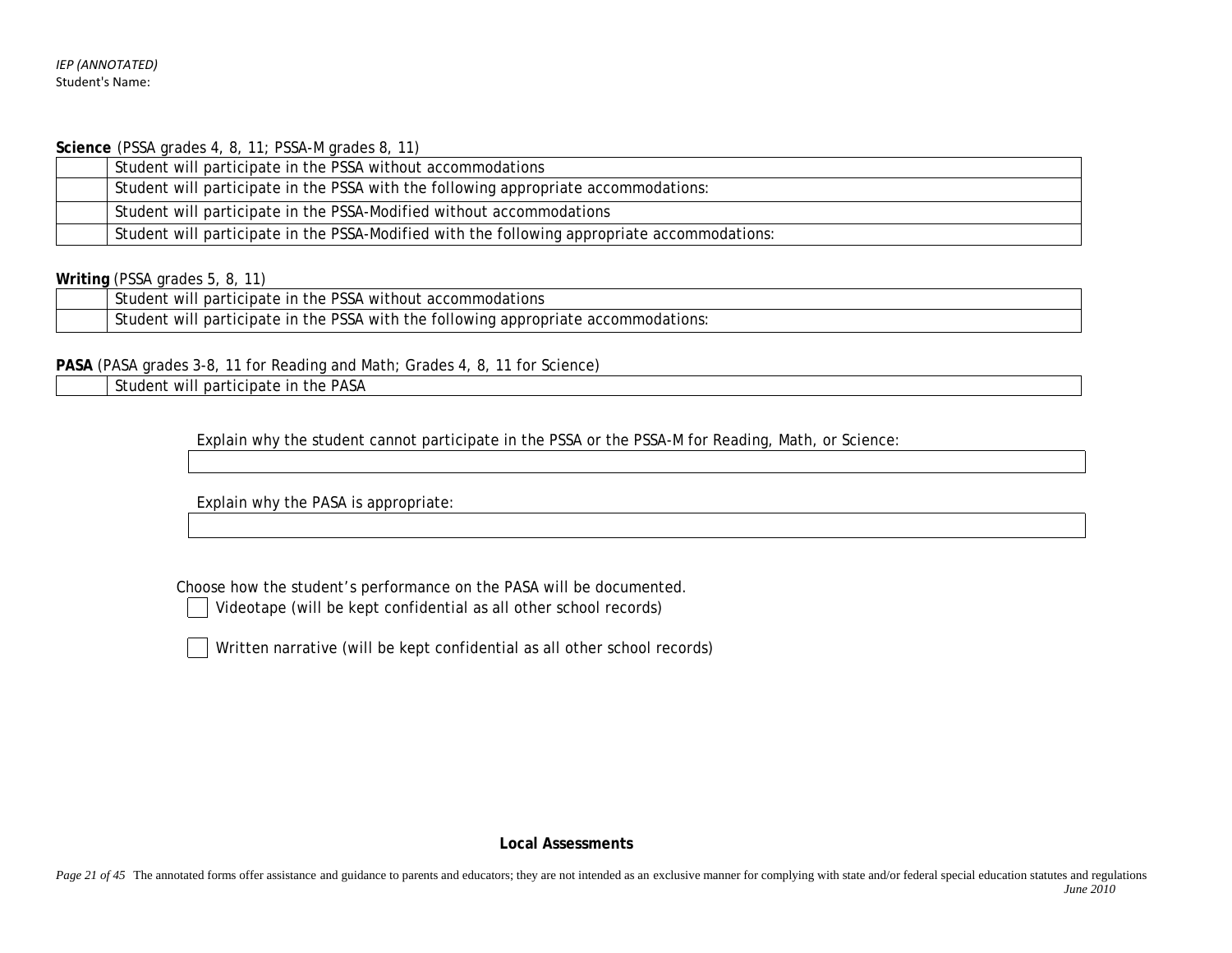### *IEP (ANNOTATED)* Student's Name:

Local assessment is not administered at this student's grade level; OR

Student will participate in local assessments without accommodations; OR

Student will participate in local assessments with the following accommodations; OR

The student will take an alternate local assessment.

Explain why the student cannot participate in the regular assessment:

Explain why the alternate assessment is appropriate:

## **ANNOTATION:**

Available Assessment Options

- Pennsylvania System of School Assessment (PSSA) for Math, Reading, and/or Science; or
- Pennsylvania System of School Assessment -Modified (PSSA-M) for Math, Reading, and/or Science; or
- Pennsylvania Alternate System of Assessment (PASA) for Math, Reading, and Science

Students will be taking the PSSA, PSSA-M, or the PASA in the grade levels below.

- Reading: Grades 3-8 and 11; PSSA-M Grades 4-8 and 11
- Math: Grades 3-8 and 11; PSSA-M Grades 4-8 and 11
- Writing Grades 5, 8, and 11
- Science: PSSA grades 4, 8, 11; PSSA-M grades 8 and 11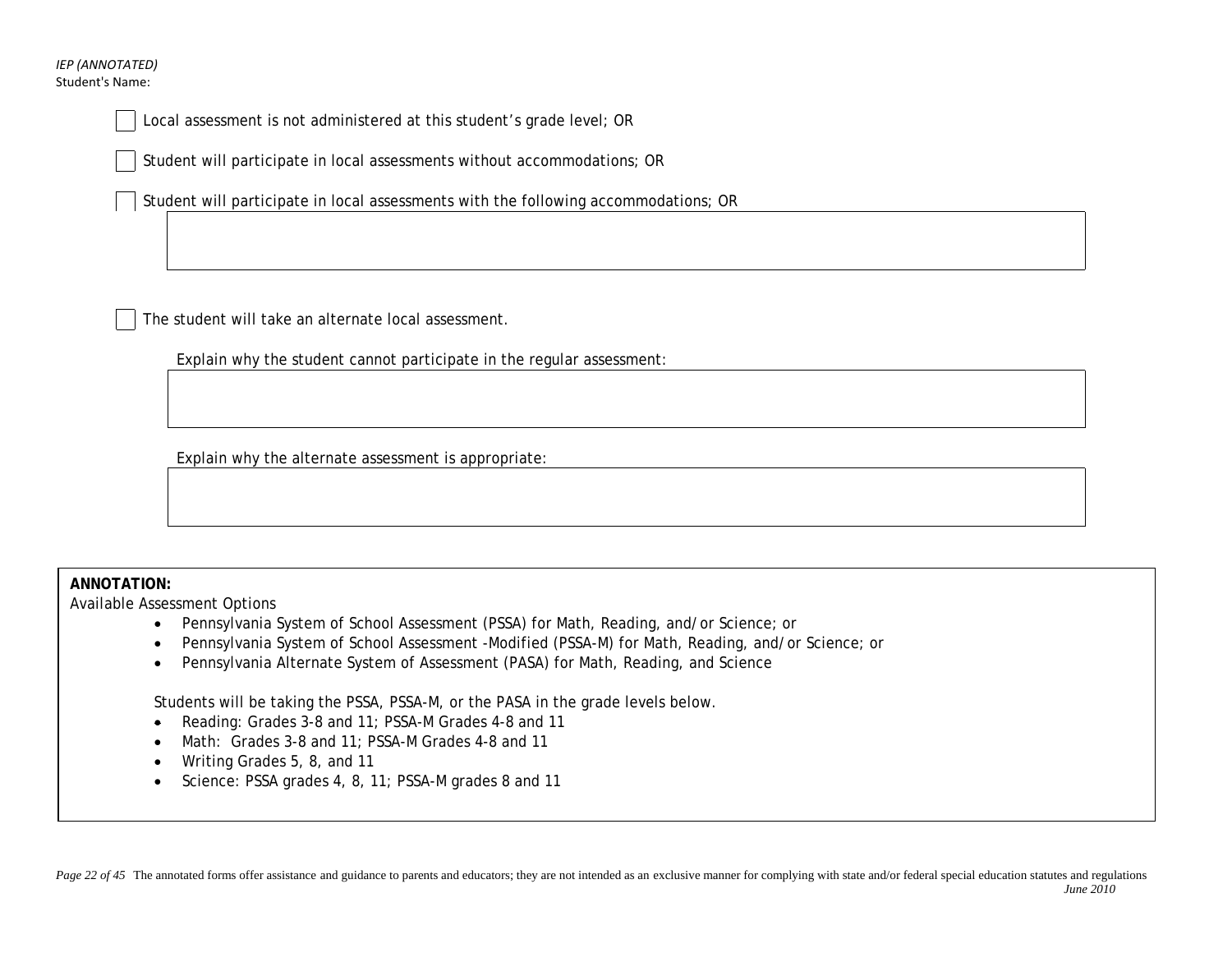The IEP team first must determine which state assessment option is appropriate for the student. Criteria regarding PSSA-M and PASA eligibility may be found in *Guidelines for IEP Teams: Assigning Students with IEPs to State Tests (ASIST)* at [www.education.state.pa.us/portal/server.pt/community/special\\_education/7465/assessment/607491](http://www.education.state.pa.us/portal/server.pt/community/special_education/7465/assessment/607491) 

If the IEP team determines that certain accommodations used in the classroom during instruction and/or assessments are needed for the student to participate in the PSSA or PSSA-M, then these accommodations must be listed on the IEP. Accommodations must be allowable for the assessment and should not be something that would alter the validity of the instrument (test). Additional information regarding allowable accommodations can be found at: [www.portal.state.pa.us/portal/server.pt/community/testing\\_accommodations\\_\\_security/7448](http://www.portal.state.pa.us/portal/server.pt/community/testing_accommodations__security/7448)

If the IEP team determines that the student is unable to take the PSSA or PSSA-M with accommodations, the reason for this decision must be indicated on the IEP. In addition, an alternate assessment must be indicated. The PASA is the state's alternate assessment. For students taking the PASA, the team must indicate if the performance will be documented via videotape or written narrative. Additional information about the PASA can be found at: [www.education.state.pa.us/portal/server.pt/community/special\\_education/7465/assessment/607491](http://www.education.state.pa.us/portal/server.pt/community/special_education/7465/assessment/607491). For a local assessment, the team must indicate how the student will be assessed.

IEP teams must explain why the student cannot participate in the PSSA or the PSSA-M, and why the PASA is appropriate. Explanations also are needed for local assessments.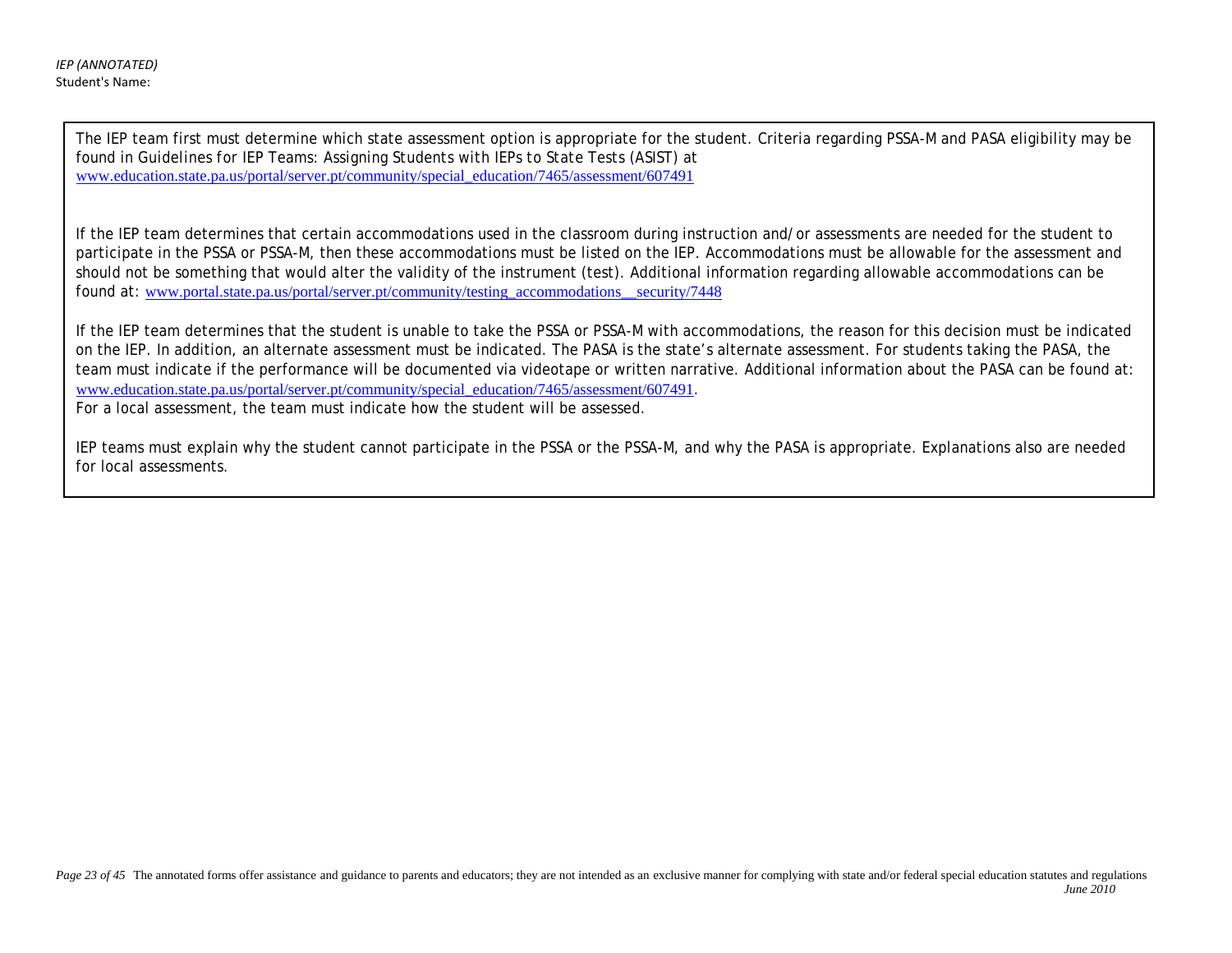**V. GOALS AND OBJECTIVES including academic and functional goals:** *(Use as many copies of this page as needed to plan appropriately. Specially designed instruction may be listed with each goal/objective or listed in Section VI.)* 

Short term learning outcomes are required for students who are gifted. The short term learning outcomes related to the student's gifted program may be listed under Goals or Short Term Objectives.

## **ANNOTATION:**

The Individuals with Disabilities Education Improvement Act of 2004 and No Child Left Behind legislation mandate that students, including those with disabilities, must have access to the general education curriculum and participate in the statewide assessment system. As a result Pennsylvania has established academic standards.

In order to comply with the above mentioned requirement, schools in Pennsylvania have aligned the PA Academic Standards and/or Assessment Anchor Content Standards to curriculum, thus ensuring the direct connection of what children must know and be able to do with what children are taught (the curriculum). A tool to help with curriculum alignment is the Standards-Aligned System. This can be accessed at<http://www.pde.state.pa.us/> under *Education Hub.* This alignment applies to all children including those with severe disabilities. The curriculum for students with severe disabilities should be aligned with the PA Alternate Standards.

The IEP specifies learning goals for students with disabilities and should be based on or referenced to PA Standards and/or Anchors. There are different ways to make the connection between the Academic Standards and/or Assessment Anchor Content Standards and the IEP.

## **Standards-Based IEPs**

It is anticipated that for students to be eligible for participation in the modified PSSA, IEPs must include standards-based goals.

## **Gifted:**

A statement of short term learning outcomes, which are responsive to the learning needs identified in the Evaluation Report, are required for students with disabilities who are also gifted. Short term learning outcomes are to be developed from the present levels of educational performance (found on this document under Present Levels of Academic Achievement and Functional Performance).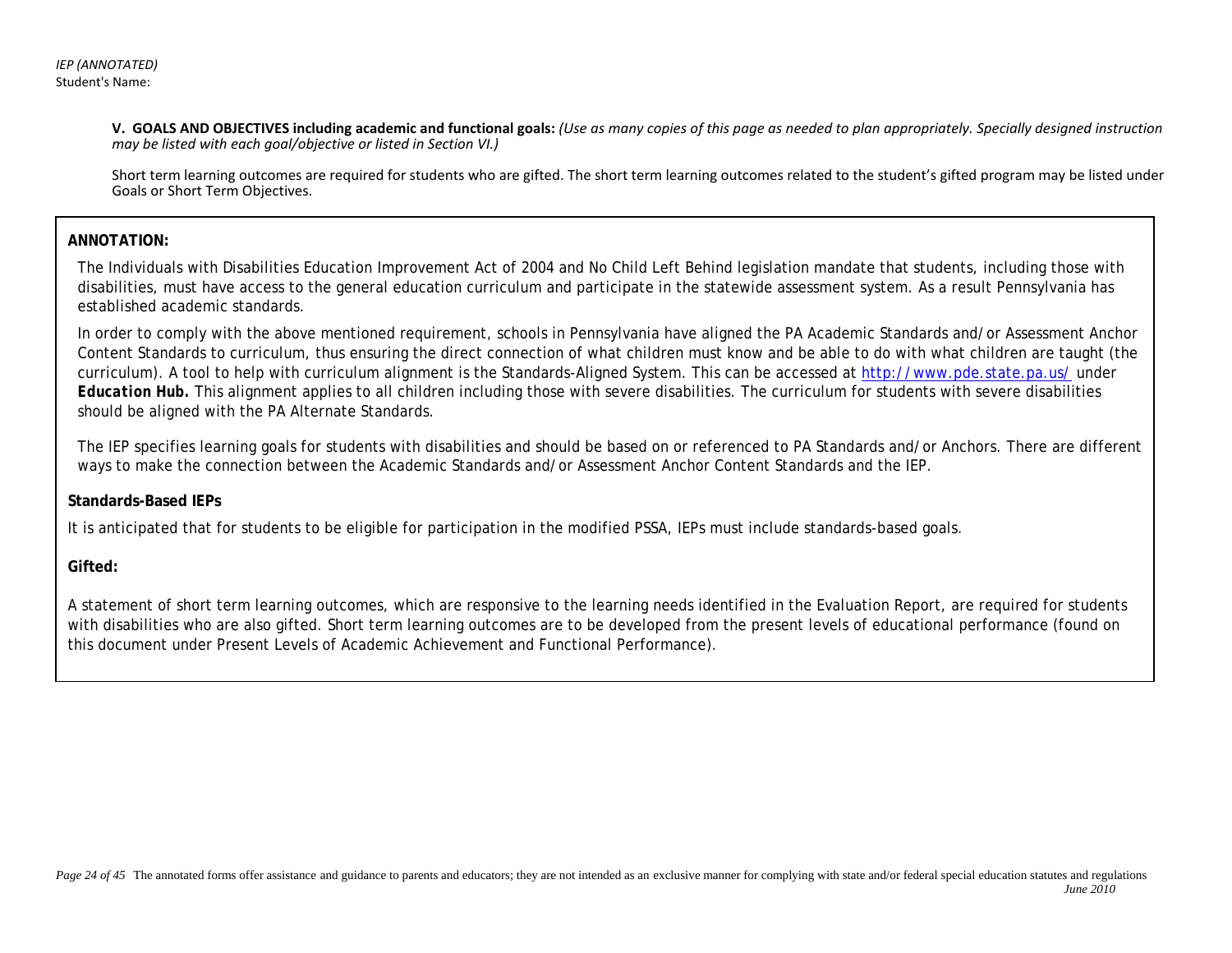| MEASURABLE ANNUAL GOAL<br>Include: Condition, Name, Behavior, and Criteria (Refer to<br>annotated IEP for description of these components.) | Describe HOW the<br>student's progress<br>toward meeting this goal<br>will be measured | Describe WHEN<br>periodic reports on<br>progress will be<br>provided to parents | <b>Report of Progress</b> |
|---------------------------------------------------------------------------------------------------------------------------------------------|----------------------------------------------------------------------------------------|---------------------------------------------------------------------------------|---------------------------|
|                                                                                                                                             |                                                                                        |                                                                                 |                           |
|                                                                                                                                             |                                                                                        |                                                                                 |                           |
|                                                                                                                                             |                                                                                        |                                                                                 |                           |

### **ANNOTATION:**

Annual goals are designed to meet the student's needs that result from his/her disability to enable him/her to be involved in and make progress in the general education curriculum. Annual goals are designed to meet each of the student's other education needs that result from his/her disability.

### **Measurable Annual Goal:**

Annual goals, including academic and functional goals, are statement in measurable terms that describe what reasonable expectations can be accomplished within a twelve-month period. A measurable goal must contain:

- **Condition:** The condition (situation, setting, or given material) under which the behavior is to be performed.
- The student's **name.**
- **Clearly defined behavior:** The specific action the student will be expected to perform.
- **The performance criteria desired:** The level the student must demonstrate for mastery, the number of times the student must demonstrate the skill for mastery, and how frequently the teacher assesses the student's mastery of the skill.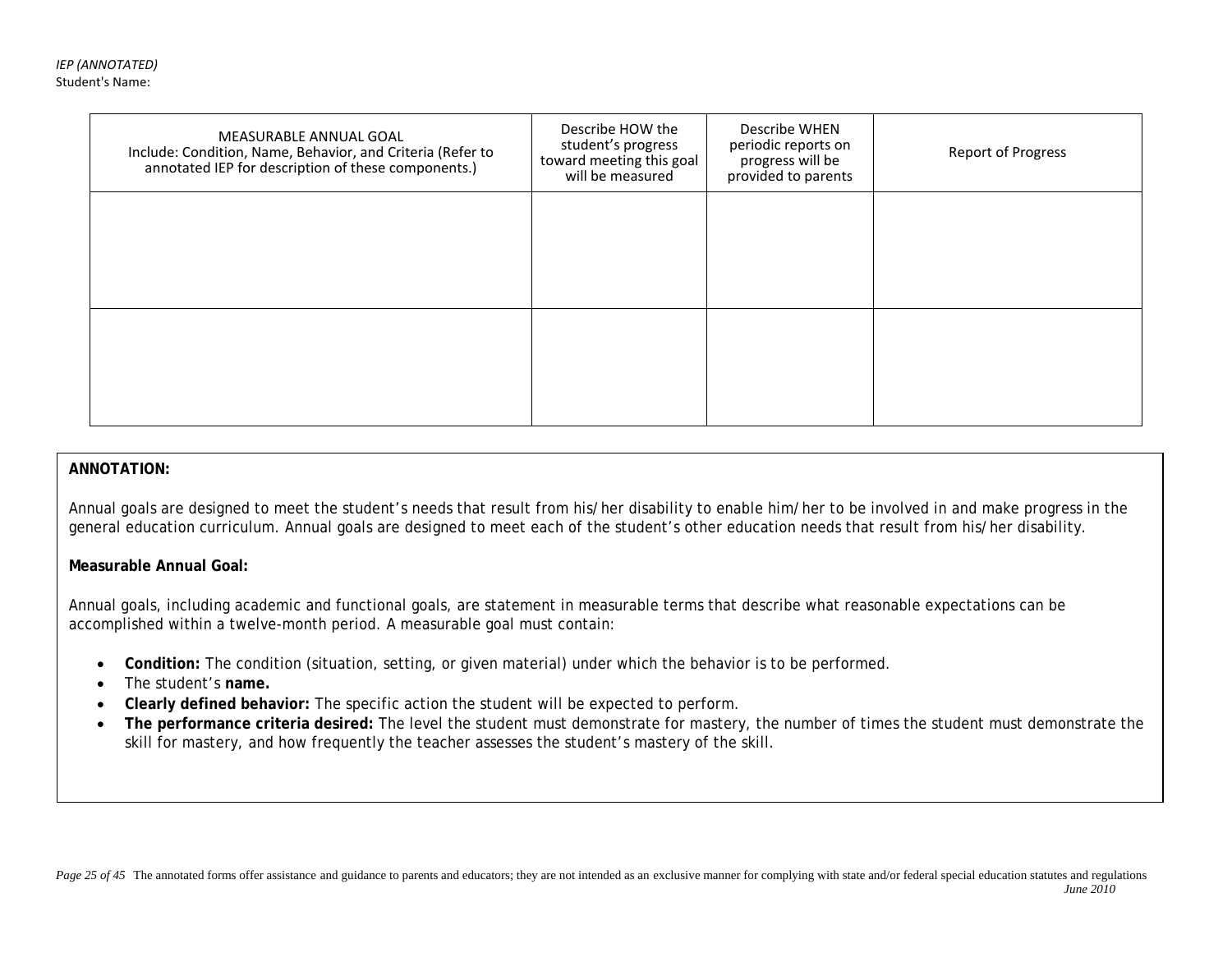*IEP (ANNOTATED)* Student's Name:

> There must be a direct relationship between the annual goals and the present levels of academic achievement and functional performance. Annual goals are required for areas that are directly affected by the student's disability.

**Describe HOW the student's progress toward meeting this goal will be measured:** The IEP team must decide how the annual goals will be measured. Goals can be measured through formal or informal assessment tools such as:

- Math/Reading probes
- **Rubrics**
- Teacher-made tests
- **Checklists**
- Inventories

How progress will be measured is determined by the IEP team. Progress monitoring is linked to the day-to-day instructional and assessment process.

**Describe WHEN periodic reports on progress will be provided to parents**: The IEP team must decide when the progress on those annual goals will be reported to parents. This reporting must be done at least concurrent with the issuance of report cards through quarterly and other periodic reports, such as:

- Addenda to report cards
- Special progress reporting instruments
- Duplicated copies of the goals and objectives page of the IEP
- Documented phone conferences with parents, OR
- Other means decided by the IEP team

**Report of Progress:** This last column is to document the student's progress toward each goal to the parent. It is not to be completed when the IEP is being developed. It may be helpful to write the date when progress will be reported. This page can be duplicated and sent home as the progress reporting instrument

**SHORT TERM OBJECTIVES -** Required for students with disabilities who take alternate assessments aligned to alternate achievement standards (PASA).

Short term objectives / Benchmarks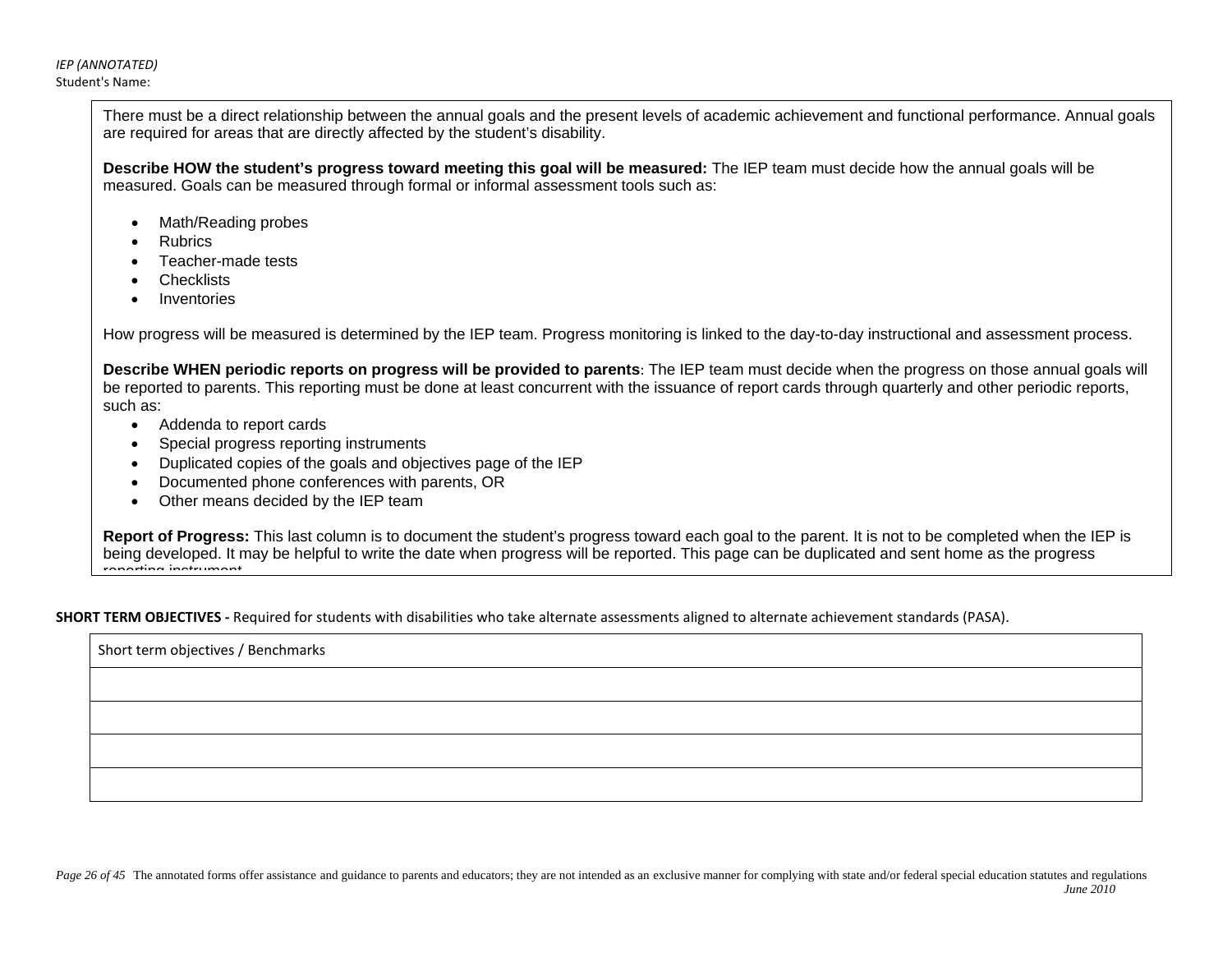## **ANNOTATION:**

Short term objectives/benchmarks are only required for students who are eligible for special education who take alternative assessments aligned to alternate standards (i.e., students severely cognitively disabled and assessed by the PASA). Once the IEP team has developed measurable annual goals, the team must determine short-term objectives/benchmarks that serve as a plan for reaching annual goals and a means for measuring progress toward meeting the annual goals.

Short term objectives/benchmarks provide a mechanism for determining whether the student is progressing during the year to ensure that the IEP is consistent with the student's instructional needs, and if appropriate, to revise the IEP. The team may indicate the expected level of achievement, using for example, a percentage score, number of correct responses, etc. The method of evaluation may also be indicated on the IEP by listing specific ways achievement will be measured.

The IEP team may decide to include short term objectives on any student's IEP, not just for those who are taking alternate assessments aligned to alternate standards. Short term objectives/benchmarks should include the same components as an annual goal:

- Condition
- Student's name
- Clearly defined behavior, AND
- Performance criteria

# **Gifted:**

The IEP of a student with a disability who is also gifted must include:

- 1) A statement of annual goals and short term learning outcomes which are responsive to the learning needs identified in the Evaluation Report, and
- 2) Appropriate objective criteria, assessment procedures and timelines for determining, on at least an annual basis, whether the goals and learning outcomes are being achieved.

Each short term learning outcome must relate to only one Annual Goal.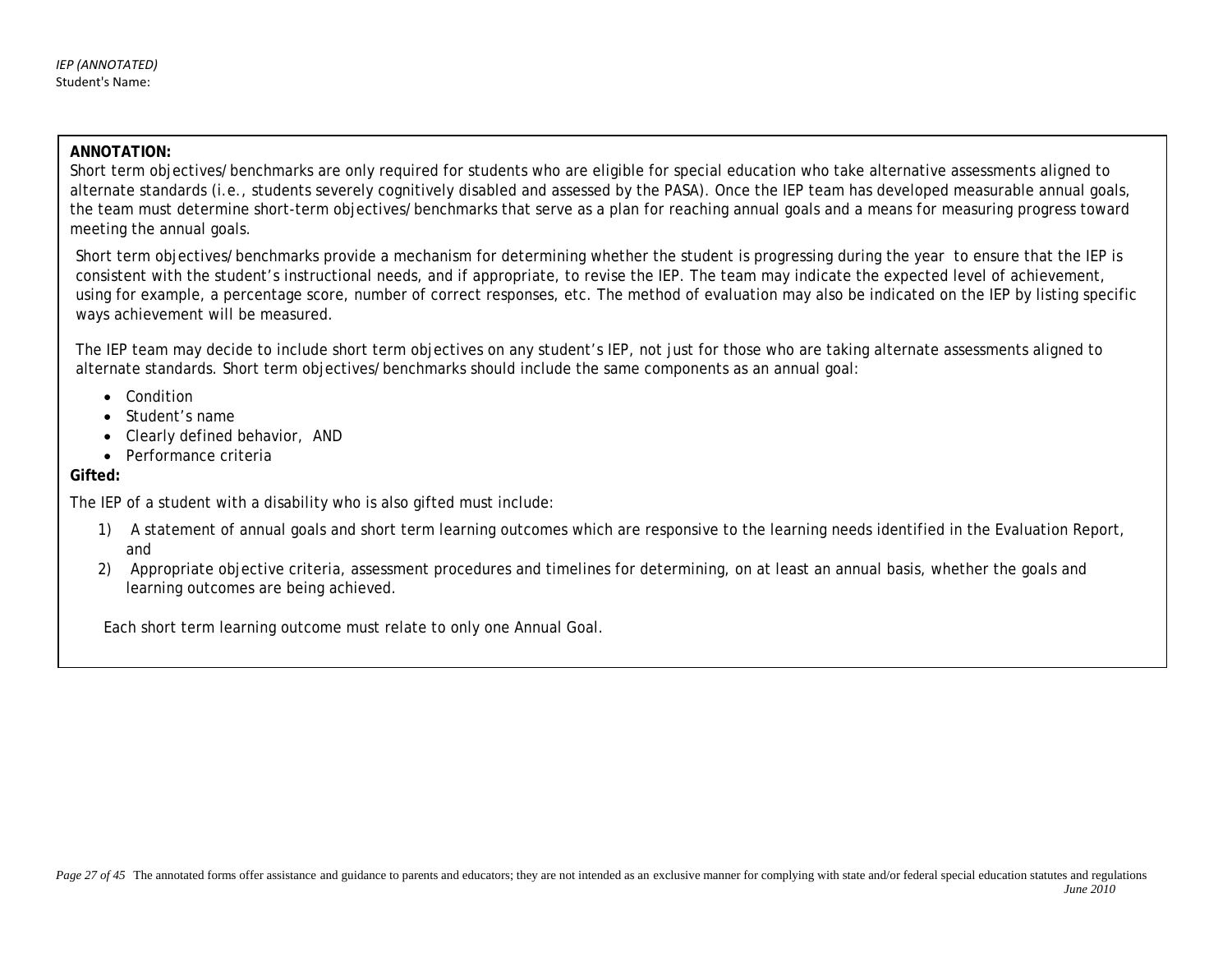- **VI. SPECIAL EDUCATION / RELATED SERVICES / SUPPLEMENTARY AIDS AND SERVICES / PROGRAM MODIFICATIONS,** include as appropriate for nonacademic and extracurricular services and activities.
	- **A. PROGRAM MODIFICATIONS AND SPECIALLY DESIGNED INSTRUCTION (SDI)** *(Specially designed instruction may be listed with each goal.)*
		- SDI may be listed with each goal or as part of the table below
		- Include modifications and SDI
		- Include supplementary aids and services, as appropriate
		- For a student who has a disability and is gifted, SDI also should include adaptations, accommodations, or modifications to the regular education curriculum, as appropriate for a student with a disability.

| <b>Modifications and SDI</b> | Location | Frequency | Projected Beginning Date | <b>Anticipated Duration</b> |
|------------------------------|----------|-----------|--------------------------|-----------------------------|
|                              |          |           |                          |                             |
|                              |          |           |                          |                             |
|                              |          |           |                          |                             |

### **ANNOTATION:**

NOTE: Do not be overly concerned about the category of the items you write into this section (e.g. does this service/activity fall under the category of SDI, modifications, or supplementary aids and services?). Instead, include what the student needs and write it in where you believe is the most appropriate location.

**Modification/SDI**: Special education means specially designed instruction (SDI), at no cost to the parents, to meet the unique needs of a student with a disability. Specially designed instruction means adapting, as appropriate, the content, methodology, or delivery of instruction to address the unique needs of the student that result from the student's disability and to ensure access of the student to the general education curriculum so that he or she can meet the educational standards.

Access may include providing instructional materials in alternate accessible formats or specialized formats (that is, braille, audio, digital, large-print, etc.) in a timely manner.

"Timely manner" means that an LEA has taken reasonable steps to ensure that students who are blind or other persons with print disabilities have access to their accessible format instructional materials at the same time that students without disabilities have access to instructional materials.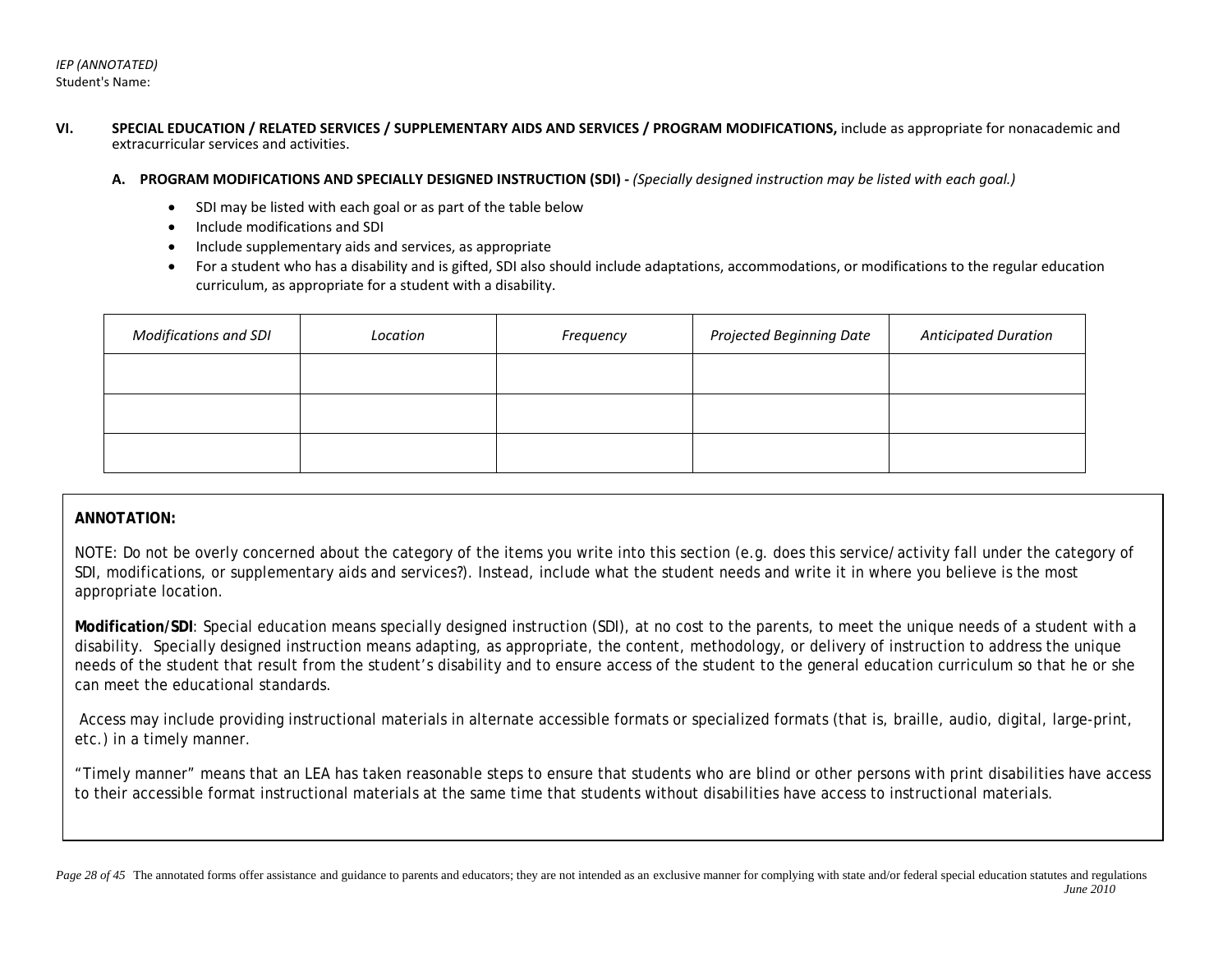Pennsylvania has adopted the National Instructional Materials Accessibility Standard (NIMAS). This refers to a standard for source files of print instructional materials created by publishers that may be converted into accessible instructional materials. NIMAS insures the timely provision of high quality, accessible instructional materials to children who are blind or other persons with print disabilities.

**Supplementary Aids and Services**: Supplementary aids and services means aids, services, and other supports that are provided in regular education classes, other education-related settings, and in extracurricular and nonacademic settings, to enable students with disabilities to be educated with nondisabled students to the maximum extent appropriate.

The purpose of providing supplementary aids and services is to support students with disabilities as active participants with nondisabled peers as well as to enable their access to the general curriculum. Supplementary aids and services include modification to the general curriculum. A student with a disability is not to be removed from regular classrooms solely because of needed modification in the general curriculum.

Federal law mandates that, "Special classes, separate schooling, or other removal of children with disabilities from the regular educational environment occurs ONLY if the nature or severity of the disability is such that education in regular classes with the use of supplementary aids and services cannot be achieved satisfactorily."

- Supplementary aids and services are to be based on peer-reviewed research to the extent practicable.
- "Peer-reviewed research" generally refers to research that is reviewed by qualified and independent reviewers to ensure that the quality of the information meets the standards of the field before the research is published.
- "To the extent practicable" means that services and supports should be based on peer-reviewed research to the extent that it is possible, given the availability of peer-reviewed research. This does NOT mean that the service with the greatest body of research is the service necessarily required for a child to receive a Free Appropriate Public Education (FAPE).
- The failure of a public agency to provide services based on peer-reviewed research would not automatically result in a denial of FAPE. There is nothing in the law requiring that all elements of a program provided to a student be included in an IEP. It is an IEP team decision regarding which instructional methodologies are required based on an individual student's needs. Therefore, if an IEP team determines that specific instructional methods are necessary for the student to receive FAPE, those instructional methods may be addressed in the IEP.

Supplementary aids and services should be:

- Available to all students who need them
- Designed to provide meaningful educational benefit
- Provided in a manner that avoids stigmatizing students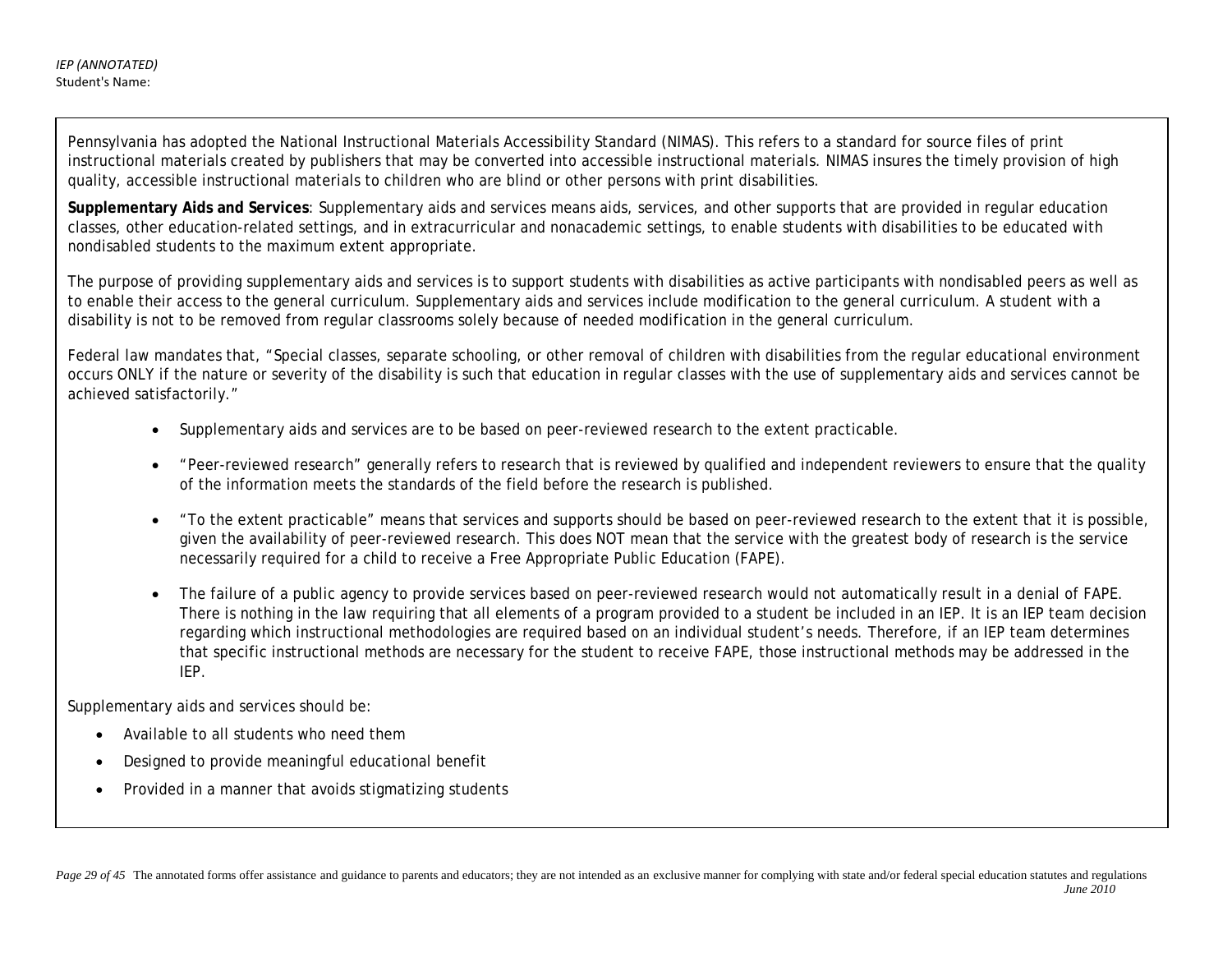Fact Sheet" available on the PaTTAN website [\(www.pattan.net\)](http://www.pattan.net/) under "Publications." This framework includes four categories of supplementary aids and services (collaborative, instructional, physical, and social-behavioral) as well as many examples. A framework for considering the full range of supplementary aids and services can be found on a publication titled, "Supplementary Aids and Services

For a student who is transition age (14 or younger, if appropriate, during this IEP) please include any related services that are specific to the student's secondary transition plan, i.e. short-term job coaching, job development, mobility training, medication self management, etc. For a student who is transition age (14 or younger, if appropriate, during this IEP) please include any related services that are specific to the student's secondary transition plan, i.e. short-term job coaching, job development, mobility training, medication self management, etc.

Gifted: Specially designed instruction must be listed for students with disabilities who are also gifted. Specially designed instruction for gifted students is defined as adaptations or modifications to :  $\frac{d}{dt}$ 

- The general curriculum
	- **Instruction**
	- Instructional environments
	- Methods
	- Materials, OR
	- A specialized curriculum for students who are gifted

Examples of specially designed instruction may include:

- Individualized pacing
- Shadow studies
- Mentorships
- Independent study
- Distance learning
- Course compacting
- Individual enrichment/acceleration
- Development of higher order thinking and problem-solving skills
- Special activities

NOTE: Peer tutoring, extra assignments, helping others, and grading papers is NOT considered gifted support and should not be written into the IEP.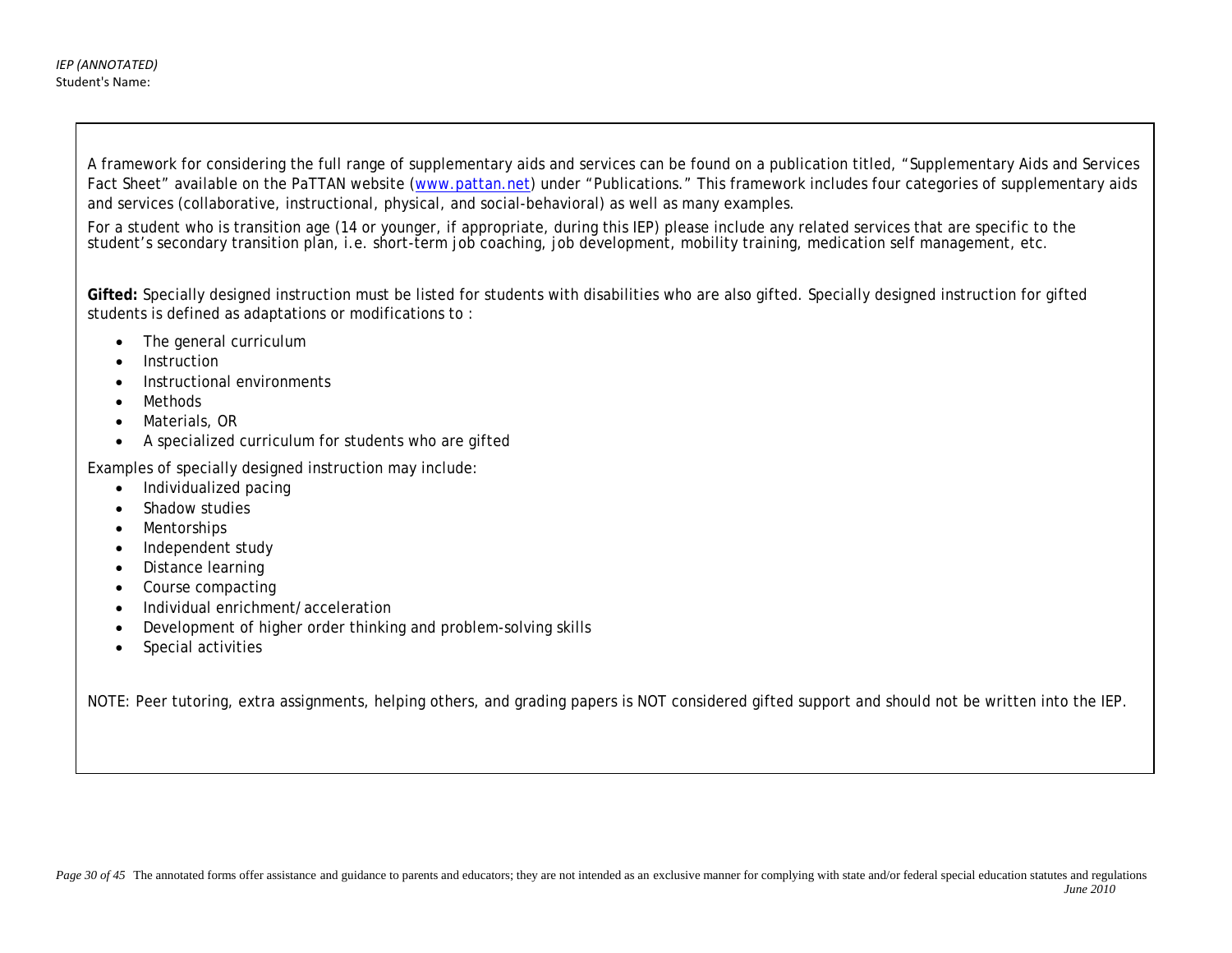## **Directions for completing the grid:**

If the IEP team determines that a student has an educational need for a service in order to benefit from a free appropriate public education, then it must be provided. For each service, the team must list the location and the frequency of the service to be provided.

Location refers to where the student will be receiving the modification/SDI/Supplementary Aids and Services. Frequency refers to how often the student will be receiving the modification/SDI/Supplementary Aids and Services. Documentation of frequency using vague terms such as "As needed" is not appropriate. The projected beginning date and the anticipated duration of the modification/SDI/Supplementary Aids and Services must be listed. Duration refers to the anticipated ending date for service.

It is important that the IEP team develop specially designed instruction from the assessment information for a particular student in consideration of the student's specific needs and the PA academic standards. IEP teams should be careful to not offer too few or too many modifications or accommodations as either extreme can have a negative impact on the student's education.

**B. RELATED SERVICES -** List the services that the student needs in order to benefit from or access his/her special education program.

| Service | Location | Frequency | Projected Beginning Date | <b>Anticipated Duration</b> |
|---------|----------|-----------|--------------------------|-----------------------------|
|         |          |           |                          |                             |
|         |          |           |                          |                             |
|         |          |           |                          |                             |

## **ANNOTATION:**

**Related services** refer to transportation and any developmental, corrective or other supportive service needed to assist a student with a disability to benefit from special education. The following examples are not a complete list of possible related services as related services are identified on the individual needs of the student.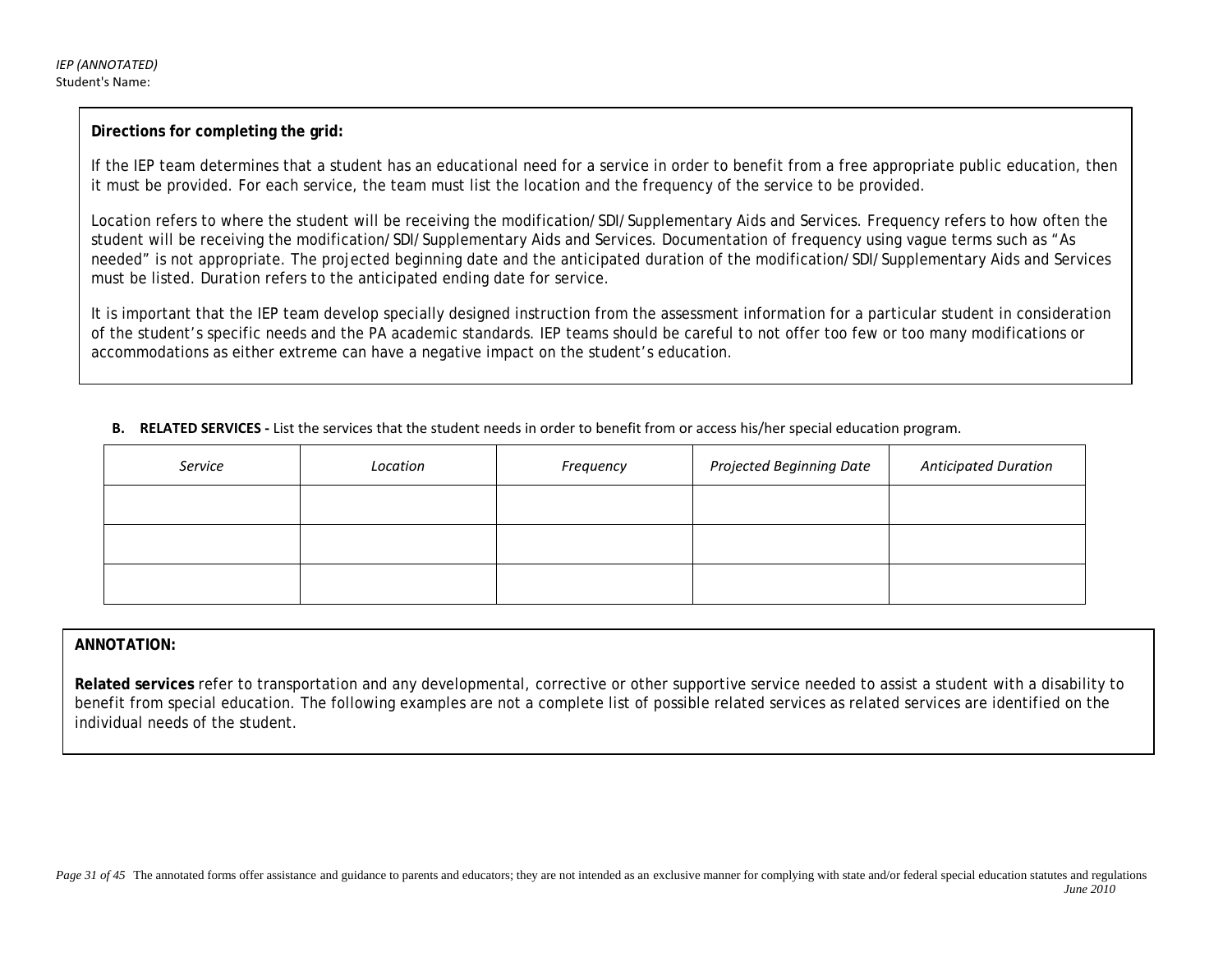Examples of related services include:

| Transportation                                      | Parent Counseling, Training               |
|-----------------------------------------------------|-------------------------------------------|
| <b>Audiological Services</b>                        | Speech and Language Pathology/Therapy     |
| <b>Psychological Services</b>                       | <b>Adaptive Physical Education</b>        |
| Physical Therapy                                    | Behavior Intervention Program             |
| Occupational Therapy                                | Assistive Technology Devices and Services |
| <b>Counseling Services</b>                          | Rehabilitation Counseling                 |
| School Health Services                              | Interpreter                               |
| Social Work Services                                | Orientation and Mobility                  |
| Mental Health Services provided by other than IU/SD |                                           |
| Other                                               |                                           |

## **Directions for completing the grid:**

If the IEP team determines that a student has an educational need for a service in order to benefit from a free appropriate public education, then it must be provided. For each service, the team must list the location and the frequency of the service to be provided.

Location refers to where the student will be receiving the related service. Frequency refers to how often the student will be receiving the related service. Documentation of frequency using vague terms such as "As needed" is not appropriate. The projected beginning date and the anticipated duration of the related service must be listed. Duration refers to the anticipated ending date for service.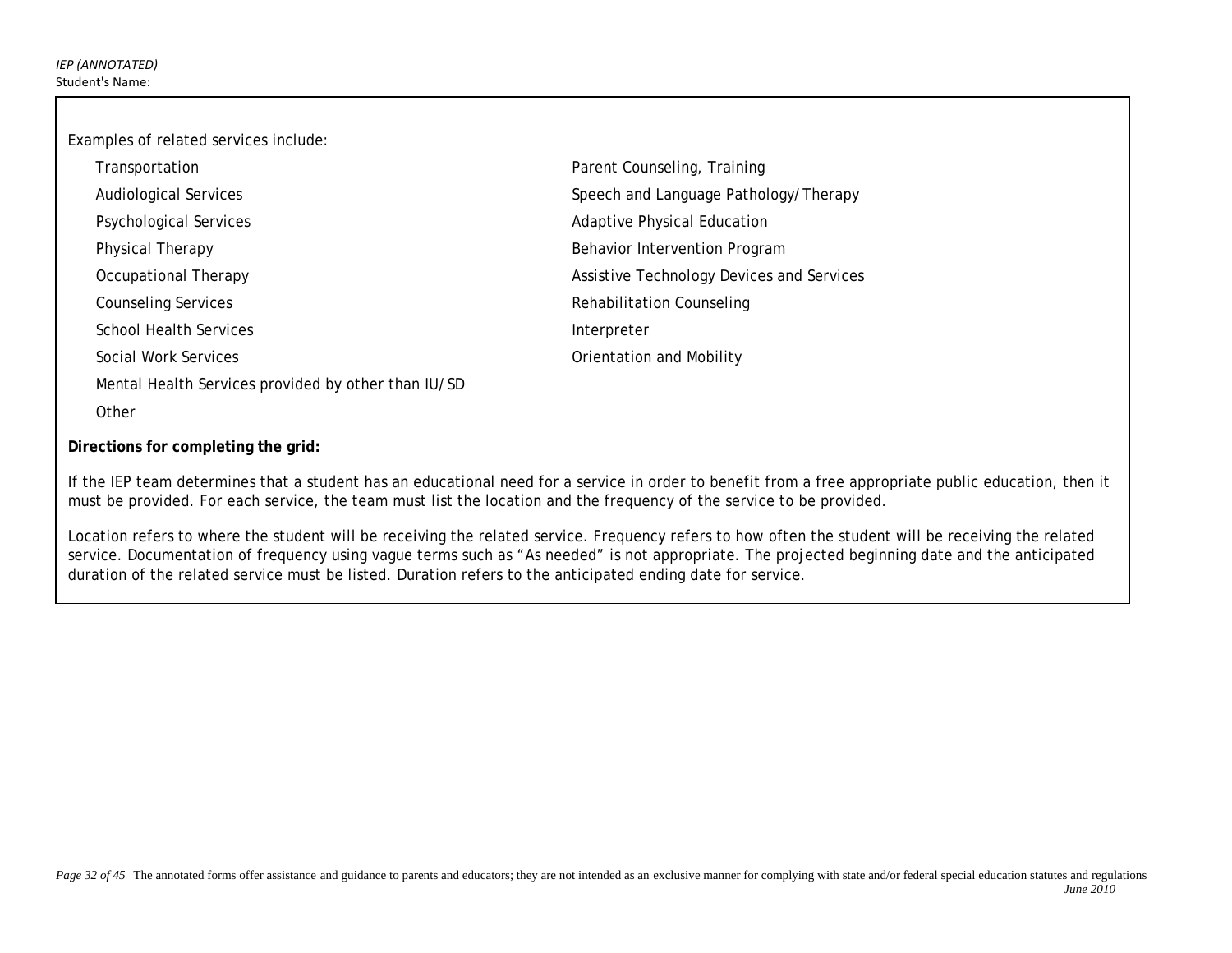*IEP (ANNOTATED)*

Student's Name:

c. **SUPPORTS FOR SCHOOL PERSONNEL -** List the staff and supports needed to implement the student's IEP.

| <b>School Personnel to Receive</b><br>Support | Support | Location | Frequency | Projected<br><b>Beginning Date</b> | <b>Anticipated Duration</b> |
|-----------------------------------------------|---------|----------|-----------|------------------------------------|-----------------------------|
|                                               |         |          |           |                                    |                             |
|                                               |         |          |           |                                    |                             |
|                                               |         |          |           |                                    |                             |

## **ANNOTATION:**

School personnel who provide support to a student with a disability may need assistance in implementing the IEP. This section provides an opportunity for the team to discuss and articulate those specific supports or training necessary for school personnel to provide FAPE.

This could include:

- Aids
- Resource materials
- Training; OR
- Equipment

**Directions for Completing the Grid:** For each support, the team must list the school personnel to receive the support, the support, location and the frequency of the support to be provided. Location refers to where school personnel will be receiving the support. Frequency refers to how often school personnel will be receiving the support. The projected beginning date and the anticipated duration of the support must be listed. Duration refers to the anticipated ending date for support.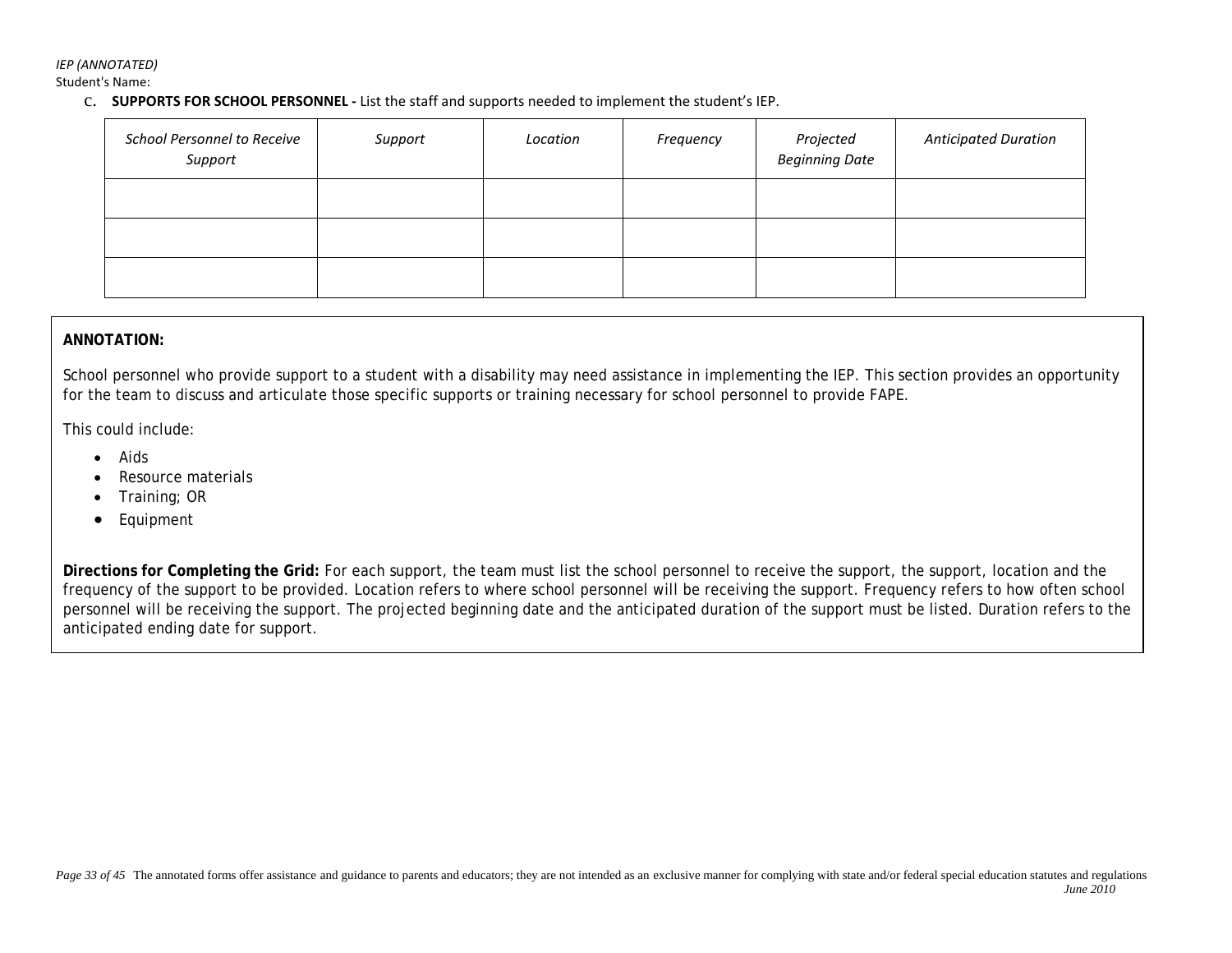**D. GIFTED SUPPORT SERVICES FOR A STUDENT IDENTIFIED AS GIFTED WHO ALSO IS IDENTIFIED AS A STUDENT WITH A DISABILITY -** Support services are required to assist a gifted student to benefit from gifted education (e.g., psychological services, parent counseling and education, counseling services, transportation to and from gifted programs to classrooms in buildings operated by the school district).

| <b>Support Service</b> |  |
|------------------------|--|
| <b>Support Service</b> |  |
| <b>Support Service</b> |  |

## **ANNOTATION:**

For a student identified as gifted who is also identified as a student with a disability, this section of the IEP must list support services needed to assist the student to benefit from gifted education.

The IEP team would consider that transportation to and from school, psychological services, parent counseling and education, or another service is a support service if the IEP team determines that one of the following criteria has been met:

- The service in an integral part of an educational objective of the student's IEP, without which the IEP cannot be implemented;
- The service is needed to ensure the student benefits from or gains access to a gifted education program.

Support services could include, but are not limited to:

- career guidance
- counseling
- affective education
- transportation
- technology education, OR
- flexible grouping

Gifted support services are provided in addition to the related services needed for the student to benefit from his/her special education program.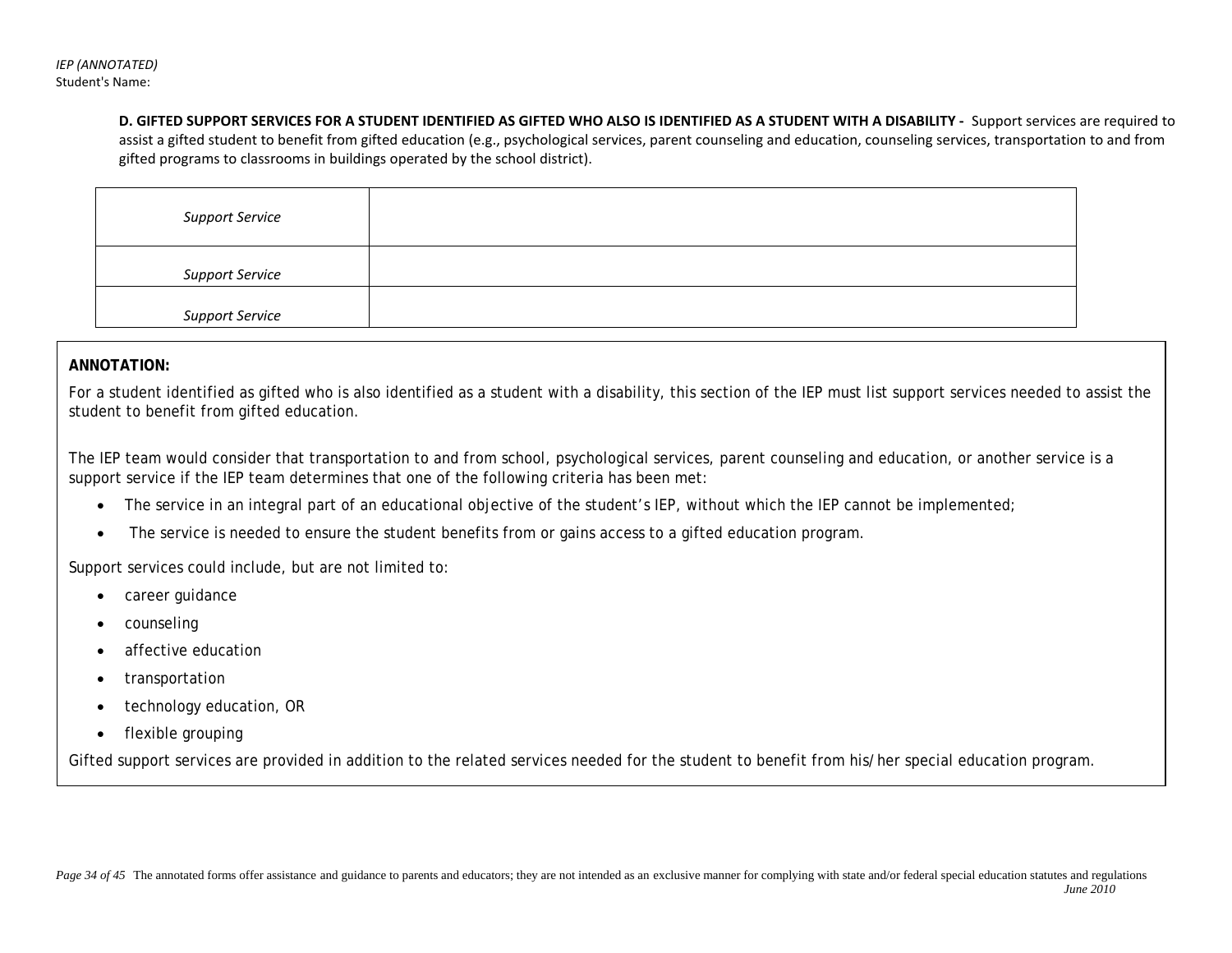**E. EXTENDED SCHOOL YEAR (ESY) - The IEP team has considered and discussed ESY services, and determined that:**

Student IS eligible for ESY based on the following information or data reviewed by the IEP team:

**OR** 

As of the date of this IEP, student is NOT eligible for ESY based on the following information or data reviewed by the IEP team:

The Annual Goals and, when appropriate, Short Term Objectives from this IEP that are to be addressed in the student's ESY Program are*:* 

If the IEP team has determined ESY is appropriate, complete the following.

| <b>ESY Service to be Provided</b> | Location | Frequency | Projected Beginning Date | <b>Anticipated Duration</b> |
|-----------------------------------|----------|-----------|--------------------------|-----------------------------|
|                                   |          |           |                          |                             |
|                                   |          |           |                          |                             |
|                                   |          |           |                          |                             |

## **ANNOTATION:**

At each IEP meeting for a student with disabilities, the LEA must determine whether the student is eligible for ESY services and if so, make subsequent determinations about the services to be provided. The IEP team must indicate whether the student is eligible or is not eligible for ESY, and the basis for the determination. This determination must be made even if the student's parents have not specifically requested that their child be evaluated for ESY programming.

In considering whether a student is eligible for ESY services, the IEP team must consider the factors below. However, no single factor will be considered determinative.

- Regression--whether the student reverts to a lower level of functioning as evidenced by a measurable decrease in skills or behaviors that occurs as a result of an interruption in educational programming.
- Recoupment--whether the student has the capacity to recover the skills or behavior patterns in which regression occurred to a level demonstrated prior to the interruption of educational programming.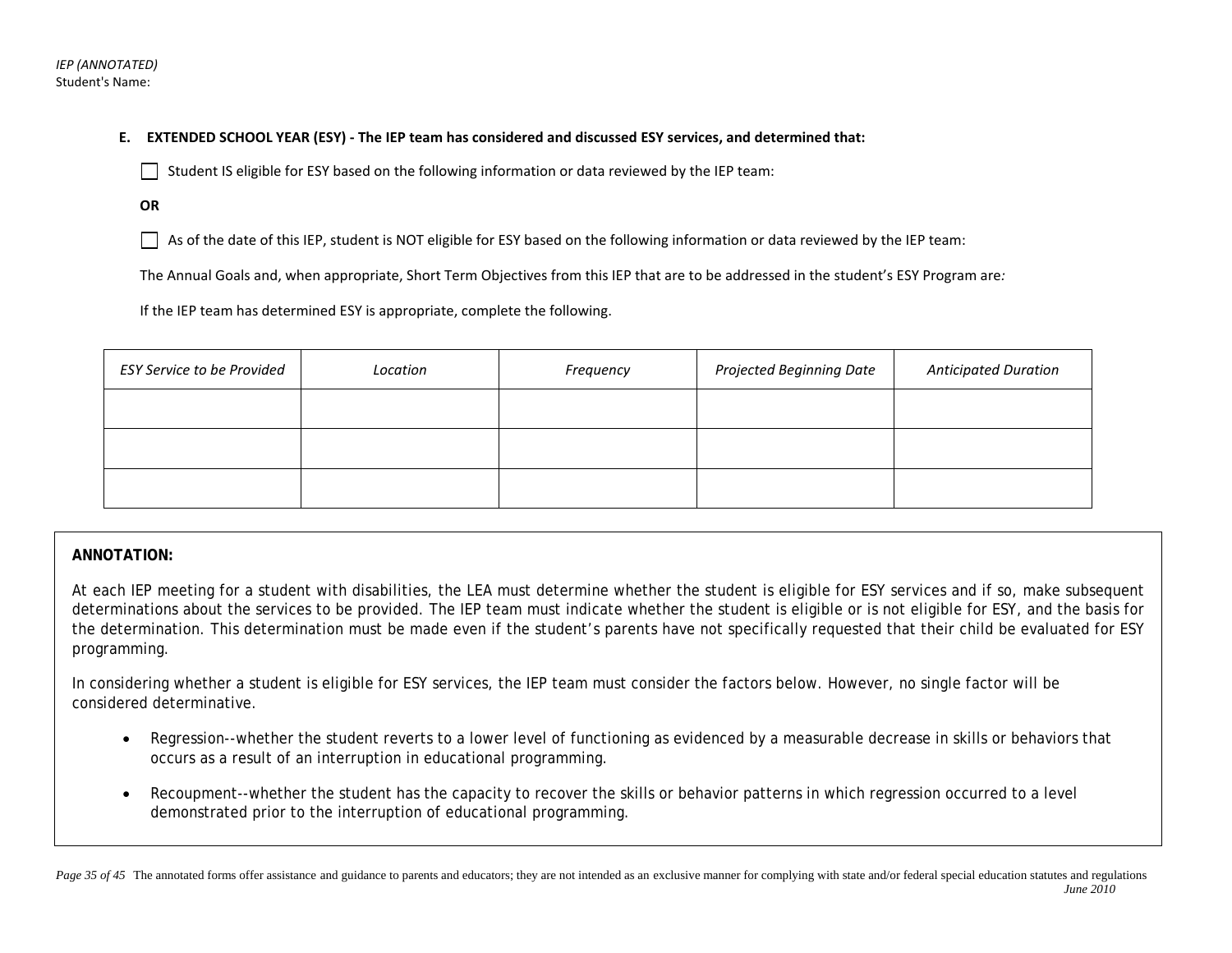- Whether the student's difficulties with regression and recoupment make it unlikely that the student will maintain the skills and behaviors relevant to IEP goals and objectives.
- The extent to which the student has mastered and consolidated an important skill or behavior at the point when educational programming would be interrupted.
- The extent to which a skill or behavior is particularly crucial for the student to meet the IEP goals of self-sufficiency and independence from caretakers.
- The extent to which successive interruptions in educational programming result in a student's withdrawal from the learning process.
- Whether the student's disability is severe, such as autism/pervasive developmental disorder, serious emotional disturbance, severe mental retardation, degenerative impairments with mental involvement and severe multiple disabilities.

The determination of eligibility must be based upon the above factors, as well as reliable sources of information regarding a student's educational needs, propensity to progress, recoupment potential and year-to-year progress. Sources may include the following:

- Progress on goals in consecutive IEPs.
- Progress reports maintained by educators, therapists and others having direct contact with the student before and after interruptions in the education program.
- Reports by parents of negative changes in adaptive behaviors or in other skill areas.
- Medical or other agency reports indicating degenerative-type difficulties, which become exacerbated during breaks in educational services.
- Observations and opinions by educators, parents and others.
- Results of tests including criterion-referenced tests, curriculum-based assessments, ecological life skills assessments and other equivalent measures.

NOTE**:** The factors and sources used for the determination of eligibility must be specified in writing on the IEP. The need for ESY services will not be based on any of the following:

- The desire or need for day care or respite care services
- The desire or need for a summer recreation program.
- The desire or need for other programs or services which, while they may provide educational benefit, are not required to ensure the provision of a free appropriate public education.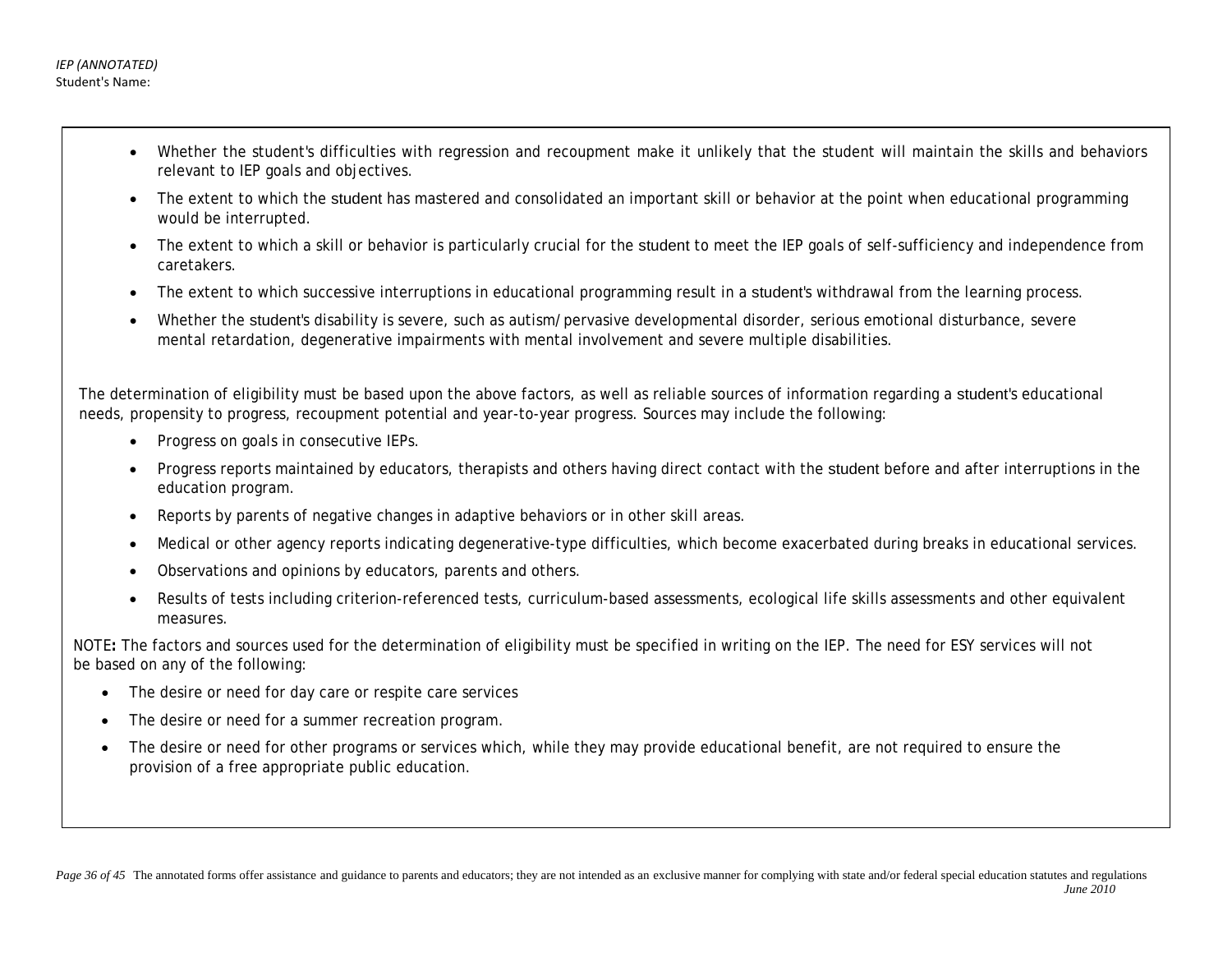*IEP (ANNOTATED)* Student's Name:

> Determining ESY should not be based on whether the student meets all annual goals. The annual goals are predictions of where the student will be based on current performance. Using appropriate data collection and progress monitoring, teams will be aware of the student's performance and make adjustments throughout the year. If the prediction of what the student can accomplish is incorrect, the data collection procedures will provide the information necessary to review and revise the IEP. If all goals are not met during the year it does not mean that ESY necessarily needs to be provided to meet the listed objectives.

Students with severe disabilities such as autism/pervasive developmental disorder, serious emotional disturbance, severe mental retardation, degenerative impairments with mental involvement, and severe multiple disabilities require expeditious determinations of eligibility for extended school year services to be provided as follows:

- **1.** Parents of students with severe disabilities must be notified by the LEA of the annual review meeting to ensure their participation
- **2.** The IEP review meeting must occur no later than **February 28** of each school year for students with severe disabilities
- **3.** The Notice of Recommended Educational Placement/Prior Written Notice (NOREP/PWN) must be issued to the parent no later than **March 31** of the school year for students with severe disabilities
- **4.** If a student with a severe disability transfers into a LEA after the dates in sentences 2) and 3), and the ESY eligibility decision has not been made, the eligibility and program content must be determined at the IEP meeting

ESY determinations for students other than those described previously (autism/pervasive developmental disorder, serious emotional disturbance, severe mental retardation, degenerative impairments with mental involvement, and severe multiple disabilities) are not subject to the timelines listed in sentences 2) and 3). However, these determinations must still be made in a timely manner. If the parents disagree with the LEA's recommendation on ESY, the parents will be afforded an expedited due process hearing.

When ESY services are offered, the IEP must contain a description of:

- The type of ESY service (e.g., Instruction by the special education teacher)
- The location where the service will be provided (e.g., In the student's home)
- The frequency of the service (how frequently the ESY service will be provided to the student) (e.g., 30 minutes/day, 5 days/week)
- The projected beginning date  $(e.g., 7 5 09)$ ; AND
- Anticipated duration of service (when the service will end) (e.g.,  $8 15 09$ )

If the IEP team has determined that ESY is necessary for the provision of FAPE, the team must specify the annual goal(s) and objectives to be addressed in the ESY services. This can be done by writing out the measurable annual goal(s) and short term objectives or by referencing the specific goal(s) and objectives under Section V of the IEP.

**Example**: The IEP team has determined that the child is eligible for ESY services. This determination was based upon progress reports by the special education teacher indicating that following extended breaks in service, the child's skills in completing the seven step toileting process deteriorated significantly. Goals and Objectives to be addressed in ESY Program: Refer to annual goals and objectives #5, 8, and 12.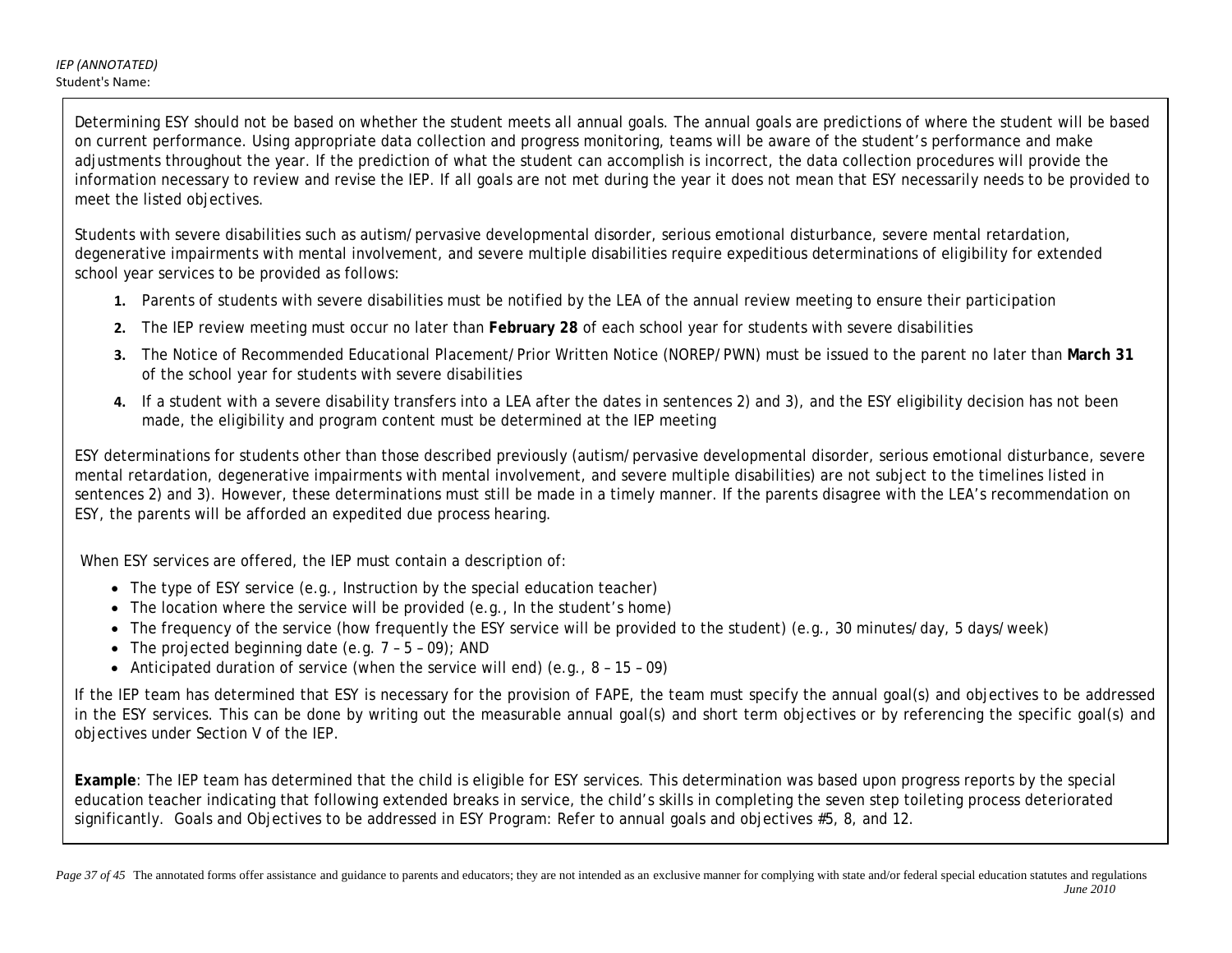## *IEP (ANNOTATED)* Student's Name:

### **VII. EDUCATIONAL PLACEMENT**

**A. QUESTIONS FOR IEP TEAM**: The following questions must be reviewed and discussed by the IEP team prior to providing the explanations regarding participation with students without disabilities.

It is the responsibility of each public agency to ensure that to the maximum extent appropriate student with disabilities, including those in public or private institutions or other care facilities are educated with students who are not disabled. Special classes, separate schooling or other removal of students with disabilities from the general educational environment occurs only when the nature or severity of the disability is such that education in general education classes, EVEN WITH the use of supplementary aids and services, cannot be achieved satisfactorily.

- What supplementary aids and services were considered? What supplementary aids and services were rejected? Explain why the supplementary aids and services will or will not enable the student to make progress on the goals and objectives (if applicable) in this IEP in the education class.
- What benefits are provided in the general education class with supplementary aids and services versus the benefits provided in the special education class?
- What potentially beneficial effects and/or harmful effects might be expected on the student with disabilities or the other students in the class, even with supplementary aids and services?
- To what extent, if any, will the student participate with non-disabled peers in extracurricular activities or other nonacademic activities?

## **ANNOTATION:**

These questions must be reviewed and discussed by the IEP team as they begin to determine the student's educational placement. It is important to remember that the student's parents must be part of any group that makes decisions on the educational placement of their child. The purpose for reviewing and discussing these questions is to ensure that the IEP team has given adequate consideration to placement of this student in the general education classroom with supplementary aids and services, prior to considering removal from the general education classroom. The IEP team's discussion of these questions should be reflected in the answers to the next items on the IEP:

*Explanation of the extent, if any, to which the student will not participate with students without disabilities in the regular education class*, AND

*Explanation of the extent, if any, to which the student will not participate with students without disabilities in the regular education curriculum*

Supplementary Aids and Services are defined as aids, services, and other supports that are provided in regular education classes, other education-related settings, and in extracurricular and nonacademic settings, to enable students with disabilities to be educated with nondisabled students to the maximum extent appropriate.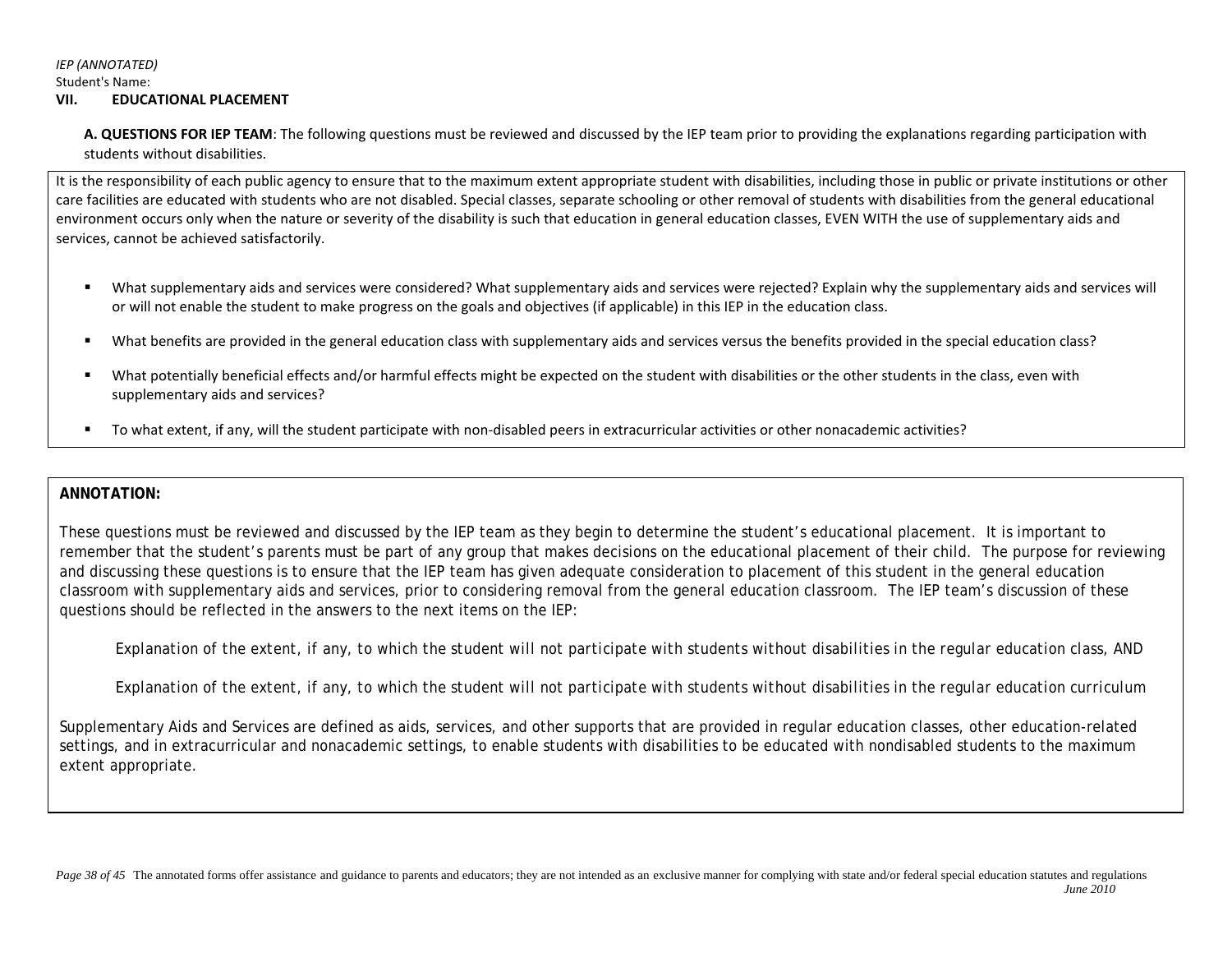The purpose of providing supplementary aids and services is to support students with disabilities as active learners and participants with nondisabled peers as well as to enable their access to the general curriculum. To that end, supplementary aids and services include modification to the general curriculum to ensure that a student with a disability is not removed from education in age-appropriate regular education classrooms solely because of needed modification in the general curriculum.

Federal and state regulations do not include a list of supplementary aids and services; therefore IEP teams may need additional information to ensure that they are reviewing the range of possibilities. To assist IEP teams in reviewing the range of supplementary aids and services that may be provided, PDE has developed a Fact Sheet on Supplementary Aids and Services as well as a *Supplementary Aids and Service Consideration Toolkit* to assist teams in identifying appropriate supplementary aids and services for an individual student.

The *Supplementary Aids and Services Fact Sheet* provides a framework of four categories of supplementary aids and services as well as illustrative examples from each of the four categories: Collaborative Practices, Instruction, Physical, and Social-Behavioral. The IEP team can link to the document via this address:<http://www.pattan.net/files/Gaskin/SuplmntryAids-Svcs0108.pdf>

Explanation of the extent, if any, to which the student will not participate with students without disabilities in the general education class:

Explanation of the extent, if any, to which the student will not participate with students without disabilities in the education curriculum:

## **ANNOTATED:**

j

The IEP must include an explanation and a description of those activities, if any, in which the student will NOT participate with students without disabilities within the regular education classroom and school activities. These required IEP statements should be based on the IEP team's consideration of a full range of supplementary aids and services that will enable the student to make meaningful educational benefit in the regular education classroom. Assistance to the team in identifying the full range of supplementary aids and services can be found by using the *Supplementary Aids and Services Consideration Toolkit* and the PDE fact sheet: *Supplementary Aids and Services* [\(http://www.pattan.net/files/Gaskin/SuplmntryAids-](http://www.pattan.net/files/Gaskin/SuplmntryAids-Svcs0108.pdf)[Svcs0108.pdf\)](http://www.pattan.net/files/Gaskin/SuplmntryAids-Svcs0108.pdf)

The team's discussion of the previous "Questions for IEP teams" should be reflected in the responses to these two items on the IEP. For example, if the team has determined that the student will not participate in the regular class for a portion of the day, the explanation should include a rationale for this decision (e.g., the specific supplementary aids and services that were considered and rejected and why; the benefits afforded to the student via removal versus those afforded the student in the general education classroom with supplementary aids and services provided; if the decision was based upon potential harmful effects to the student or others, these should be described, etc.) Likewise, if the team has determined that the student will not participate in the general education curriculum for a portion of the day, the explanation for this item should include a rationale that clearly reflects their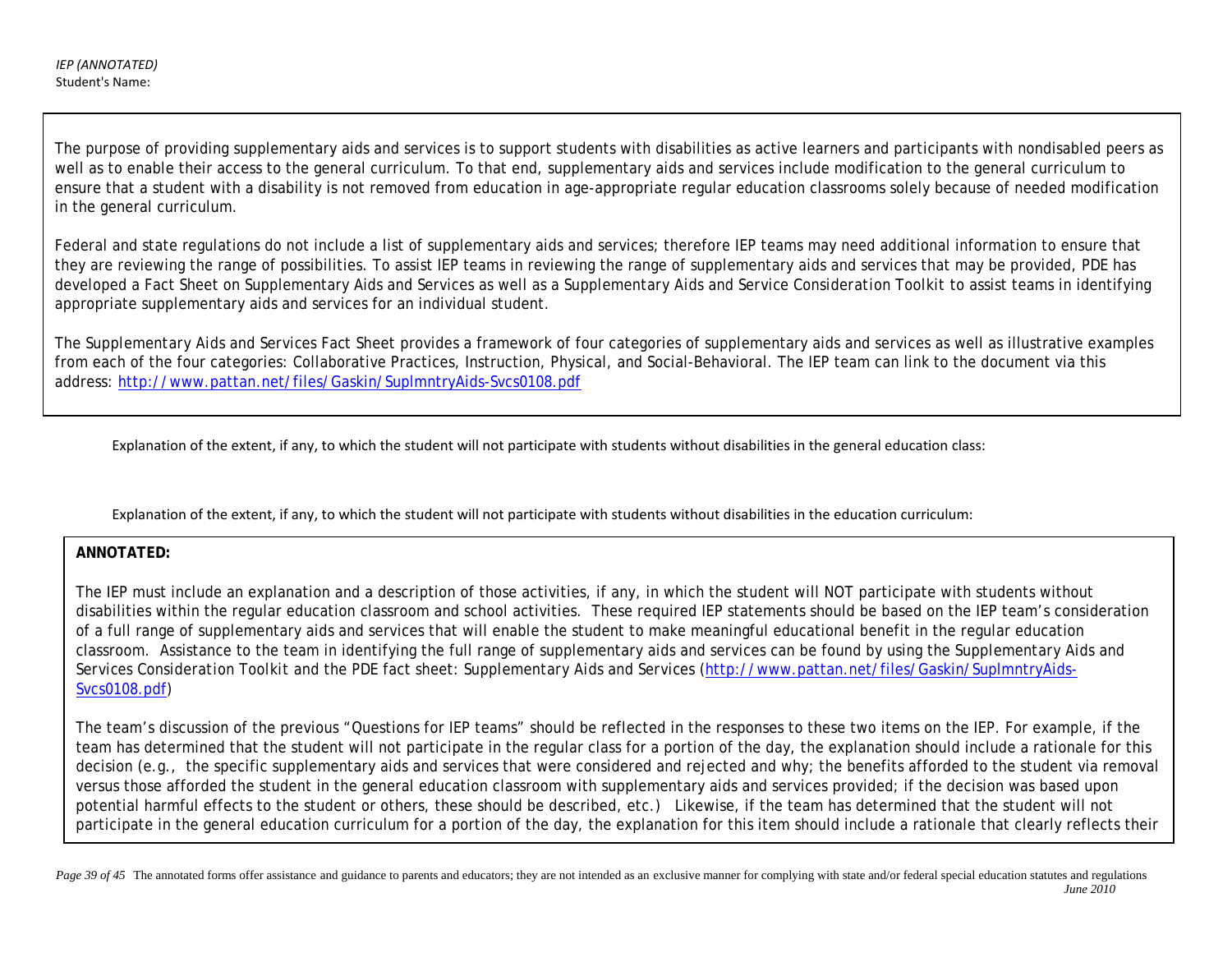It is important to understand the difference between "regular education CLASS" and "general education CURRICULUM" **Regular education class** refers to the educational environments where students without disabilities receive instruction and participate in activities throughout the school day. It includes instruction that occurs outside of the actual 'classroom', such as within the school or community where interaction occurs with persons without disabilities.

**General education curriculum** refers to the content of the instruction that is to be taught to students in each grade and subject area. In Pennsylvania, general education curriculum must follow the content of the PA State Standards.

A student may be educated in a regular education classroom, however, the student may be instructed using modifications to the general education curriculum. This means a curriculum for a student with disabilities that contains some, but not all of the components of the curriculum used to instruct students without disabilities in the same classroom/learning environment.

## **B. Type of Support**

## 1. **Amount of special education supports**

Itinerant: Special education supports and services provided by special education personnel for 20% or less of the school day

Supplemental: Special education supports and services provided by special education personnel for more than 20% of the day but less than 80% of the school day

Full-Time: Special education supports and services provided by special education personnel for 80% or more of the school day

## **ANNOTATION:**

Amount of special education supports refers to the total amount of time in a typical school day that the student receives special education supports from special education personnel. Special education personnel refers to teachers and related service providers, and does not include services provided by paraprofessionals. Check the box above that appropriately indicates the total amount of special education support a student receives during an average school day. The box that you check above should indicate the total amount of special education support received by the student.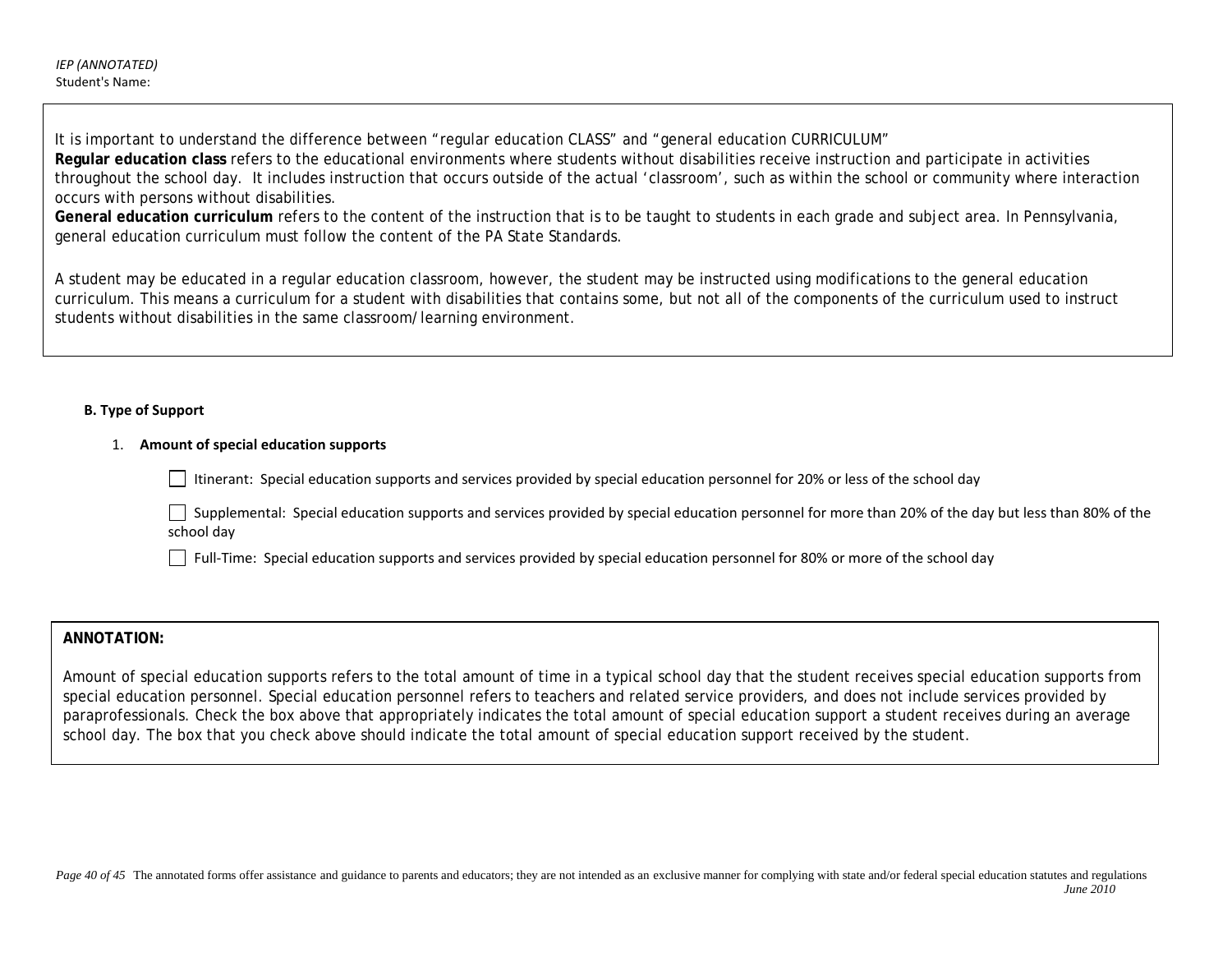*IEP (ANNOTATED)*

Student's Name:

**2. Type of special education supports** 

Autistic Support

Blind-Visually Impaired Support

Deaf and Hard of Hearing Support

Emotional Support

□ Learning Support

Life Skills Support

Multiple Disabilities Support

Physical Support

Speech and Language Support

## **ANNOTATION:**

Type(s) of special education supports are provided to a student based on the learning needs of the student. Special education support(s) may differ from the disability category used for determination of eligibility. For example, a student who has been diagnosed as having autism may receive learning support services if those services are appropriate to the needs of the student. In addition, a student may receive more than one type of special education support if appropriate as determined by the IEP team.

There are nine possible types of support:

**Autistic Support**: Services for students with the disability of autism who require services to address needs primarily in the areas of communication, social skills or behaviors consistent with those of autism spectrum disorders. The IEP for these students must address needs as identified by the IEP team which may include, as appropriate, the verbal and nonverbal communication needs of the child; social interaction skills and proficiencies; the student's response to sensory experiences and changes in the environment, daily routine and schedules; and the need for positive behavior supports or behavioral interventions.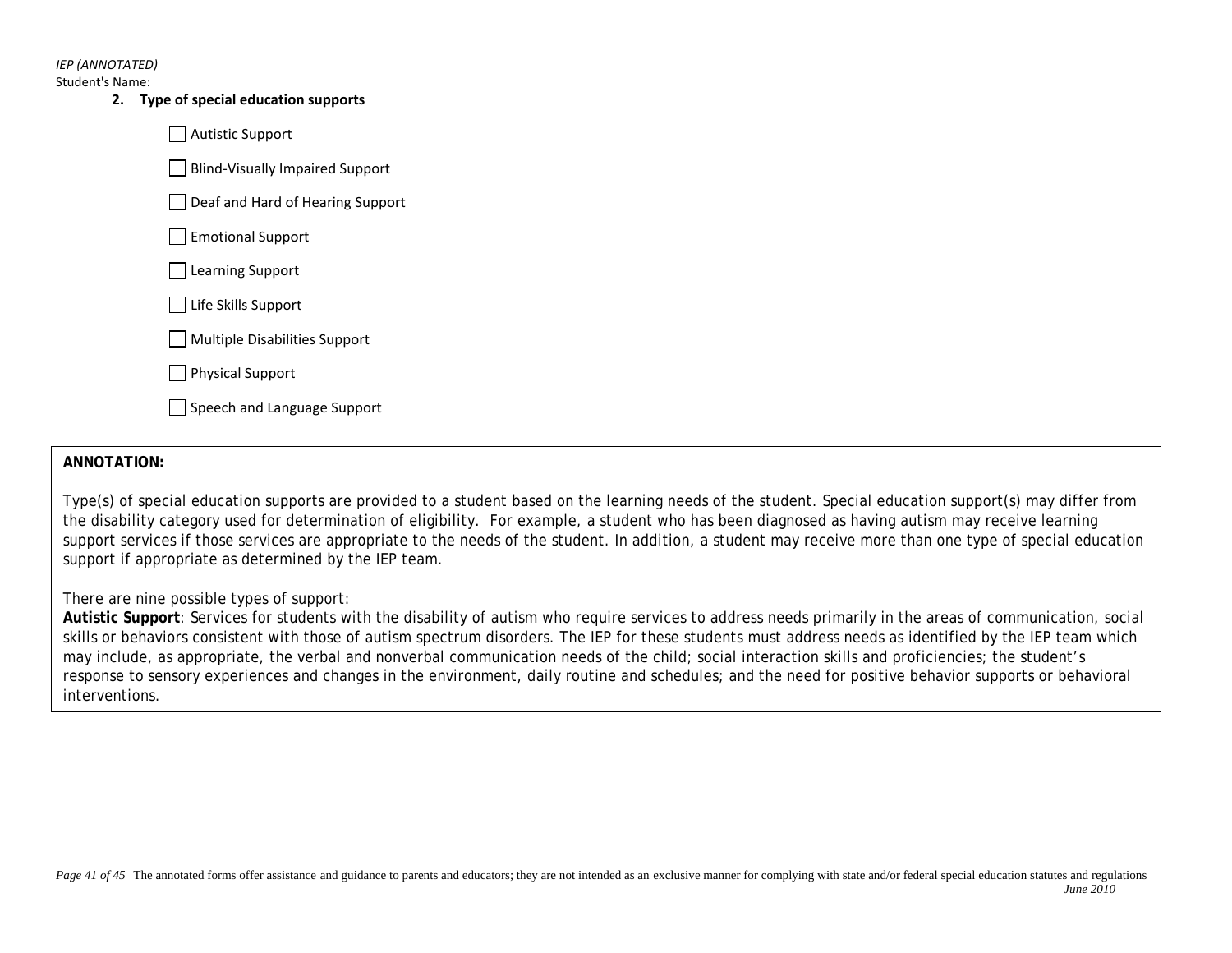**Blind-Visually Impaired Support:** Services for students with the disability of visual impairment including blindness, who require services to address needs primarily in the areas of accessing print and other visually-presented materials, orientation and mobility, accessing public and private accommodations, or use of assistive technologies designed for individuals with visual impairments or blindness. For students who are blind or visually impaired, the IEP must include a description of the instruction in braille and the use of braille unless the IEP team determines, after the evaluation of the child's reading and writing needs, and appropriate reading and writing media, the extent to which braille will be taught and used for the student's learning materials.

**Deaf and Hard of Hearing Support:** Services for students with the disability of deafness or hearing impairment, who require services to address needs primarily in the area of reading, communication accessing public and private accommodations or use of assistive technologies designed for individuals with deafness or hearing impairment. For these students, the IEP must include a communication plan to address the language and communication needs, opportunities for direct communications with peers and professional personnel in the student's language and communication mode, academic level, and full range of needs, including opportunities for direct instruction in the student's language and communication mode; and assistive technology devices and services. The communication plan can be found at [www.pattan.net](http://www.pattan.net/)

**Emotional Support:** Services for students with a disability who require services primarily in the areas of social or emotional skills development or functional behavior.

**Learning Support:** Services for students with a disability who require services primarily in the areas of reading, writing, mathematics, or speaking or listening skills related to academic performance.

**Life Skills Support:** Services for students with a disability who require services primarily in the areas of academic, functional or vocational skills necessary for independent living.

**Multiple Disabilities Support:** Services for students with more than one disability, the result of which is severe impairment requiring services primarily in the areas of academic, functional or vocational skills necessary for independent living.

**Physical Support:** Services for students with a physical disability who require services primarily in the areas of functional motor skill development, including adaptive physical education or use of assistive technologies designed to provide or facilitate the development of functional motor capacity or skills.

**Speech and Language Support:** Services for students with speech and language impairments who require services primarily in the areas of communication or use of assistive technologies designed to provide or facilitate the development of communication capacity or skills.

The chronological age ranges of the students in a particular class must not exceed three years for grades K-6 and four years in grades 7-12. Exceptions may be made by the IEP team for an individual student based upon the student's needs and must be justified in the IEP. Information about exceptions to age range can be included here, next to Type of Special Education Support, or can be put in Section I., Special Considerations under, "Other" or any place on the IEP that the IEP team determines is appropriate.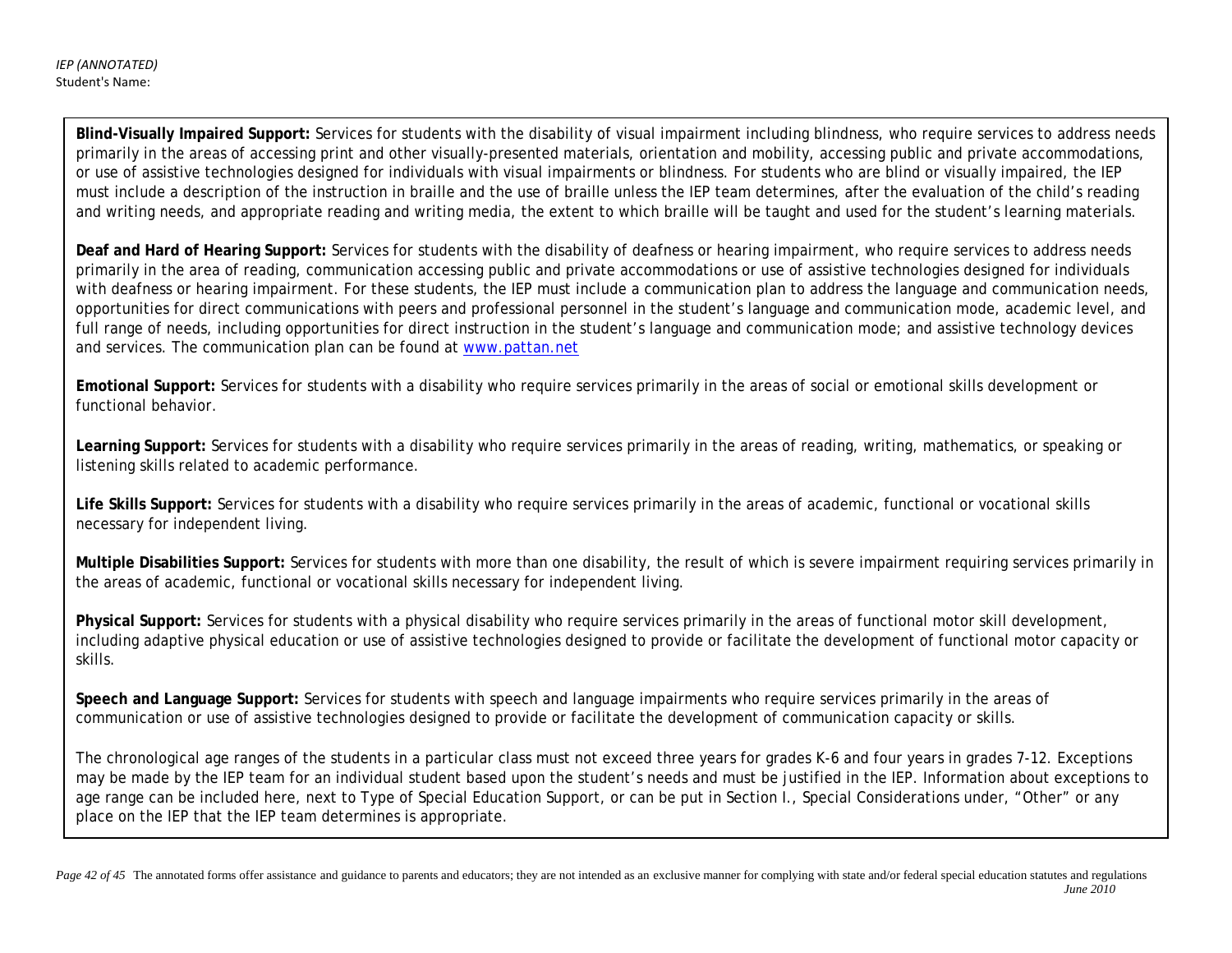A student may receive more than one type of support. For example, a student may receive supplemental autistic support, itinerant speech and language support and itinerant emotional support. The total amount of support is checked for *Amount of Special Education Supports.* The types of special education supports are then checked for this section. In the example, the IEP team would check Autistic Support, Speech and Language Support and Emotional Support.

Charter and cyber charter schools are not bound by the terms used for amount and type of special education supports. Charter and cyber charter schools may choose to use this language, or can describe the student's special education services in other ways.

The IEP should add "Gifted Support" if it applies to the student for whom the IEP is being written.

### **C. Location of student's program**

Name of School District where the IEP will be implemented:

Name of School Building where the IEP will be implemented:

Is this school the student's neighborhood school? (i.e., the school the student would attend if he/she did not have an IEP)

| Yes                                                                                                                    |
|------------------------------------------------------------------------------------------------------------------------|
| No. If answer is "no", select the reason why not:                                                                      |
| Special education supports and services required in the student's IEP cannot be provided in the<br>neighborhood school |
| Other. Please explain:                                                                                                 |

### **ANNOTATION:**

The IEP team is to list the name of the school district where the IEP will be implemented as well as the school building where the IEP will be implemented.

The IEP team must also check if the school building listed is the student's neighborhood school.

The first consideration for placement of the student is always the student's neighborhood school, which is the school the student would attend if he/she did not have an IEP. If the student's placement is not in the neighborhood school, the IEP team must indicate the reason. The first option is that the required special education supports and services cannot be provided in the neighborhood school. The next option is, "Other." If "Other" is chosen an explanation must be provided.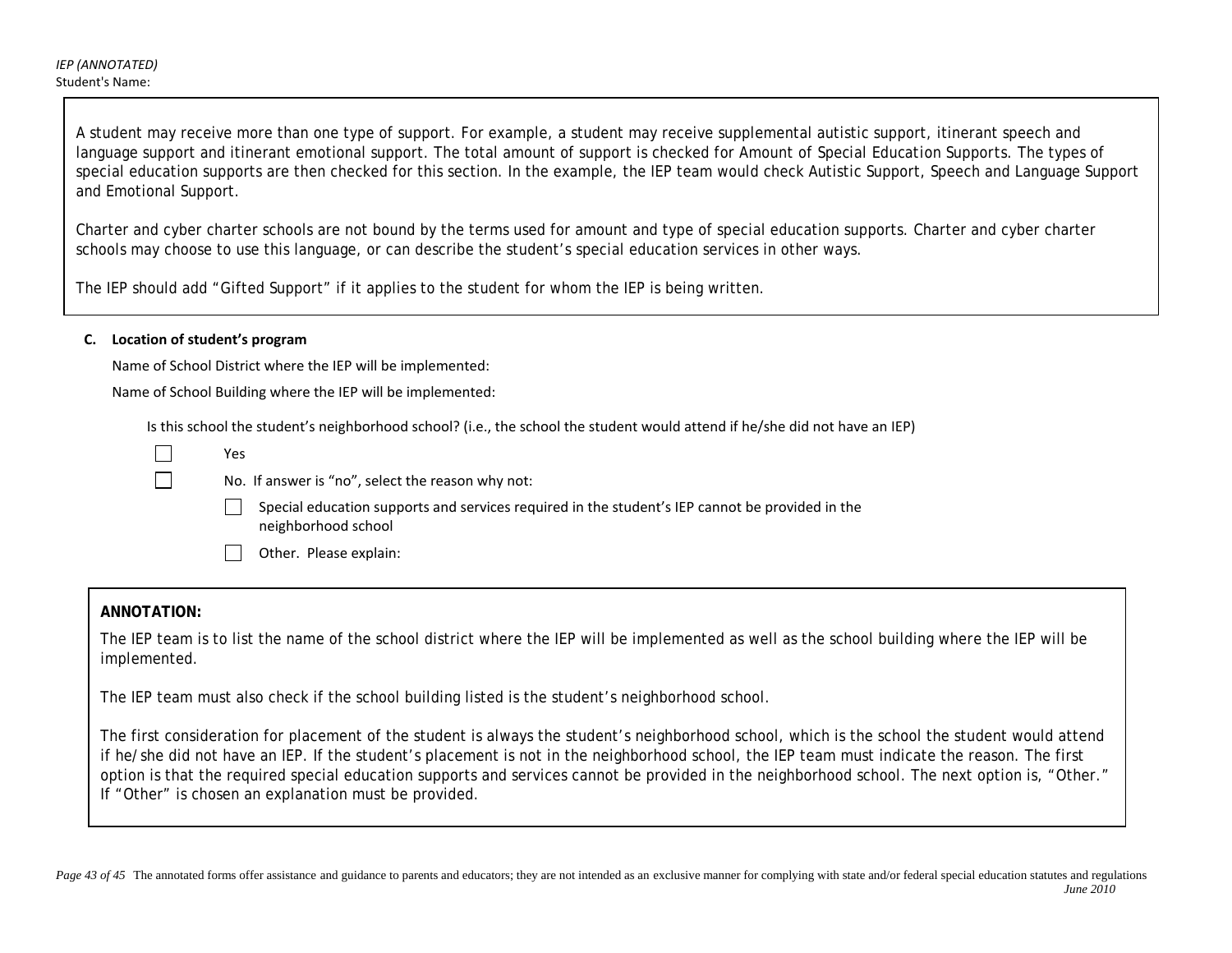#### *IEP (ANNOTATED)*

Student's Name:

#### **VIII. PENNDATA REPORTING:** Educational Environment **(Complete either Section A or B; Select only one Educational Environment)**

To calculate the percentage of time inside the regular classroom, divide the number of hours the student spends inside the regular classroom by the total number of hours in the school day (including lunch, recess, study periods). The result is then multiplied by 100.

#### **SECTION A: For Students Educated in Regular School Buildings with Non Disabled Peers – Indicate the Percentage of time INSIDE the regular classroom for this student:**

Time spent outside the regular classroom receiving services unrelated to the student's disability (e.g., time receiving ESL services) should be considered time inside the regular classroom. Educational time spent in ageappropriate community-based settings that include individuals with and without disabilities, such as college campuses or vocational sites, should be counted as time spent inside the regular classroom.

#### **Calculation for this Student:**

| Column <sub>1</sub>                                                | Column <sub>2</sub>                                                                    | Calculation                                                                                                           | Indicate Percentage                                                                  | Percentage Category                                                                                                                                            |
|--------------------------------------------------------------------|----------------------------------------------------------------------------------------|-----------------------------------------------------------------------------------------------------------------------|--------------------------------------------------------------------------------------|----------------------------------------------------------------------------------------------------------------------------------------------------------------|
| Total hours the student spends<br>in the regular classroom per day | Total hours in a typical<br>school day<br>(including lunch, recess &<br>study periods) | (Hours inside regular<br>classroom ÷ hours in<br>school day) $x 100 = %$<br>(Column $1 \div$ Column 2) x<br>$100 = %$ | Section A: The percentage of time<br>student spends inside the regular<br>classroom: | Using the calculation result - select the appropriate percentage category                                                                                      |
|                                                                    |                                                                                        |                                                                                                                       | % of the day                                                                         | INSIDE the Regular Classroom 80% or More of the Day<br>INSIDE the Regular Classroom 79-40% of the Day<br>INSIDE the Regular Classroom Less Than 40% of the Day |

**SECTION B: This section required only for Students Educated OUTSIDE Regular School Buildings for more than 50% of the day – select and indicate the Name of School or**  Facility on the line corresponding with the appropriate selection: (If a student spends less than 50% of the day in one of these locations, the IEP team must do the calculation in Section A)

| Approved Private School (Non Residential) | Other Public Facility (Non Residential) |
|-------------------------------------------|-----------------------------------------|
| Approved Private School (Residential)     | Hospital/Homebound                      |
| Other Private Facility (Non Residential)  | Correctional Facility                   |
| Other Private Facility (Residential)      | Out of State Facility                   |
| Other Public Facility (Residential)       | Instruction Conducted in the Home       |

#### **EXAMPLES for Section A: How to Calculate PennData–Educational Environment Percentages**

|           | Column 1                                                           | Column <sub>2</sub>                                                                 | Calculation                                                                                                          | Indicate Percentage                                                               |
|-----------|--------------------------------------------------------------------|-------------------------------------------------------------------------------------|----------------------------------------------------------------------------------------------------------------------|-----------------------------------------------------------------------------------|
|           | Total hours the student spends in the<br>regular classroom-per day | Total hours in a typical school day<br>(including lunch, recess & study<br>periods) | (Hours inside regular classroom $\div$ hours in school day) $\times$ 100 =<br>(Column $1 \div$ Column 2) x $100 = %$ | Section A: The percentage of time student<br>spends inside the regular classroom: |
| Example 1 | 5.5                                                                | 6.5                                                                                 | $(5.5 \div 6.5) \times 100 = 85\%$                                                                                   | 85% of the day<br>(Inside 80% or More of Day)                                     |
| Example 2 |                                                                    |                                                                                     | $(3 \div 5) \times 100 = 60\%$                                                                                       | 60% of the day<br>(Inside 79-40% of Day)                                          |
| Example 3 |                                                                    |                                                                                     | $(1\div 5) \times 100 = 20\%$                                                                                        | 20% of the day<br>(Inside less than 40% of Day)                                   |

*Page 44 of 45* The annotated forms offer assistance and guidance to parents and educators; they are not intended as an exclusive manner for complying with state and/or federal special education statutes and regulations *June 2010*